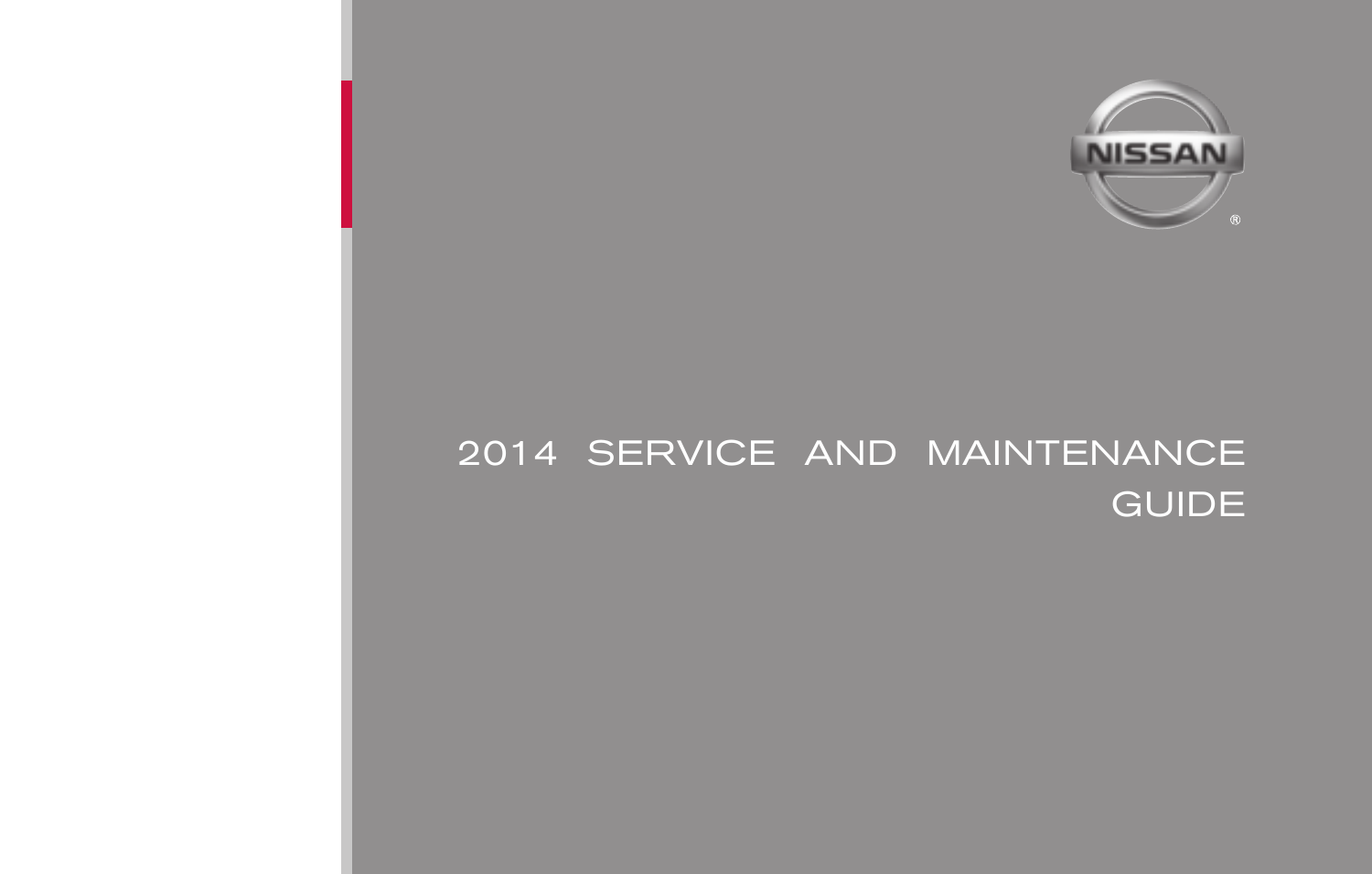## *VEHICLE IDENTIFICATION*

| Selling Dealer | Selling Dealer Phone |
|----------------|----------------------|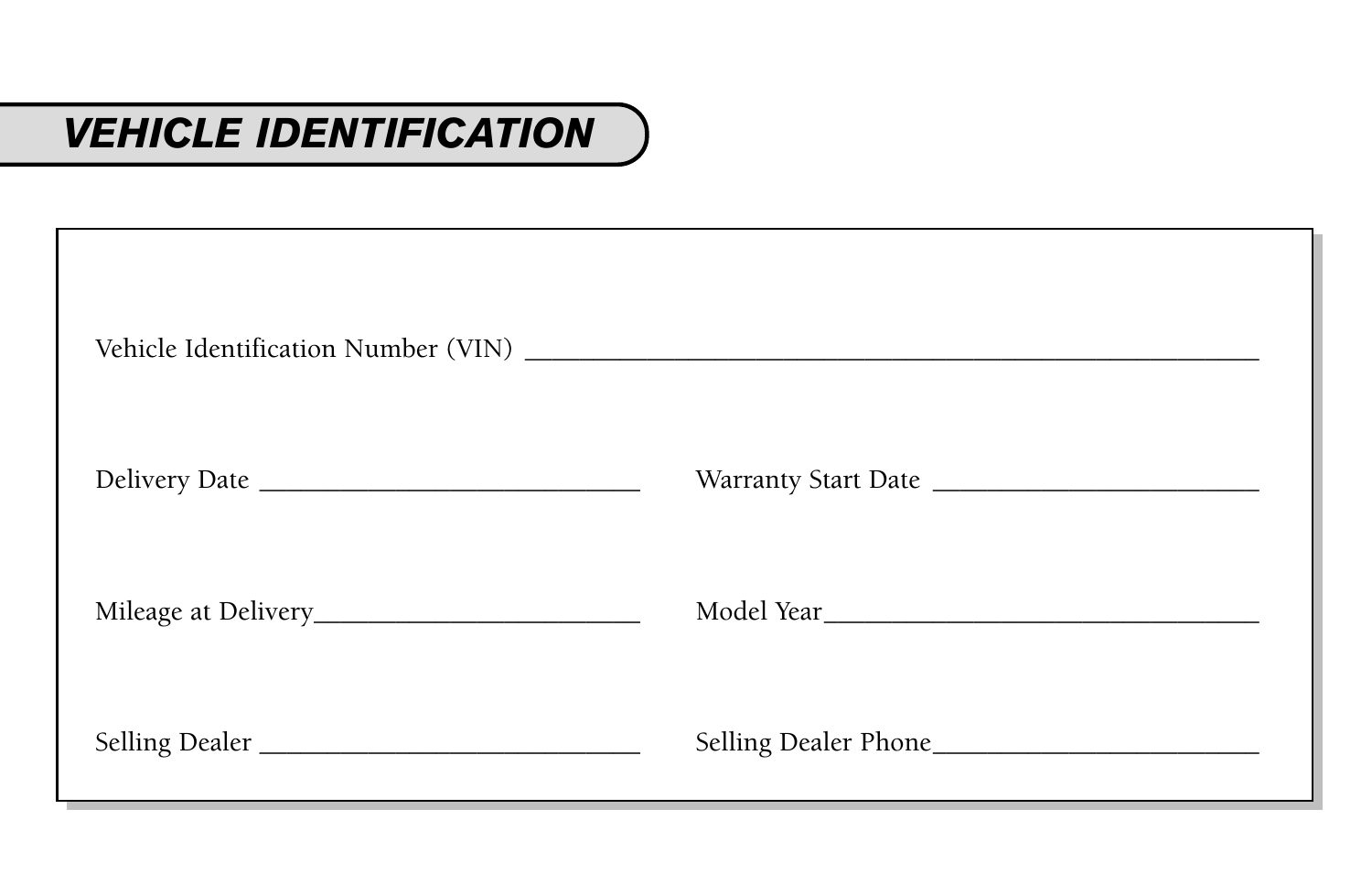## *TABLE OF CONTENTS*

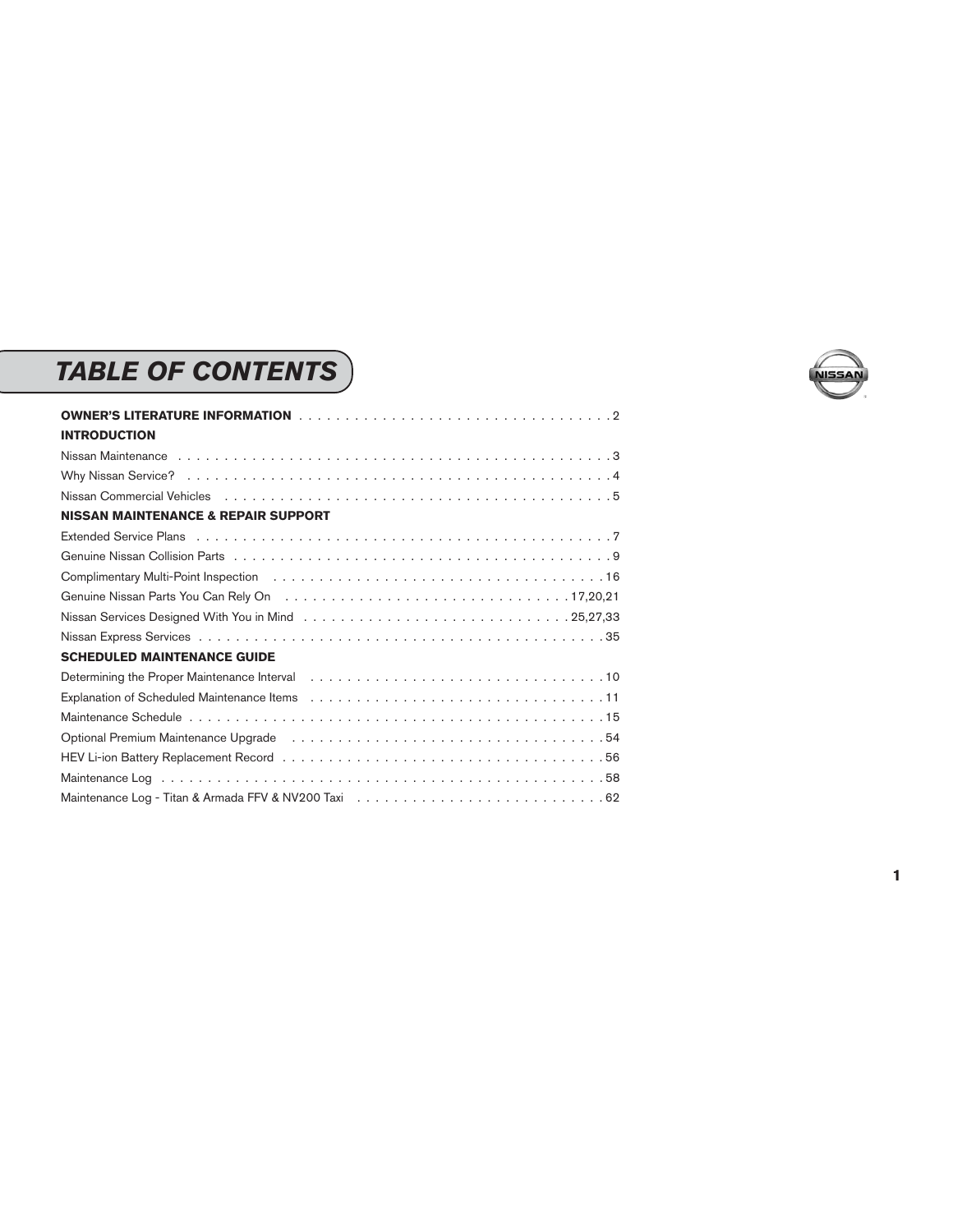## <span id="page-3-0"></span>*OWNER'S LITERATURE INFORMATION*

#### **INDEX OF TOPICS** *WHERE TO FIND INFORMATION*

| Owner's Manual: chapter 9                                                                               |
|---------------------------------------------------------------------------------------------------------|
| Owner's Manual: chapter 4                                                                               |
| Owner's Manual: chapter 5                                                                               |
| Owner's Manual: chapter 2                                                                               |
| Owner's Manual: chapter 6                                                                               |
| "2014 New Vehicle Limited Warranty" section in Warranty<br><b>Information Booklet</b>                   |
| "Federal Vehicle Emission Control Limited Warranties" section in<br><b>Warranty Information Booklet</b> |
| "California Vehicle Emission Control Warranties" section in<br><b>Warranty Information Booklet</b>      |
| Owner's Manual: chapter 8                                                                               |
| Individual tire manufacturer warranty sections in Warranty<br>Information Booklet                       |
| "Nissan's Customer Care Program" section in Warranty<br><b>Information Booklet</b>                      |
| Customer Care/Lemon Law Information Booklet <sup>*</sup>                                                |
| Owner's Manual: chapter 8                                                                               |
| Owner's Manual: chapter 8                                                                               |
|                                                                                                         |

<sup>\*</sup> Not applicable outside the United States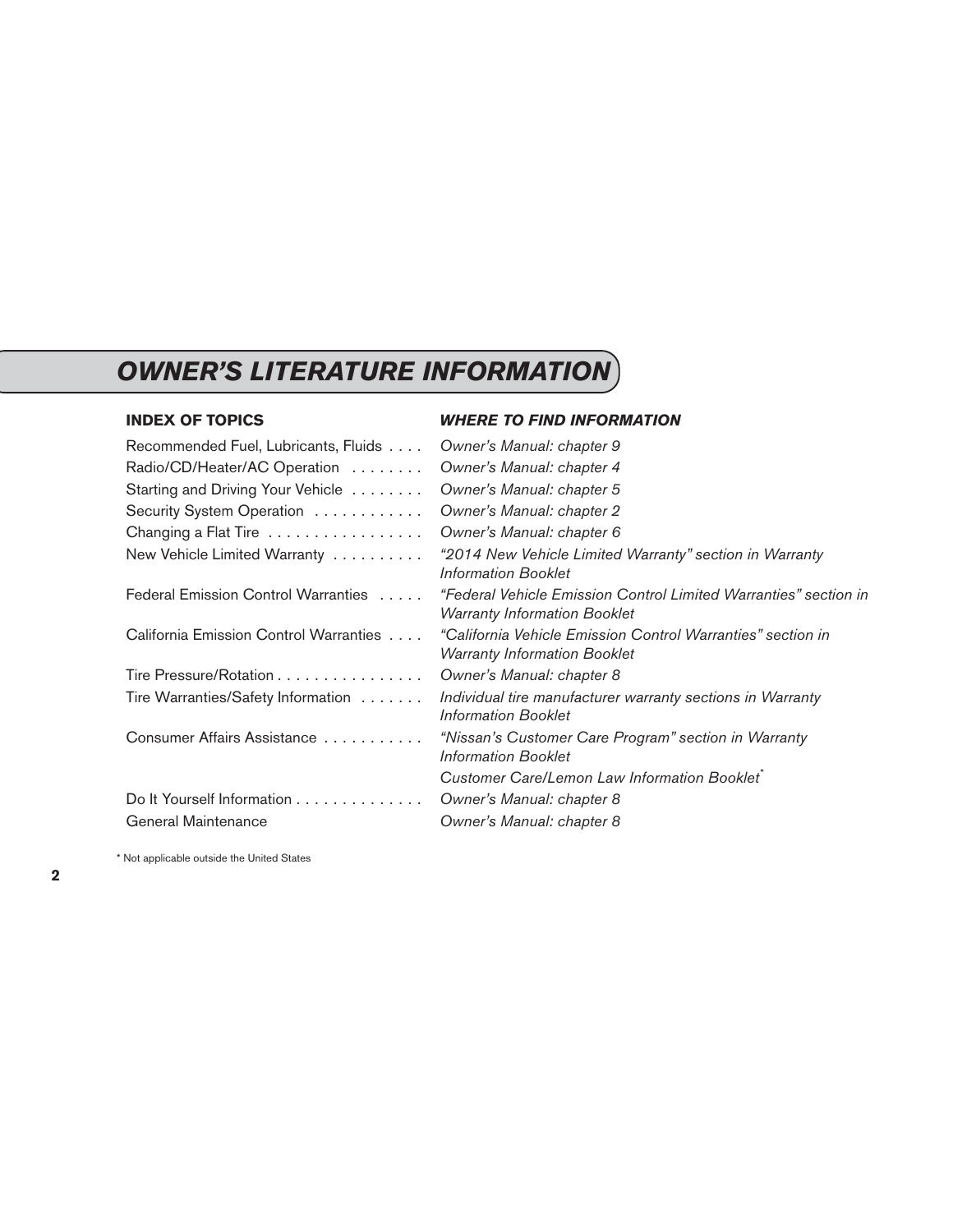## <span id="page-4-0"></span>*NISSAN MAINTENANCE*



### **Maintain Your Investment**

Preventative scheduled maintenance is an important investment to optimize the performance, reliability, durability, safety and resale value of your Nissan. Scheduling your vehicle's maintenance at the recommended intervals will ensure your vehicle is running at its best. We want you to enjoy your Nissan vehicle. This Service and Maintenance Guide is designed to help you make sure your vehicle receives proper and timely maintenance that is necessary. Key services are explained in detail, along with an outline of scheduled maintenance to help you maintain your vehicle. Your local Nissan dealer can assist you in determining the best schedule based on your driving habits and local conditions.

Failure to perform scheduled maintenance may result in excluding portions of your vehicle from warranty coverage and may reduce the performance, safety, reliability, durability and/or resale value of your vehicle. See your Warranty Information Booklet and Owner's Manual for details.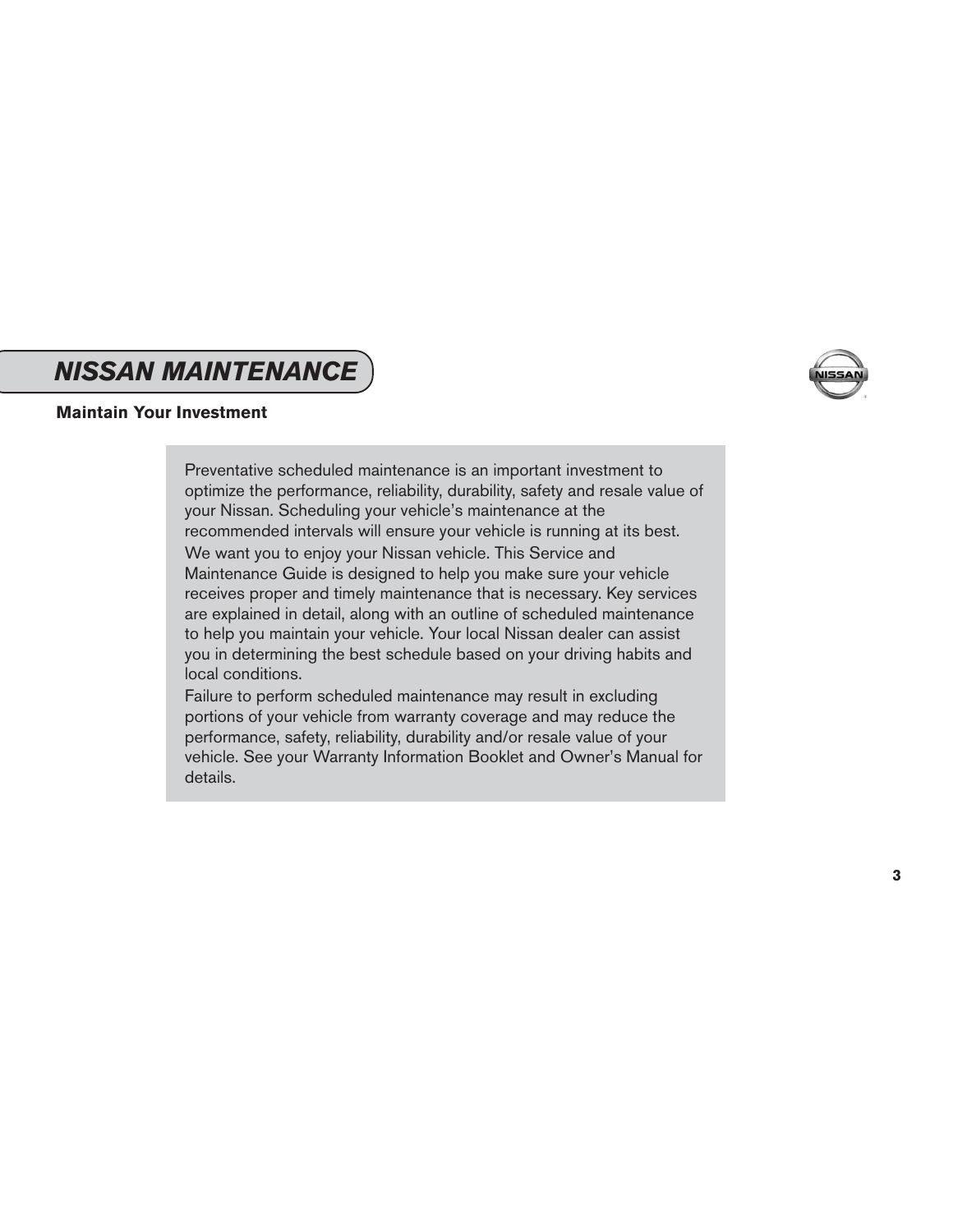## <span id="page-5-0"></span>**WHY NISSAN SERVICE?\* CONSUMPTER IN A READ TO A READ OF SERVICE**

To preserve the quality, reliability and safety of your vehicle, an authorized Nissan dealer is recommended for maintenance or repair. Only an authorized Nissan dealer offers you these advantages:

- Nissan trained and ASE certified technicians
- Immediate access to warranty service history and Nissan technical information
- Latest diagnostic, special tools and service techniques
- Genuine Nissan Parts that meet Nissan's demanding standards
- 12 month/12,000 mile parts and labor limited warranty when Genuine Nissan Parts are installed by your dealer
- Lifetime limited warranty on select replacement parts
- Complimentary Multi-Point Inspections (at participating dealers)
- Clear, up-front estimates
- Time guaranteed Express Services (at participating dealers)
- Over 1,000 locations nationwide
- Shuttle service/Courtesy van (at participating dealers)

Your Nissan dealer is a full-service maintenance and repair center. We recommend using authorized Nissan Service and genuine Nissan Parts that we have designed for their reliability, safety and suitability for your Nissan vehicle. We are committed to providing you with quick, efficient, and competitively priced service and parts.<sup>\*</sup>



**For All Your Service Needs** 



<sup>\*</sup> May differ or not apply outside the United States, please inquire of your dealer.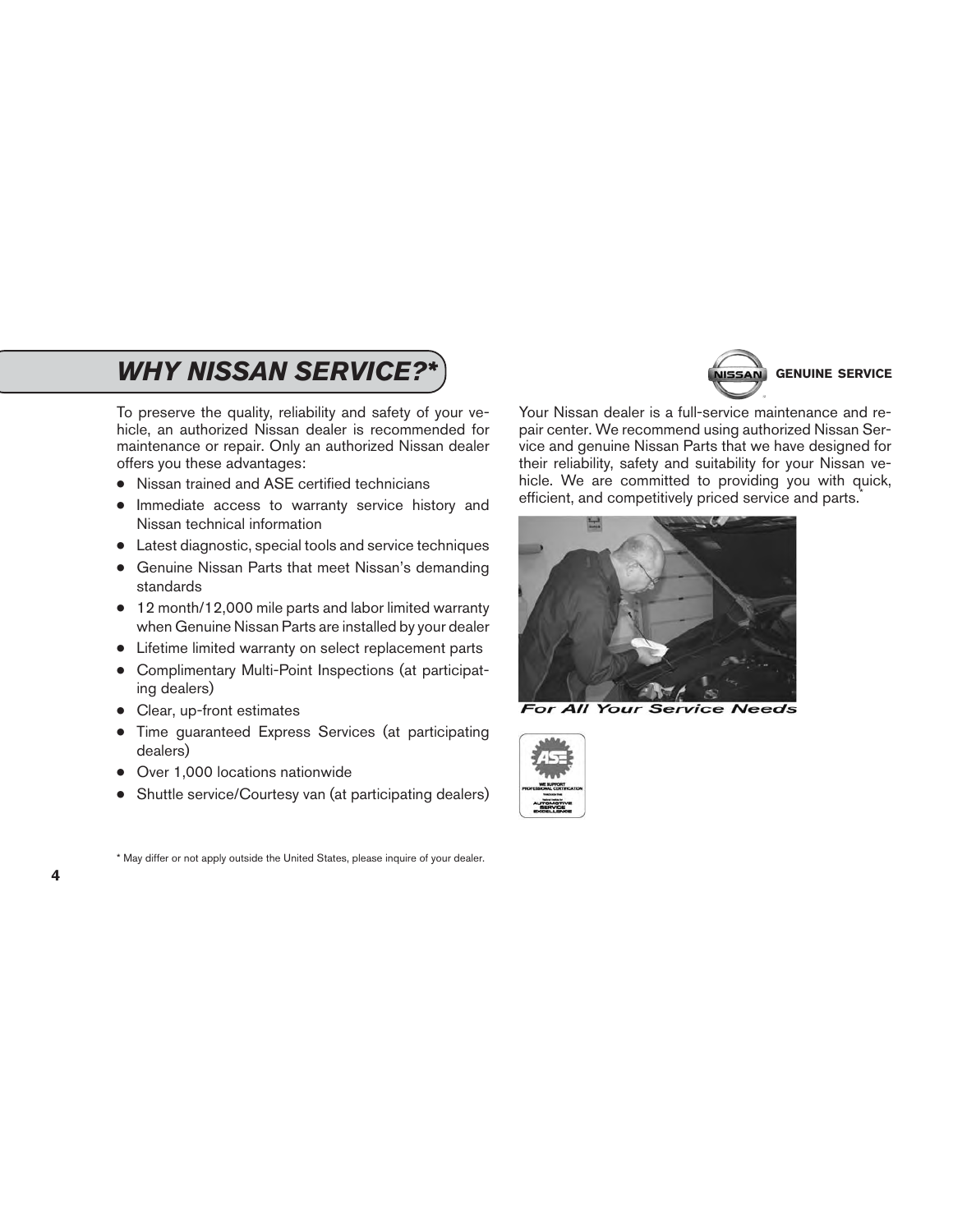## <span id="page-6-0"></span>*NISSAN COMMERCIAL VEHICLES*

### **SMART SOLUTIONS**

### **TO SUPPORT YOUR BUSINESS VEHICLE NEEDS**

### **Our Commitment to You**

At Nissan Commercial Vehicles, we understand that your vehicle is the life blood of your business. That's why we've partnered with our commercial certified dealers to make absolutely sure that we're there when you need us with parts and service, vehicle support and vehicle financing solutions.

### **Parts and Service Solutions**

Keeping your vehicle on the road can be important to a smooth running and successful business. As part of our parts and service commitment to you, you'll find the following at every one of our commercial certified dealers:

- **NCV Next Bay Priority Service Guarantee** You don't have time to stand in line. That is why your commercial certified Nissan dealer will prioritize your vehicle into the next available commercial bay
- **Extended Service Hours** Your commercial certified Nissan dealer stays open longer to meet your service needs
- **Enhanced Commercial Parts Stocking** NCV dealers stock the right parts to keep your vehicle on the road
- **Commercial Certified Parts and Service Staff** NCV dealers' parts and service staff are knowledgeable, dedicated and intensely focused on reducing downtime and ensuring everything possible is done to keep you on the road

### **Vehicle Support Solutions**

With all you have to think about in running your business, we are committed to contributing to your peace of mind with:

- **Roadside Assistance** Our commercial vehicles come with the confidence of Roadside Assistance including services such as towing, tire changes and dead battery jump starts
- **Service and Maintenance Plans** Developed specifically for Nissan Commercial Vehicles and backed by Nissan, a wide variety of service plans are available to you, including high-mileage options
- **Warranty** You're covered with our 3-year/36,000 mile basic coverage and 5-year/60,000-mile powertrain warranties

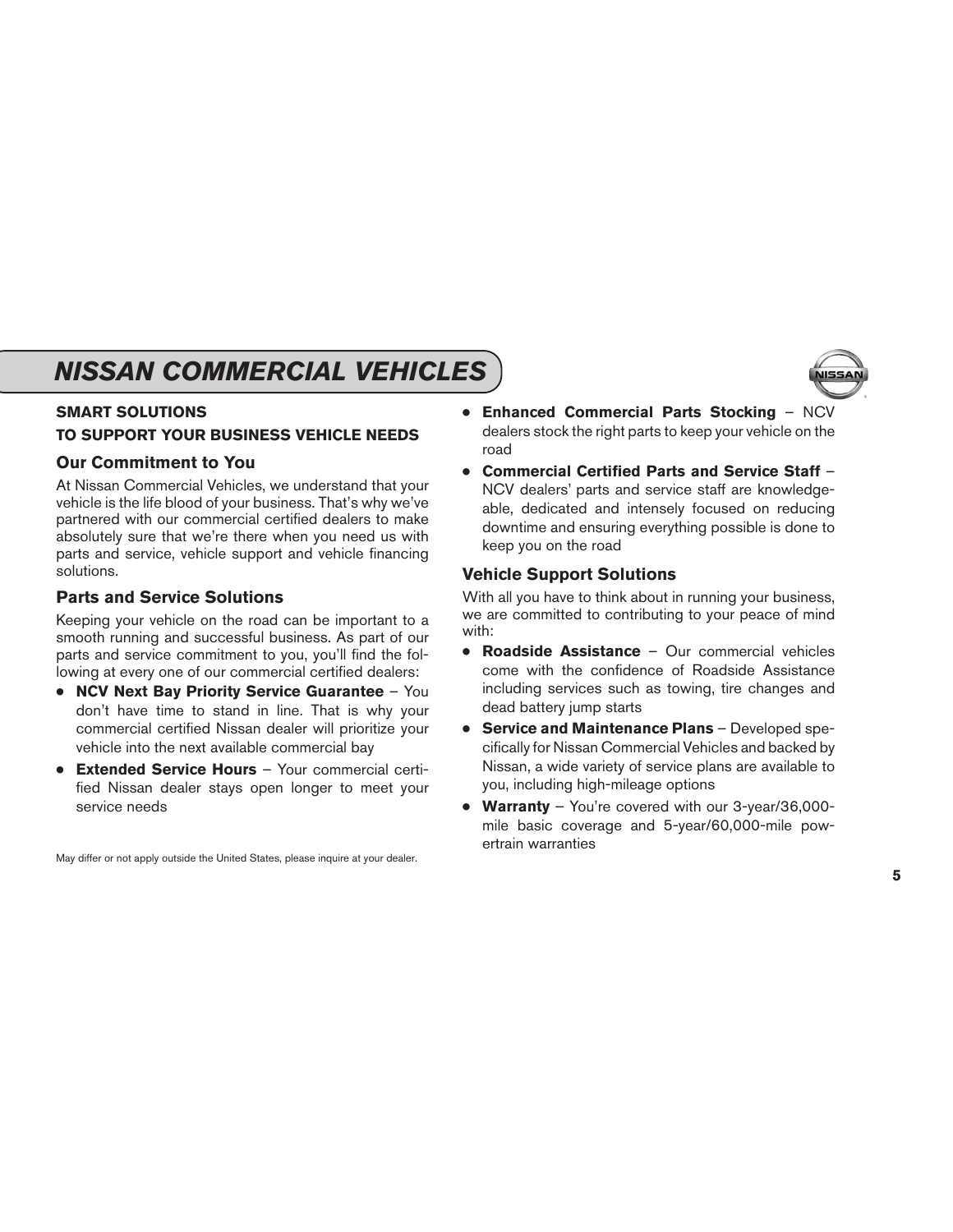## *NISSAN COMMERCIAL VEHICLES*

### **Vehicle Financing Solutions**

From the moment you request vehicle financing, we consider the unique nature of how your company operates and suggest a financing plan that will maximize your fleet vehicle investment. Leverage your company's net worth through NMAC's *SignatureBusiness*™ lines of credit.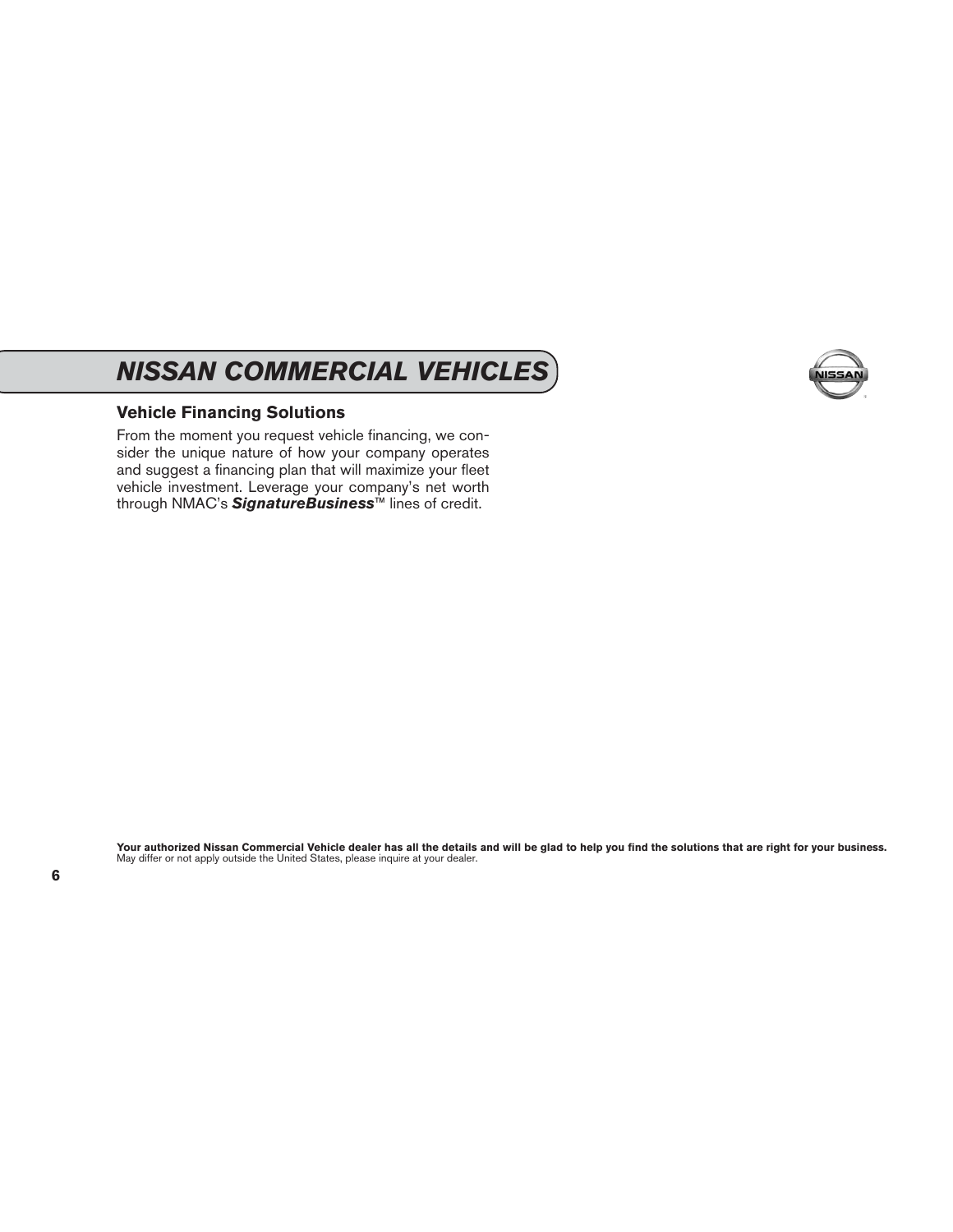### <span id="page-8-0"></span>*EXTENDED SERVICE PLANS\**





## Security+Plus

#### **EXTENDED PROTECTION PLANS**

Did you know you can drive your new Nissan for the next 8 years or 120,000 miles, almost worry-free of unexpected repair costs?

Nissan **Security+Plus** Extended Protection Plans deliver peace of mind by providing component coverage (up to 1,950 components), roadside assistance, and rental car benefits. Additionally, **Security+Plus** plans offer **Nationwide Coverage** (over 1,000 Nissan dealers); use **Genuine Nissan Parts** (new or, in some cases, remanufactured), employ factory-trained technicians, and protect you against the rising cost of parts and labor.

**Security+Plus** Extended Protection Plans can be purchased any time within your vehicle's original 3-year/36,000-mile new vehicle basic limited warranty period. If your vehicle is already older than those parameters, Pre-Owned vehicle service contracts can be purchased anytime with the 5-year/60,000-mile powertrain limited warranty. Just contact your selling dealer and tell them you'd like to take advantage of one of the best mechanical breakdown plans available for your Nissan today.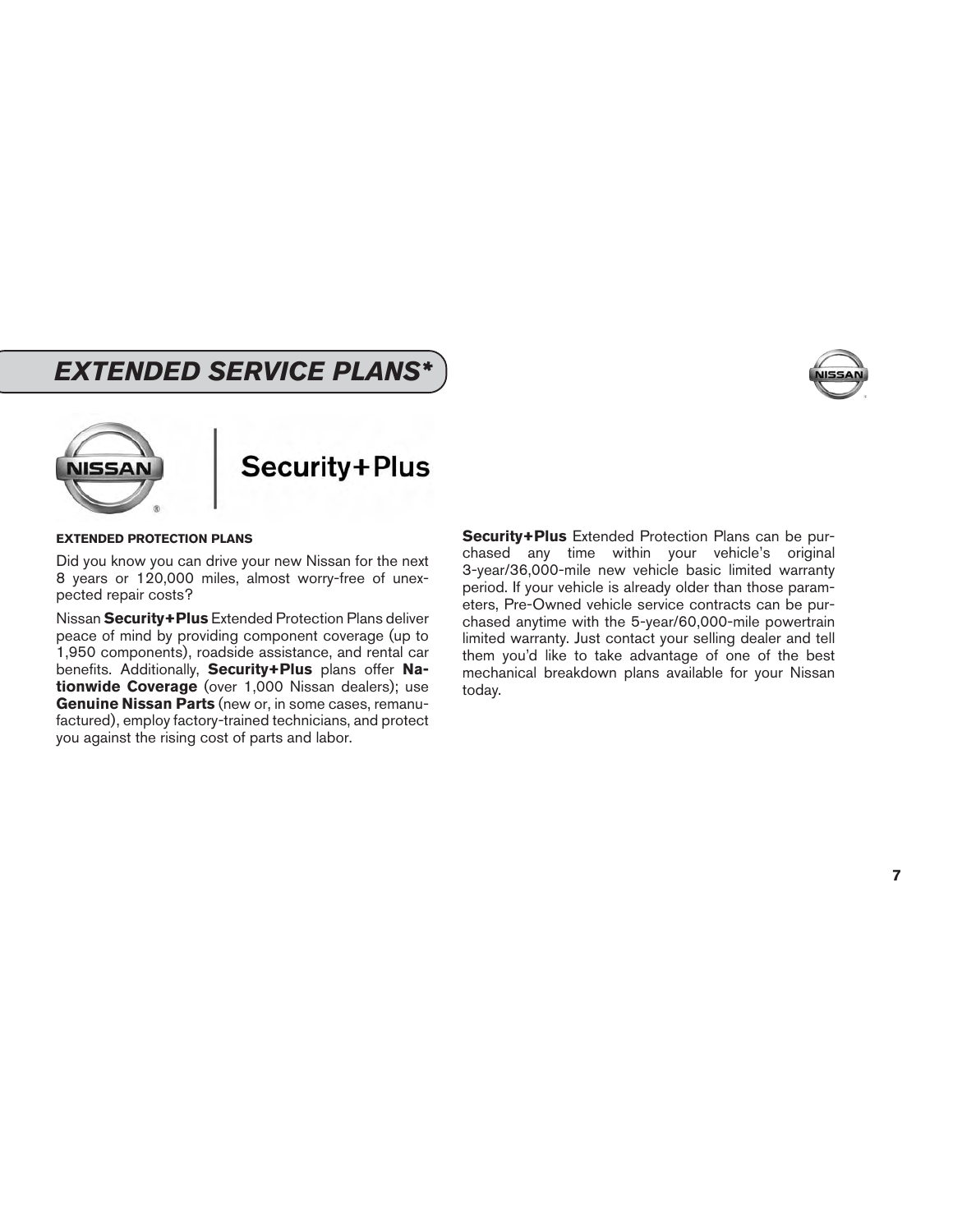### *EXTENDED SERVICE PLANS\**

#### **PREPAID MAINTENANCE PLANS**

**Security+Plus** Prepaid Maintenance Plans maintain your vehicle to factory specifications by factory-trained technicians. Like our Extended Protection Plans, you'll benefit from **Nationwide Coverage and Genuine Nissan Parts** and you'll be protected against the rising costs of parts and labor. **Security+Plus** Prepaid Maintenance Plans offer four service levels and eight time and mileage periods. So, it's easy to find a plan that's right for you. 'New' **Security+Plus** Prepaid Maintenance Plans can be purchased any time within the first 6 months / 5,000 miles of the original vehicle sale date, while 'Pre-Owned' **Security+Plus** Prepaid Maintenance Plans may be purchased at any time throughout the life of the vehicle. Just contact your selling dealer and tell them you'd like to take advantage of one of the best maintenance plans available for your Nissan today.



**See your participating Nissan dealer for details.**

<sup>\*</sup> These products not available outside the United States.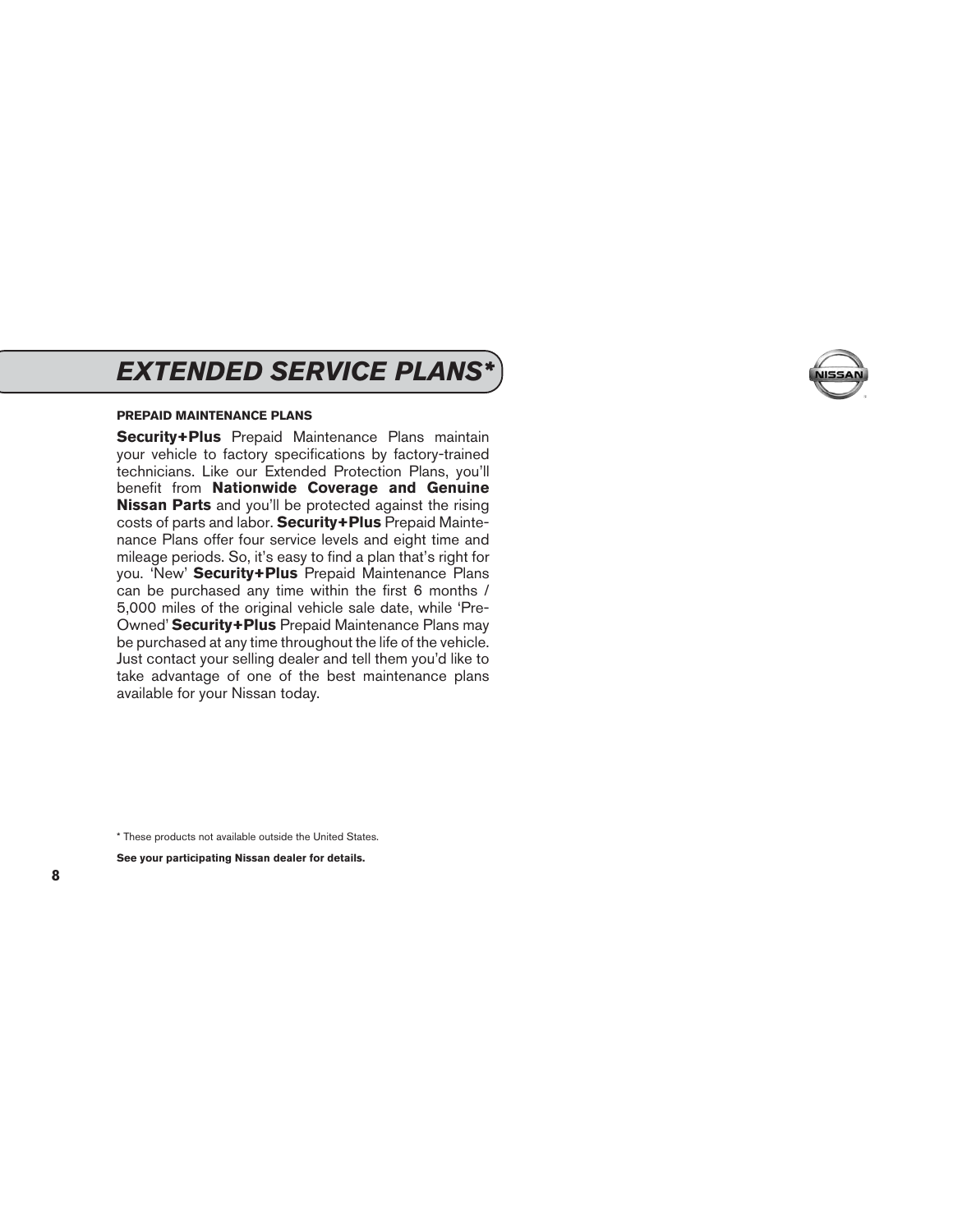## <span id="page-10-0"></span>*GENUINE NISSAN COLLISION PARTS*

If you have an accident, insist on Genuine Nissan Collision Parts. If you want your vehicle to be restored using parts made to Nissan's original exacting specifications – if you want it to last, help to protect your personal safety and to help hold its resale value, the solution is simple. Tell your insurance agent and your repair shop to use only Genuine Nissan Collision Parts.

Many non-genuine parts are copies made from impressions of Nissan parts and may not match the specifications and performance standards of Genuine Nissan Parts. As a result, non-genuine parts may not look or fit right, and may be less safe.

The hood on your vehicle is a good example. Nissan designed it with hood buckling creases to help prevent the hood from penetrating the interior of your vehicle in an accident. Non-genuine parts may not provide such built-in safeguards.

In some states, the law says you must be advised if non-genuine parts are used to repair your vehicle. **Why should you take a chance?**

### **Replacement Panel Limited Lifetime Corrosion Warranty\***

If you have your collision damage repaired using Genuine Nissan Outer Sheet Metal Panels you don't have to worry about corrosion. That's because these panels are warranted against inside out rust-through perforation for as long as you own your Nissan. Another reason to insist on Genuine Nissan Collision Repair Parts.

<sup>\*</sup> This warranty does not apply to vehicles or parts not distributed by Nissan North America and/or sold outside the United States.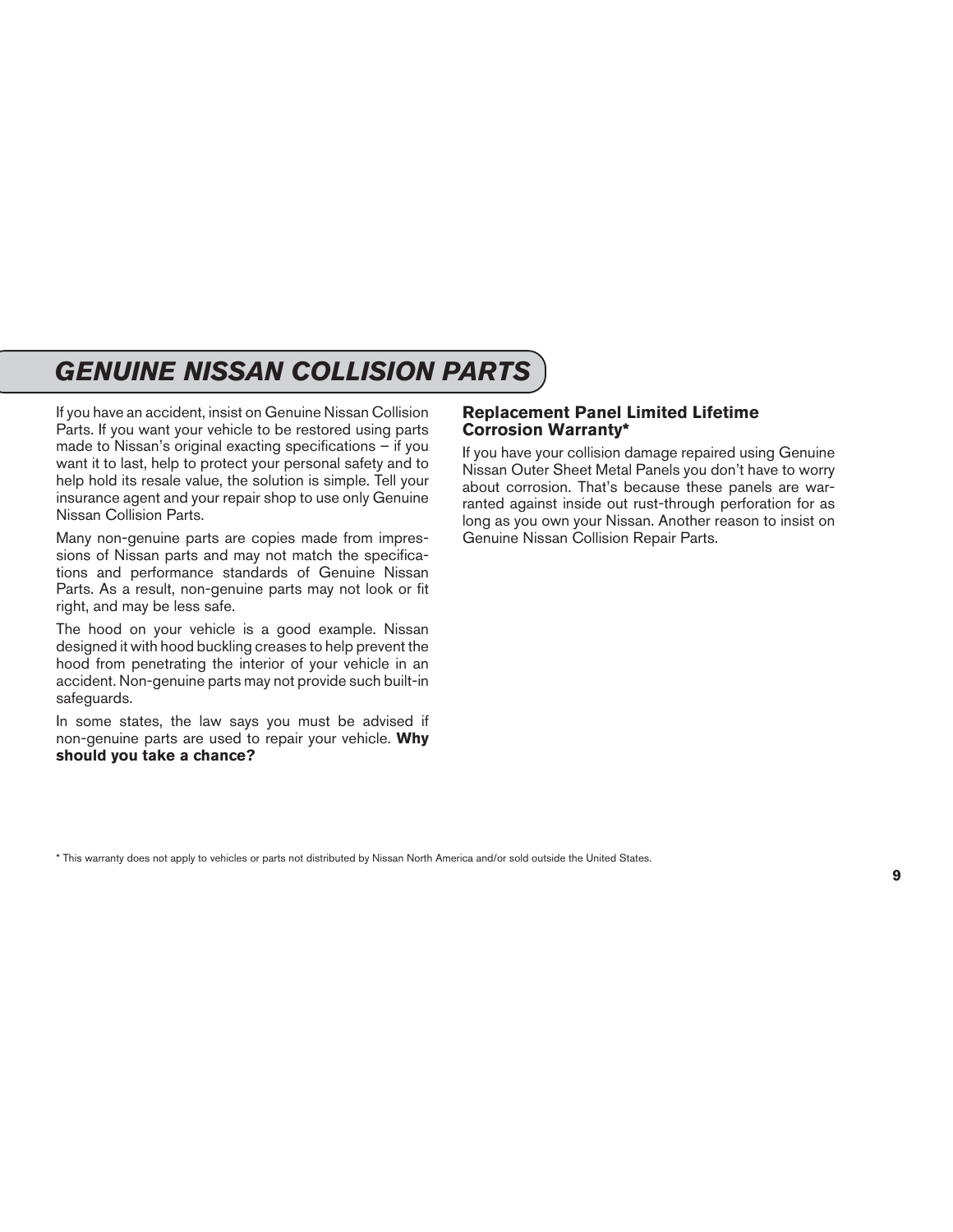## <span id="page-11-0"></span>*DETERMINING THE PROPER MAINTENANCE INTERVAL*

**As a condition of your vehicle's warranty, you are responsible for properly maintaining your vehicle. In maintaining your vehicle, you should use these guidelines to determine which maintenance schedule to use.**

| <b>Standard maintenance;</b> features 5,000 mile or 6 month, whichever                                                                                                                                                                                                                                                                                                                                                                                                                         | Additional maintenance items for severe operating conditions;                                                                                                                                                             |
|------------------------------------------------------------------------------------------------------------------------------------------------------------------------------------------------------------------------------------------------------------------------------------------------------------------------------------------------------------------------------------------------------------------------------------------------------------------------------------------------|---------------------------------------------------------------------------------------------------------------------------------------------------------------------------------------------------------------------------|
| comes first, service intervals and generally applies when you primarily oper-                                                                                                                                                                                                                                                                                                                                                                                                                  | should be performed on vehicles that are driven under especially demanding                                                                                                                                                |
| ate your vehicle on the highway in temperate conditions. Premium mainte-                                                                                                                                                                                                                                                                                                                                                                                                                       | conditions. Additional maintenance items should be performed if you primar-                                                                                                                                               |
| nance is a Nissan recommended optional upgrade that adds services when                                                                                                                                                                                                                                                                                                                                                                                                                         | ily operate your vehicle under the following conditions:                                                                                                                                                                  |
| maintenance is performed.                                                                                                                                                                                                                                                                                                                                                                                                                                                                      | • Repeated short trips of less than 5 miles in normal temperatures or less                                                                                                                                                |
| <b>Exceptions:</b>                                                                                                                                                                                                                                                                                                                                                                                                                                                                             | than 10 miles in freezing temperatures.                                                                                                                                                                                   |
| 1. Use of E85 in a Titan or Armada FFV (flex fuel vehicle) requires engine<br>oil and filter replacement every 3,750 miles or 3 months.<br>2. NV200 Taxi requires engine oil and filter replacement every<br>3.750 miles or 3 months.<br>Premium Maintenance; performing the Premium upgrade services may<br>optimize the performance, durability, reliability, and resale value of your<br>vehicle. (Premium Maintenance items are available at every 30,000 miles or<br>36 months interval.) | • Stop-and-go traffic in hot weather or low speed driving for long distances<br>· Driving in dusty conditions or on rough, muddy, or salt-spread roads<br><b>.</b> Towing a trailer, or using a camper or car-top carrier |

❑ **For the ultimate in preventative maintenance, ask your Service Advisor for a complimentary Multi-Point Inspection every time you visit your participating Nissan dealer. See page 16 for more information on Multi-Point Inspections.**

\* Premium Maintenance is a Nissan-recommended option; You need not perform such maintenance in order to maintain the warranties which come with your Nissan. Premium Maintenance may not be available outside the United States, please inquire of your dealer.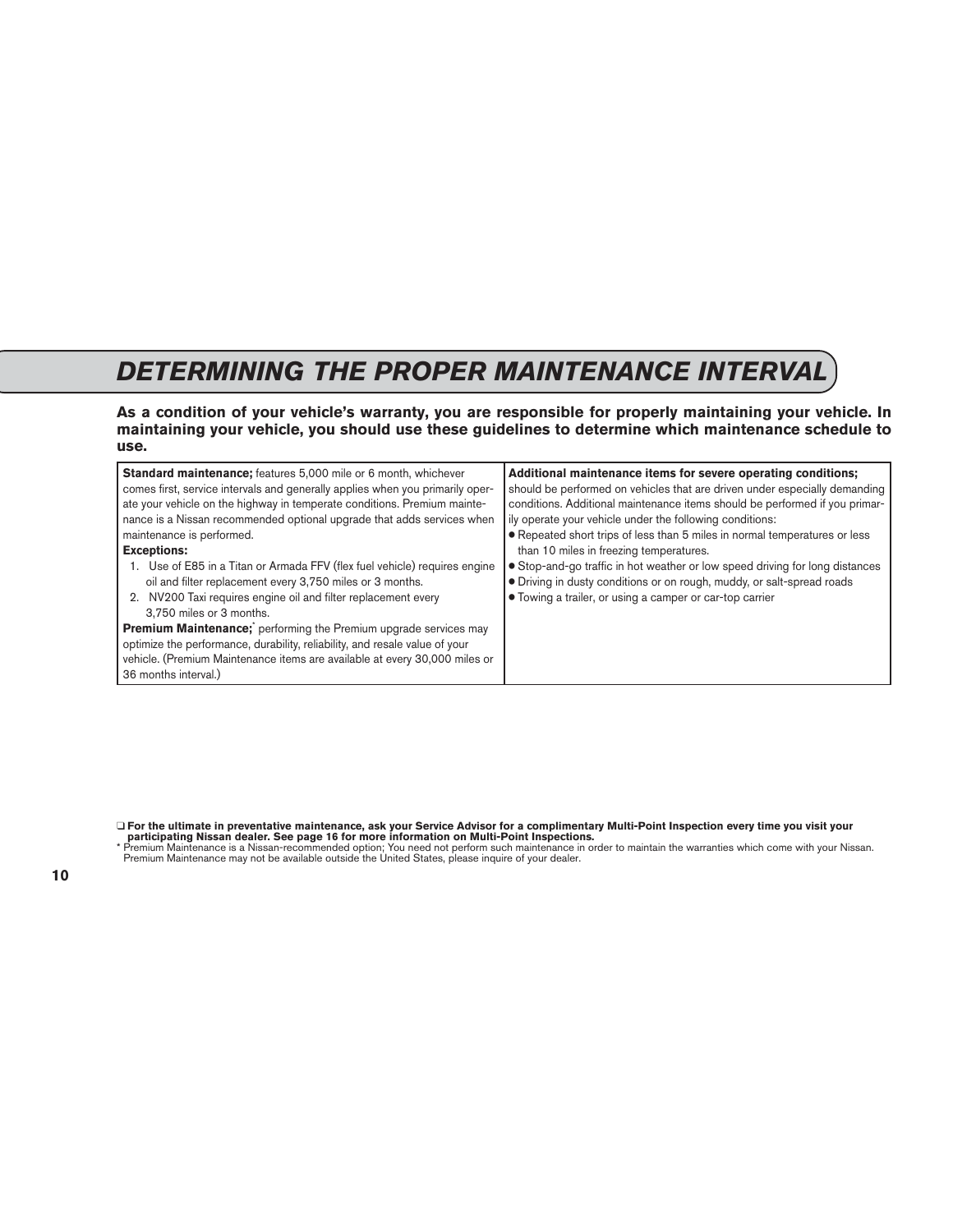<span id="page-12-0"></span>The following descriptions are provided to give you a better understanding of the scheduled maintenance items that should be regularly checked or replaced. The maintenance log indicates at which mileage/time intervals each item requires service.

In addition to scheduled maintenance, your Nissan requires that some items be checked during normal day-to-day operation. You can find these items listed under "General Maintenance" in Chapter 8 of your Owner's Manual.

Items marked with **"\*"** are recommended by Nissan for reliable vehicle operation. You are not required to perform maintenance on these items in order to maintain the warranties which come with your Nissan. Other maintenance items and intervals are required.

When applicable, additional information can be found in the "Maintenance and do-it-yourself" section in Chapter 8 of your Owner's Manual.

NOTE: Nissan does not advocate the use of non-OEM approved aftermarket flushing systems and strongly advises against performing these services on a Nissan product. Many of the aftermarket flushing systems use non-OEM approved chemicals or solvents, the use of which has not been validated by Nissan.

*For recommended fuel, lubricants, fluids, grease, and refrigerant, refer to Chapter 9 in your Owner's Manual.*

### **Emission Control System Maintenance:**

### **Drive Belts\***

Check engine drive belts for wear. fraying or cracking and for proper tension. Replace any damaged drive belts.

#### **Engine Air Filter**

Replace at specified intervals. When driving for prolonged periods in dusty conditions, check/replace the filter more frequently.

#### **Engine Coolant\***

Replace coolant at the specified interval. When adding or replacing coolant, be sure to use only Genuine Nissan Long Life Antifreeze/Coolant (Blue) or equivalent with the proper mixture. (Refer to the Owner's Manual to determine the proper mixture for your area.) The recommended service interval of the factory-fill coolant is 105,000 miles (168,000 km) or 7 years, whichever comes first.

Subsequent replacement of Genuine Nissan Long Life Antifreeze/Coolant (Blue) should occur every 75,000 miles (120,000 km) or 5 years whichever comes first.

NOTE: Mixing any other type of coolant or the use of non-distilled water will reduce the recommended service interval of the coolant.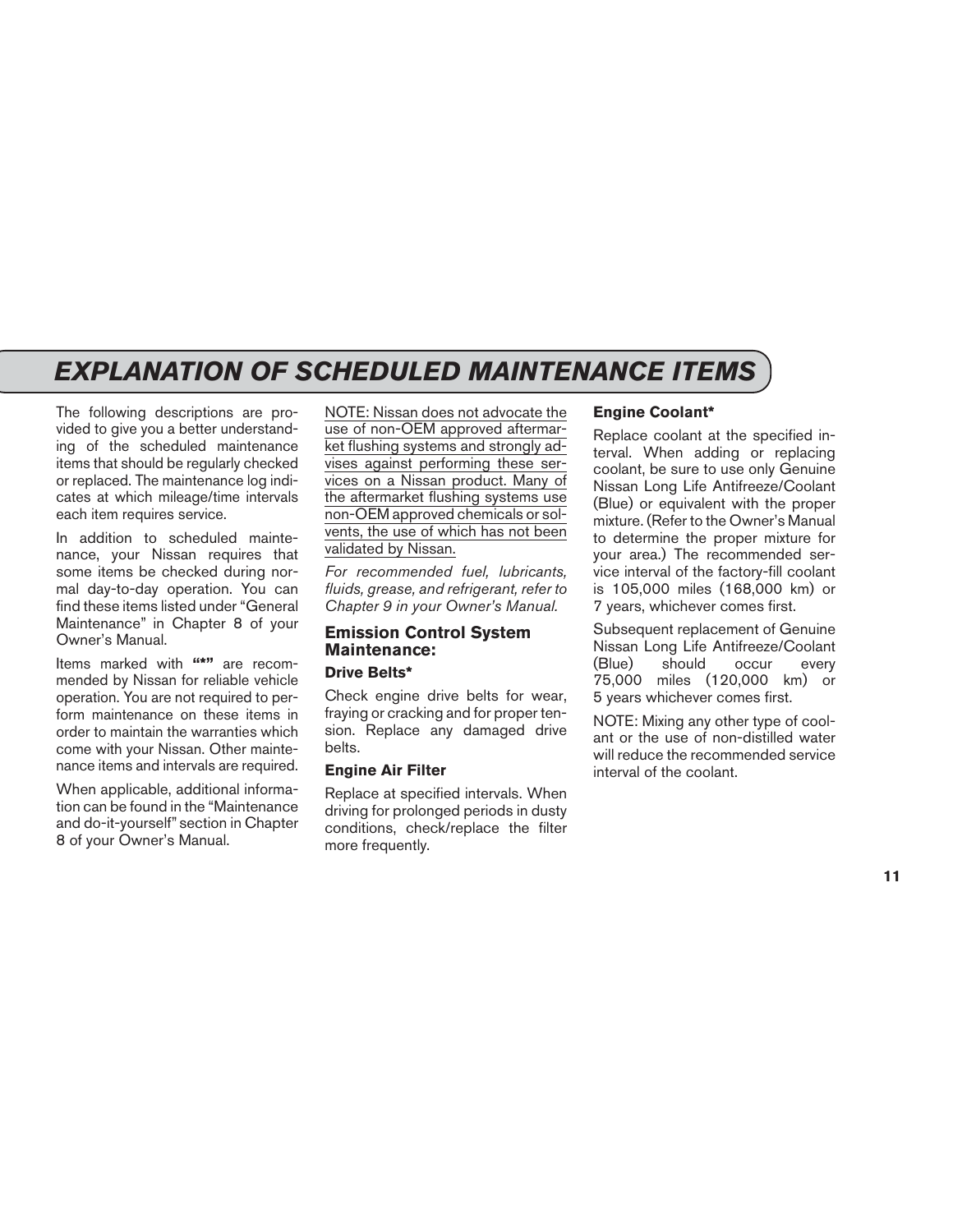#### **Hybrid Electronic Vehicle (HEV) Inverter Coolant**

Replace inverter coolant at the specified interval. The recommended service interval of the factory-fill coolant is 125,000 miles (200,000 km) or 15 years, whichever comes first. Subsequent replacement of Genuine Nissan Long Life Antifreeze/Coolant<br>(Blue) should occure every (Blue) should occur every 75,000 miles (120,000 km) or 5 years, whichever comes first. When adding or replacing coolant, be sure to use only Genuine Nissan Long Life Antifreeze/Coolant (Blue) or equivalent with the proper mixture. (Refer to the Owner's Manual to determine the proper mixture for your area.)

NOTE: Mixing any other type of coolant or the use of non-distilled water will reduce the recommended service interval of the coolant.

### **Engine Oil and Oil Filter**

Replace engine oil and oil filter at the specified intervals. For recommended oil grade and viscosity refer to Chapter 9 in your Owner's Manual.

#### **NOTE:**

- 1. Use of E85 in a Titan or Armada FFV (flex fuel vehicle) requires engine oil and filter replacement every 3,750 miles or 3 months.
- 2. NV200 Taxi requires engine oil and filter replacement every 3,750 miles or 3 months.

### **Engine Valve Clearance\***

Inspect only if valve noise increases. Adjust valve clearance if necessary.

#### **Evaporative Emissions Control Vapor Lines\***

Check vapor lines for leaks or looseness. Tighten connections or replace parts as necessary.

### **Fuel Filter**

Maintenance-free item (in-tank type filter).

### **Fuel Lines\***

Check the fuel hoses, piping and connections for leaks, looseness, or deterioration. Tighten connections or replace parts as necessary.

#### **Throttle Chamber**

For model NV200 Taxi, it is recommended to replace the throttle chamber every 250,000 miles (400,000km).

### **Fuel Pump**

For model NV200 Taxi, it is recommended to replace the fuel pump every 125,000 miles (200,000km).

### **Spark Plugs**

Replace at specified intervals. Install new plugs of the same type as originally equipped.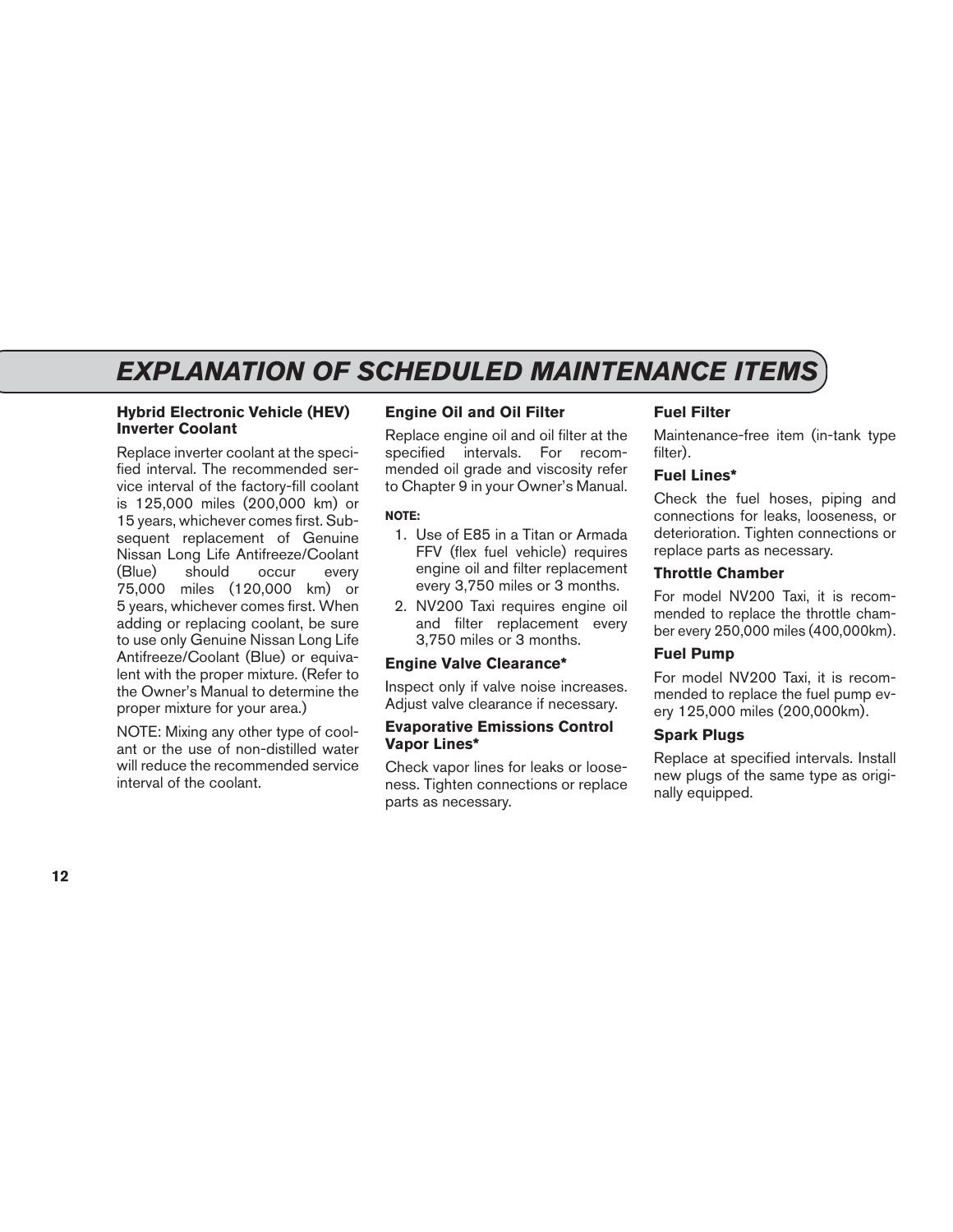### **Chassis and Body Maintenance:**

### **Brake Lines and Cables**

Visually inspect for proper installation. Check for chafing, cracks, deterioration, and signs of leaking. Replace any deteriorated or damaged parts immediately.

#### **Brake Pads, Rotors, Drums, & Linings**

Check for wear, deterioration and fluid leaks. Replace any deteriorated or damaged parts immediately.

### **Exhaust System**

Visually inspect the exhaust pipes, muffler and hangers for leaks, cracks, deterioration, and damage. Tighten connections or replace parts as necessary.

### **In-Cabin Microfilter**

Standard equipment on cube, Murano, Altima, Altima Coupe, Armada Platinum, Pathfinder, Frontier LE and Pro-4X Off-Road, Maxima, Titan Crew Cab LE, Quest, Rogue, Sentra and Xterra (except X).

Optional accessory on some models. Replace at specified intervals. When driving for prolonged periods in dusty conditions, replace the filter more frequently.

### **Propeller Shaft(s)**

Check for damage, looseness, and grease leakage. (4WD/AWD/RWD).

#### **Steering Gear and Linkage, Axle and Suspension Parts, Drive Shaft Boots**

Check for damage, looseness, and leakage of oil or grease. Under severe driving conditions, inspect more frequently.

### **Tire Rotation**

Tires should be rotated every 5,000 miles according to the instructions in the Owner's Manual (except all 370Z). When rotating tires, check for damage and uneven wear. Replace if necessary.

#### **Transmission Fluid/Oil, Differential Oil, Transfer Case Oil**

Visually inspect for signs of leakage at specified intervals.

If towing a trailer, using a camper or car-top carrier, or driving on rough or muddy roads:

- replace the fluid/oil every 20,000 miles or 24 months.
- For these vehicles with a CVT transmission, cube, Murano, Altima, Altima Coupe, Maxima, Rogue, NV200, Sentra, Pathfinder (except HEV), Quest and Versa, replace the CVT fluid every 60,000 miles or request the dealer to inspect the fluid deterioration data using a CONSULT. If the deterioration data is more than 210000, replace the CVT fluid.
- For Pathfinder Hybrid Electronic Vehicle (HEV), replace CVT fluid every 30,000 miles.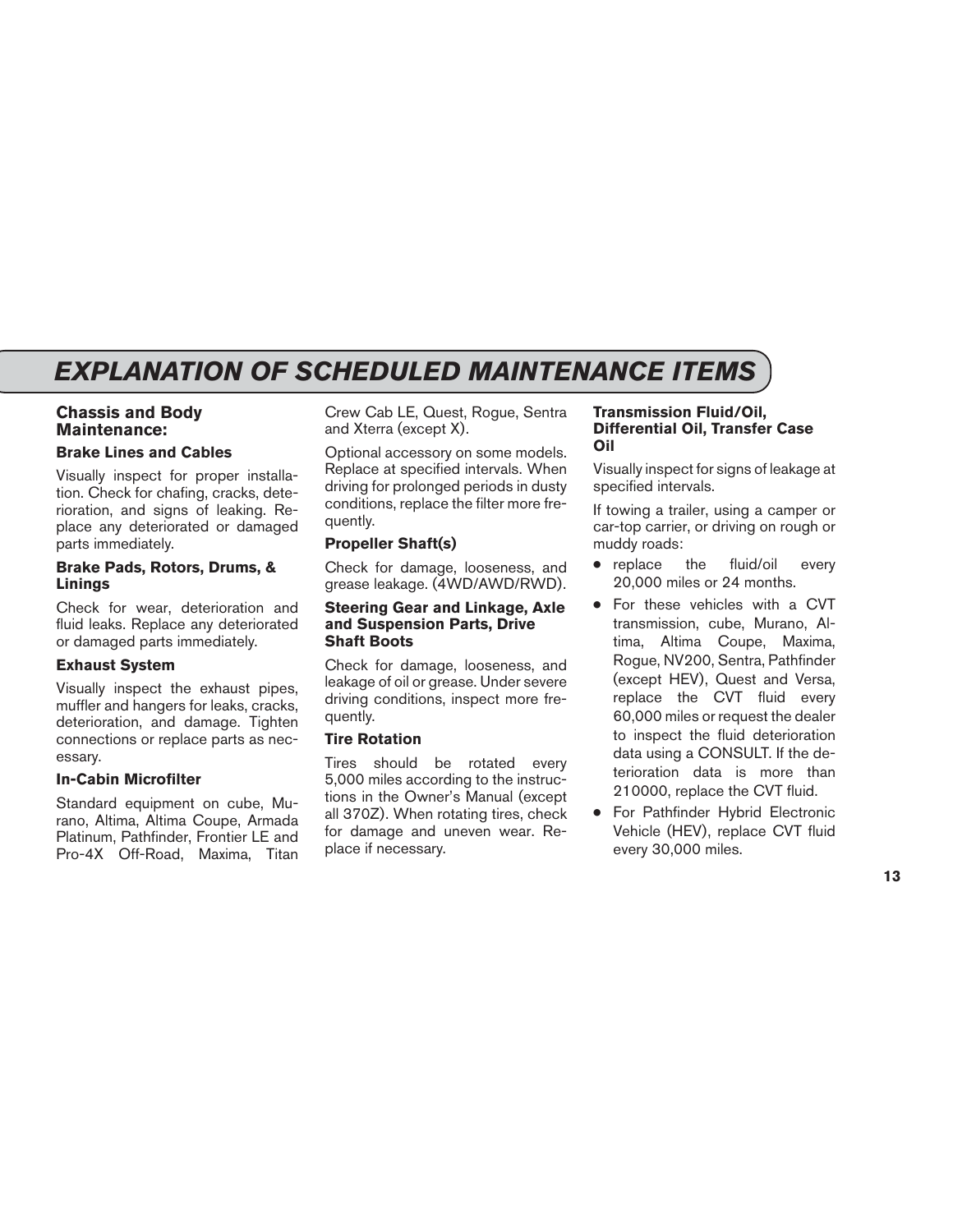● Automatic transmission fluid for 370Z and NV 1500/2500/3500 is maintenance-free.

### **Off-Road Maintenance**

Check the following items frequently whenever you drive off-road through deep sand, mud or water:

- Brake pads and rotors
- Brake linings and drums
- Brake lines and hoses
- Differential, transmission and transfer case oil
- Steering linkage
- Propeller shaft(s) and front drive shafts
- Engine air filter
- Clutch housing drain (4WD only)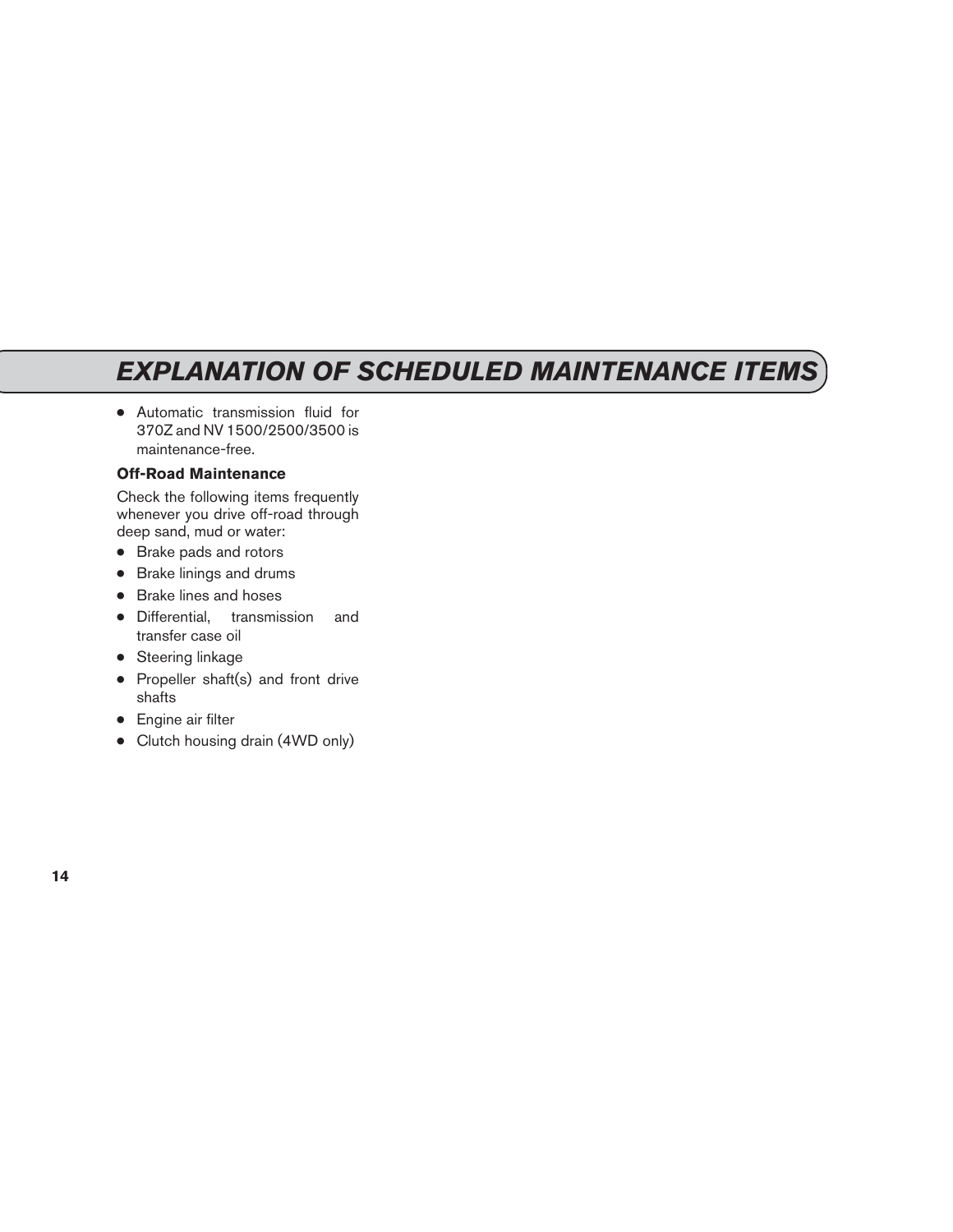## <span id="page-16-0"></span>*MAINTENANCE SCHEDULE*



The following Maintenance Schedule has been compiled by Nissan to assist you in performing the recommended maintenance services and keeping appropriate records of services performed. Along with the related repair invoices, receipts, and other such records, a properly documented maintenance history could enhance the value of your vehicle should you ever wish to sell it. The services listed represent the minimal Nissan recommended requirements for each time/mileage interval, up to 150,000 miles / 180 months. Beginning on page 58 you will find a log that should be used to track when and where services were performed. Ask your Service Advisor to update your log each time your vehicle is serviced.

#### **NOTE:**

- 1. **If using E85 in a Titan or Armada FFV (flex fuel vehicle), a special oil and filter change log can be found beginning of page** 62.
- 2. **For the NV200 Taxi, a special oil and filter change log can found beginning on page** 62.
- 3. **If you exceed the 150,000 miles or 180 month maintenance period, at 155,000 miles or 186 months, perform maintenance listed at 5,000 mile or 6 month interval, at 160,000 or 194 months use the 10,000 mile or 12 month interval and continue as needed.**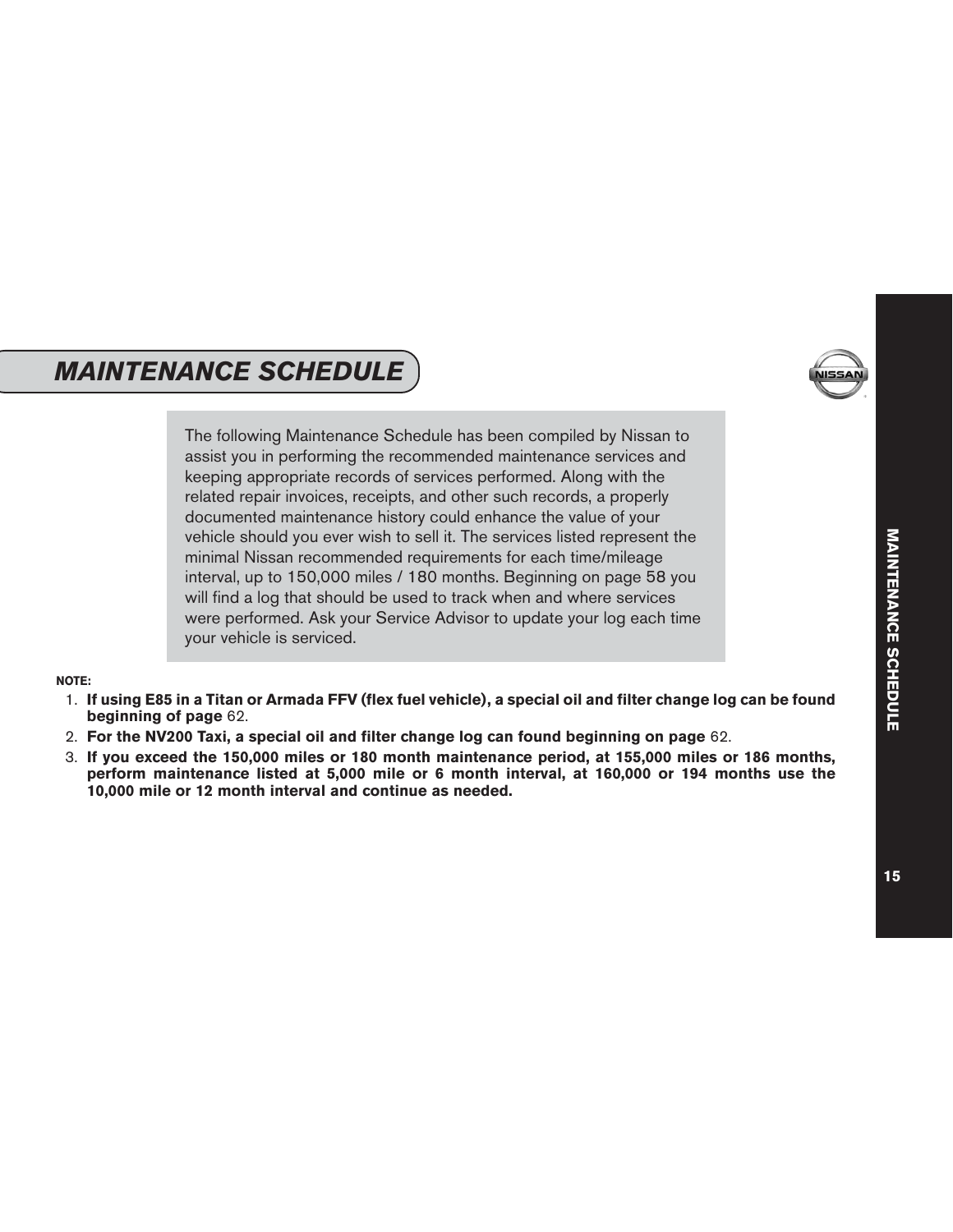### <span id="page-17-0"></span>*COMPLIMENTARY MULTI-POINT INSPECTION\**

For the ultimate in preventative maintenance, ask your Service Advisor for a complimentary Multi-Point Inspection every time you visit your participating Nissan dealer.

MPI's are performed by Nissan factory trained Technicians who will provide you with a detailed report of your vehicle's condition.

Driving your Nissan should be as worry-free an experience as possible. Trust your Nissan dealership to inspect and maintain your vehicle so you can take pride in knowing your vehicle is ready for the road ahead.

\*Available at participating dealers

NOTE: Multi-Point Vehicle Inspection form shown is an example. Actual form and contents may vary.

| Contarer:                                                                                                                                                                                                                            | <b>Yasa/Model</b>                                                                    | Date                                         |
|--------------------------------------------------------------------------------------------------------------------------------------------------------------------------------------------------------------------------------------|--------------------------------------------------------------------------------------|----------------------------------------------|
| Minage:                                                                                                                                                                                                                              | VIN:                                                                                 |                                              |
| Service Advisor:                                                                                                                                                                                                                     | Technicians:                                                                         | Repair Circles &:                            |
|                                                                                                                                                                                                                                      |                                                                                      |                                              |
|                                                                                                                                                                                                                                      |                                                                                      |                                              |
| <b>INTERIOR/EXTERIOR</b><br><b>B-B-B-HORK OFEMENT</b>                                                                                                                                                                                | <b>BATTERY PERFORMANCE</b><br><b>EDITOR CONSULTERY TERMINALS / CABLES / MOUNTING</b> |                                              |
| <b>EDITOR CONTRACTOR CONTRACTOR IN A STATE OF A STATE OF A STATE OF A STATE OF A STATE OF A STATE OF A STATE OF A STATE OF A STATE OF A STATE OF A STATE OF A STATE OF A STATE OF A STATE OF A STATE OF A STATE OF A STATE OF A </b> | BATTERY CARBOTY TEST (TEST REBULTS ATTACHED)                                         |                                              |
| ON HE LET WITH SLACE OR HE AND ROLL WITH SLACE                                                                                                                                                                                       | <b>DASS</b><br><b>RECHARGE/</b><br>atrest                                            | <b>BEAR</b><br><b>ACT</b>                    |
| THE RESIDENCE COUNTS / ERAND LIGHTS / TURN SIGNALS /<br>REVERSE LIGHTS / EXTERIOR LAWPS / REAR WIPER                                                                                                                                 | <b>COMMENTS</b>                                                                      | INSPECTED                                    |
| <b>ED III (ED III)</b> NOARN MICROFILTER                                                                                                                                                                                             | THES.                                                                                |                                              |
| <b>COMMENTS</b>                                                                                                                                                                                                                      | TREAD DEPTH<br>LEST FRONT                                                            | <b>BIGHT FRONT</b>                           |
| UNDER HOOD                                                                                                                                                                                                                           | <b>CONTRACTOR</b> VALUES OF ALL AND                                                  | A 7/10 OR GREATER                            |
| <b>BUT HER ATTN: ENGINE CHI</b>                                                                                                                                                                                                      | W30 70 470                                                                           | A/32 TO 6/30                                 |
| <b>B B COUNT</b>                                                                                                                                                                                                                     | <b>ABB S/30 CHILESS</b><br><b><i>ISSN NOT INSPECTED</i></b>                          | <b>BELIO STATE</b><br><b>IS NOT NAPECTED</b> |
| <b>CONTRACTOR STEERING FLUID</b>                                                                                                                                                                                                     | PRESSURE<br>INCOMING.                                                                | 2009/03/05<br><b>INCOMING</b>                |
| <b>CO-CO SAALTUO</b>                                                                                                                                                                                                                 | CUTGOING                                                                             | OUTGOING                                     |
| <b>ED IS WADSHELD WASHER FLUD</b>                                                                                                                                                                                                    | <b>LEFT REAR</b>                                                                     | <b>RIGHT REAR</b>                            |
| <b>400 GS AUTOMATIC TRANSMISSION FLUID</b><br>-                                                                                                                                                                                      | <b>CONTRACTOR CARLACTER</b><br>--                                                    | <b>BE AVID OR GREATER</b>                    |
| <b>ED III ED III</b> COOLING SYSTEM HOSES                                                                                                                                                                                            | CON DT 92.6732<br>TIRE SOTATION<br><b>GB</b> 3/31 OR LESS                            | 4/32 TO 6/33<br><b>400 3/31 09 10:05</b>     |
| <b>420 CO HEATER / AC HOSES AND CONNECTIONS</b>                                                                                                                                                                                      | 400 NOT INSPECTED                                                                    | 400 NOT INSPECTED                            |
| GEN CON AND ANOUNCE CORE AND CAP                                                                                                                                                                                                     | PRESSURE<br>INCOMING.                                                                | PRESELVED<br>INCOMING.                       |
| <b>BELLE CONTRACTLY AND INCOME ART FILTER</b>                                                                                                                                                                                        | CUTGOING                                                                             | outsons                                      |
| <b>CONTRACTOR CONTRACTS</b>                                                                                                                                                                                                          | <b>COMMENTS</b>                                                                      |                                              |
| COMMINTS                                                                                                                                                                                                                             |                                                                                      |                                              |
| <b>INDEX VEHICLE</b>                                                                                                                                                                                                                 | <b>BRAKE CONDITION</b><br>THE CASE OF LEFT FRONT BRAKE PACK.                         | <b>MM</b>                                    |
| THE REAL REAL ENDOWS / SUSPENSION                                                                                                                                                                                                    |                                                                                      |                                              |
| <b>CONTRACTOR REAR SUBFRAME</b><br>۰                                                                                                                                                                                                 | <b>ID - ID ID LEFT REAL ERAKE FACE</b>                                               | uu                                           |
| THE CONTRACTOR CONDITION & LEAKED                                                                                                                                                                                                    | <b>ED III AD IS RIGHT FRONT SIGNS FACS</b>                                           | uu                                           |
| <b>CONTRACTOR CONVERSIONARY</b>                                                                                                                                                                                                      | <b>ED III GD IS ROYT REAL BEAKE FACE.</b><br>COMMENTS & RECOMMENDATIONS              | ww                                           |
| <b>GEN (III) MUFFLER / EXHAUST / MOUNTINGS</b>                                                                                                                                                                                       |                                                                                      |                                              |
| THE ROAD PROVE SHOCKS / SUSPENSION IDV BOOTS /                                                                                                                                                                                       |                                                                                      |                                              |
| THE ROOS / BLISHINGED                                                                                                                                                                                                                |                                                                                      |                                              |
| <b>EDITOR BOOK AXLES - VISILAL INSPECTION FOR LEAKS</b>                                                                                                                                                                              |                                                                                      |                                              |
| TRANSVERSION / TRANSVERSION / COOLANTI                                                                                                                                                                                               |                                                                                      |                                              |
| <b>COMMENTS</b>                                                                                                                                                                                                                      |                                                                                      |                                              |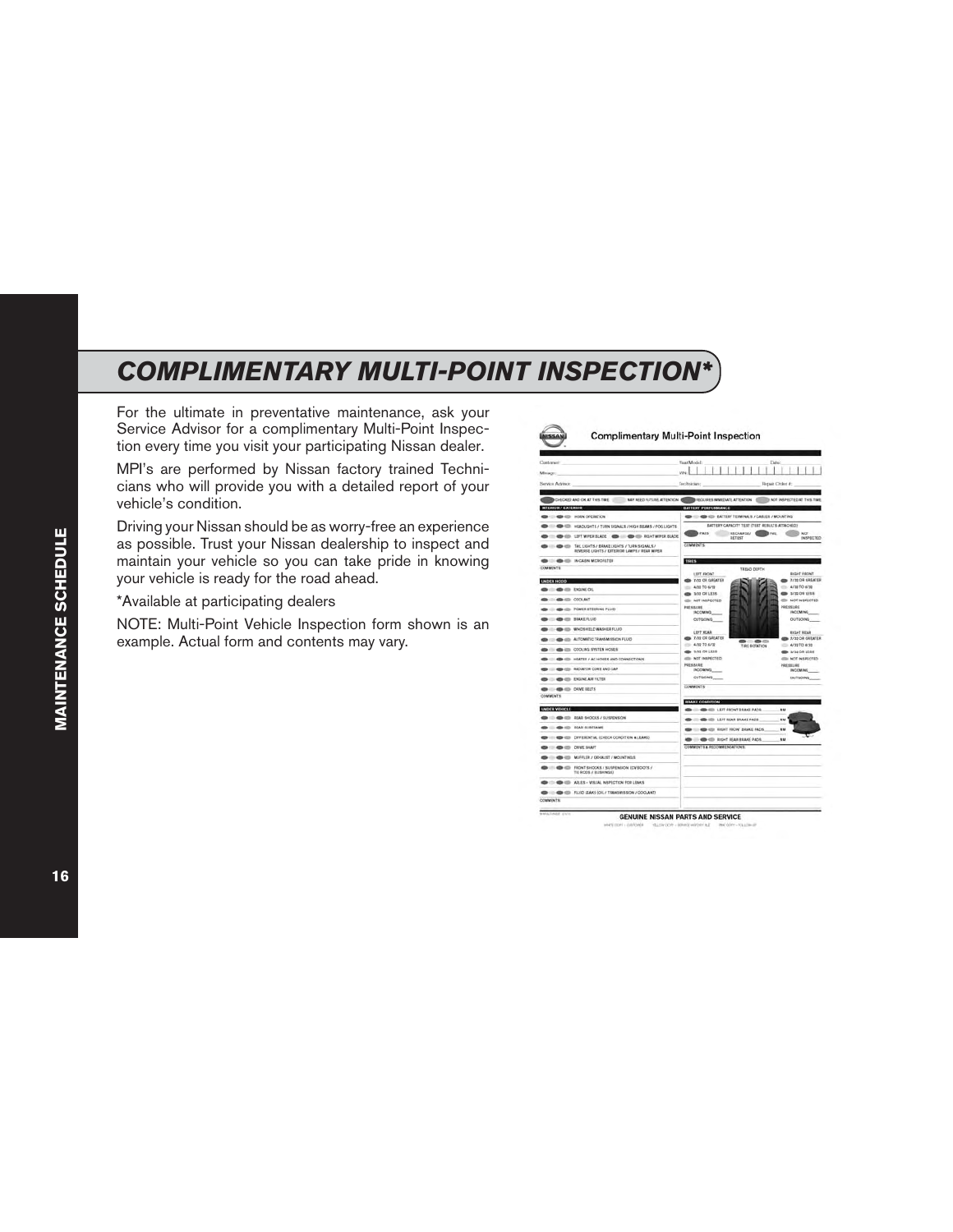## <span id="page-18-0"></span>*GENUINE NISSAN PARTS YOU CAN RELY ON*

### **Genuine Nissan Oil Filters**

Genuine Nissan Oil Filters are designed specifically for your vehicle.

Genuine Nissan Oil Filters have an anti-drainback valve that keeps oil in the filter when the engine is not running. This prevents harmful engine wear on start-up.



**Qil Filter**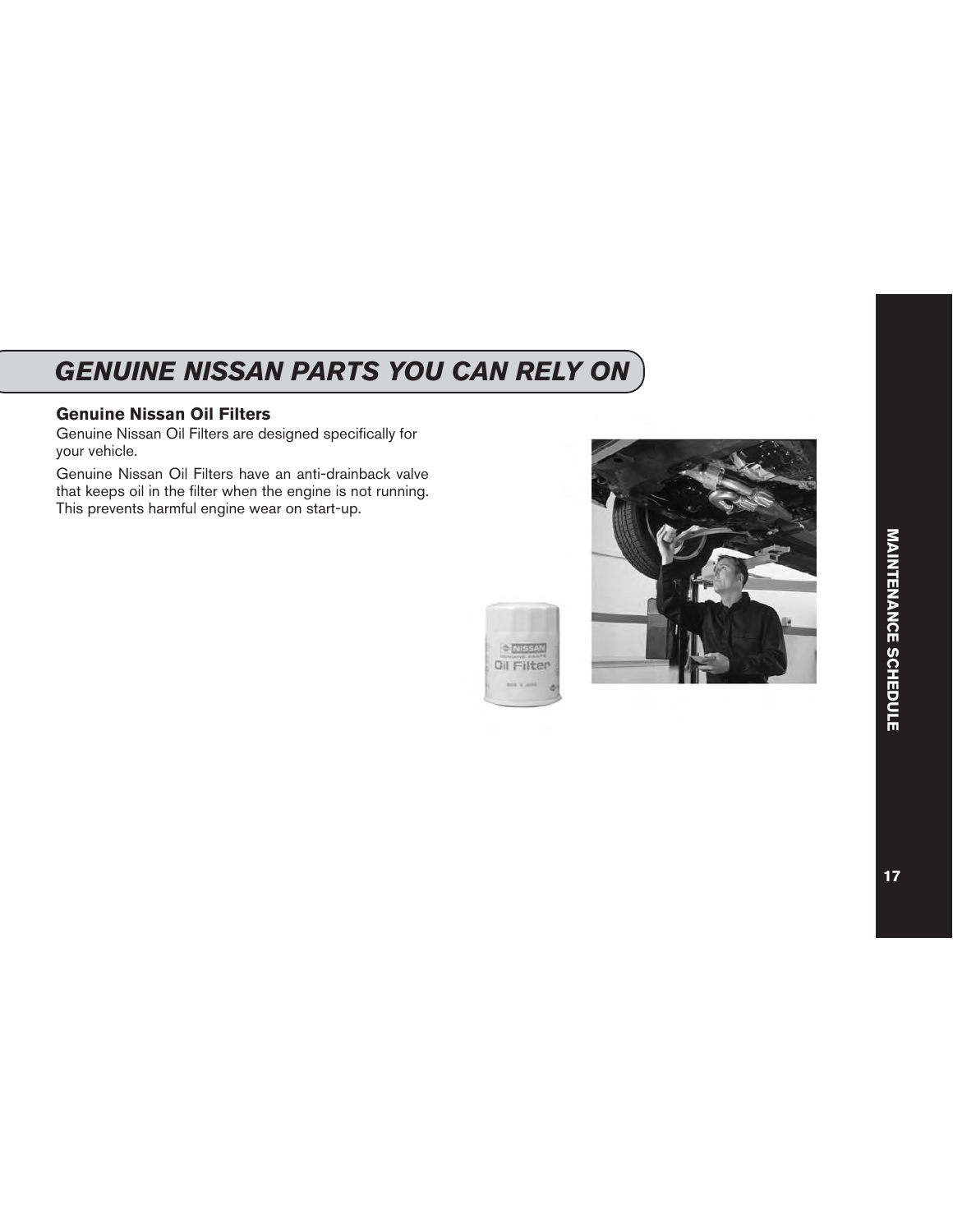## *5,000 MILES OR 6 MONTHS*

#### **STANDARD MAINTENANCE**

- $\Box$  Replace engine oil and filter<sup>1</sup>
- $\Box$  Rotate tires (except all 370Z)<sup>2</sup>

#### **Additional Maintenance Items for Severe Operating Conditions**

- $\Box$  Inspect the following:<br>  $\Box$  Axle & suspension parts
	-
	-
	-
	-
	-
	- Brake pads, rotors, drums & linings<br>
	 Drive shaft boots<br>
	 Exhaust system<br>
	 Front suspension ball joints<br>
	 Propeller shaft (4WD/AWD/RWD)<br>
	 Steering gear and linkage<br>
	 Steering linkage ball joints
	-
	-

**MAINTENANCE SCHEDULE** 

❑ **For the ultimate in preventative maintenance, ask your Service Advisor for a complimentary Multi-Point Inspection every time you visit your participating Nissan dealer. See page 16 for more information on Multi-Point Inspections.**

1 Titan and Armada FFV and NV200 Taxi require oil and oil filter replacement every 3,750 miles or 6 months. Refer to pages 13 and 16 for additional information.

2 Check and adjust tire pressures.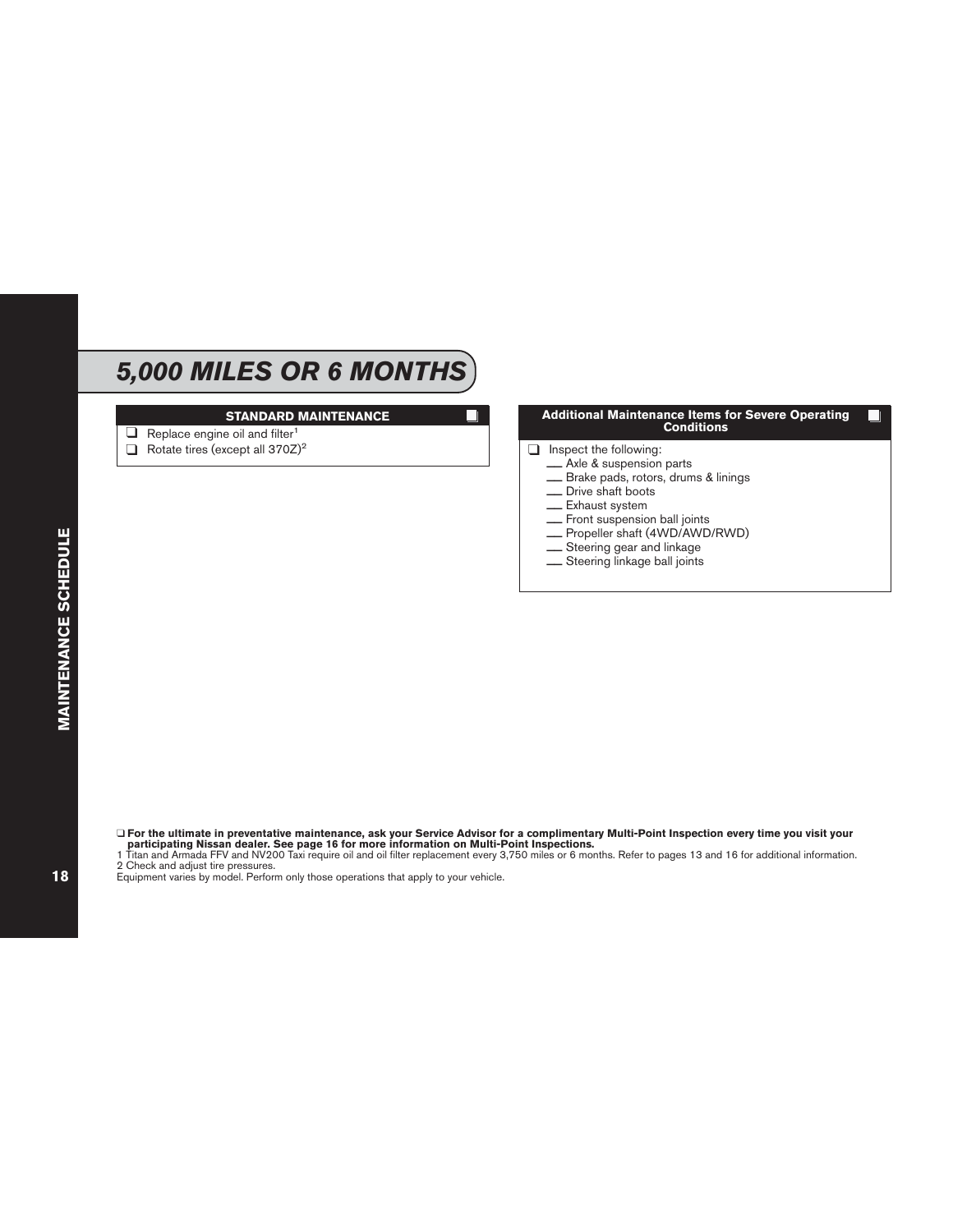### *10,000 MILES OR 12 MONTHS*

#### **STANDARD MAINTENANCE**

- $\Box$  Replace engine oil and filter<sup>1</sup>
- Rotate tires (except all 370Z)<sup>2</sup><br>
Inspect the following:
- Inspect the following:
	- $\frac{1}{\sqrt{2}}$  Automatic transmission<sup>3</sup>
	-
	- Brake pads, rotors, drums & linings  $CVT$  fluid<sup>4</sup>
	-
	- Differential oil<sup>5</sup><br>Drive shaft boots
	-
	-
	- \_\_ Manual transmission oil<br>\_\_ Propeller shaft (4WD/AWD/RWD)<br>\_\_ Transfer case oil (4WD/AWD)
	-



- 
- \_\_ Exhaust system<br>\_\_ Front suspension ball joints<br>\_\_ Steering gear and linkage<br>\_\_ Steering linkage ball joints
- 
- 

❑ **For the ultimate in preventative maintenance, ask your Service Advisor for a complimentary Multi-Point Inspection every time you visit your participating Nissan dealer. See page 16 for more information on Multi-Point Inspections.**

- 1 Titan and Armada FFV and NV200 Taxi require oil and oil filter replacement every 3,750 miles or 6 months. Refer to pages 13 and 16 for additional information.
- 2 Check and adjust tire pressures.
- 3 Automatic transmission fluid except for 370Z and NV 1500/2500/3500.
- 4 CVT fluid on cube, Murano, Altima, Altima Coupe, Maxima, Rogue, NV200, NV200 Taxi, Pathfinder, Quest, Sentra and Versa.
- 5 Differential oil on 370Z, Armada, Frontier, Rogue AWD, Pathfinder AWD, Titan, Xterra, Murano AWD, NV 1500/2500/3500.
- Equipment varies by model. Perform only those operations that apply to your vehicle.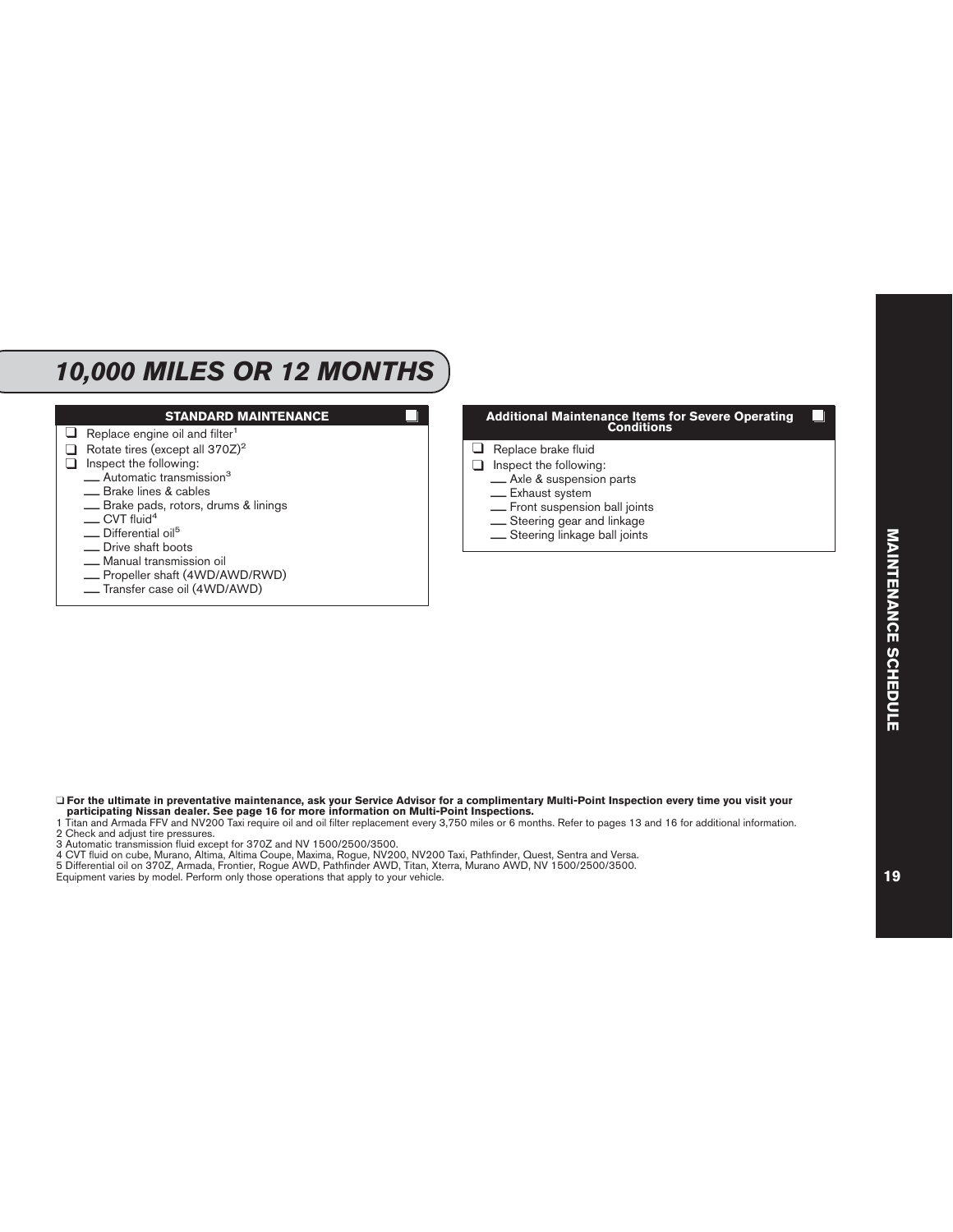## <span id="page-21-0"></span>*GENUINE NISSAN PARTS YOU CAN RELY ON*

### **Wiper Blades**

Genuine Nissan Wiper Blades and Arms are designed to fit your Nissan and can be installed by any Nissan dealer in just minutes.

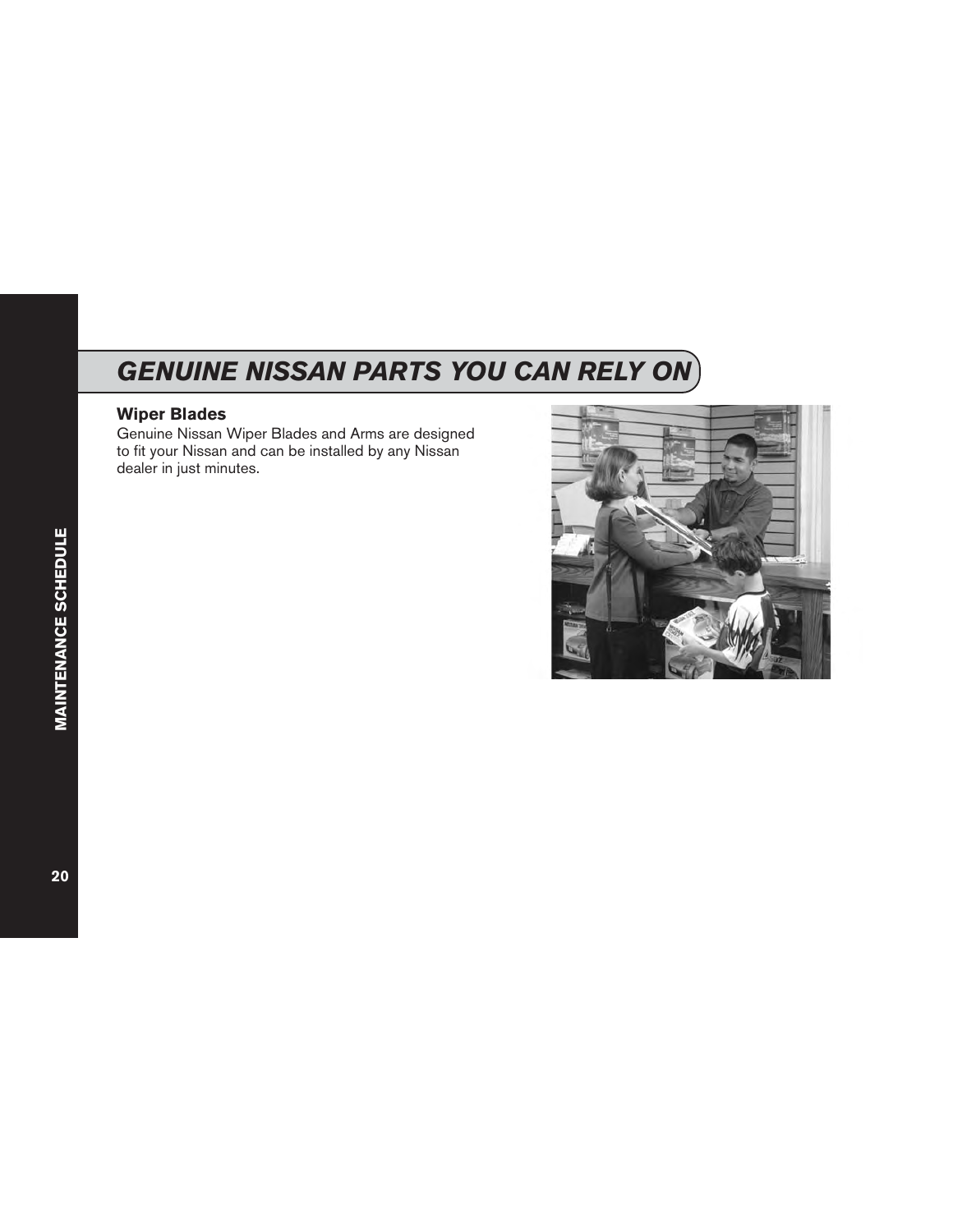## <span id="page-22-0"></span>*GENUINE NISSAN PARTS YOU CAN RELY ON*

### **In-Cabin Microfilter**

The In-Cabin Microfilter filters the air you breathe in your vehicle. This system filters both outside and recirculated air used by the air conditioning system in your vehicle. Replacing the Microfilter every year or 15,000 miles is the best way to help prevent road dust, pollen and other air pollutants from entering the interior of your vehicle and the air you breathe. If your vehicle is not equipped with an In-Cabin Microfilter system – see your Nissan dealer about getting one installed – you'll breathe easier.





**New Microfilter** 

**Requires Replacement**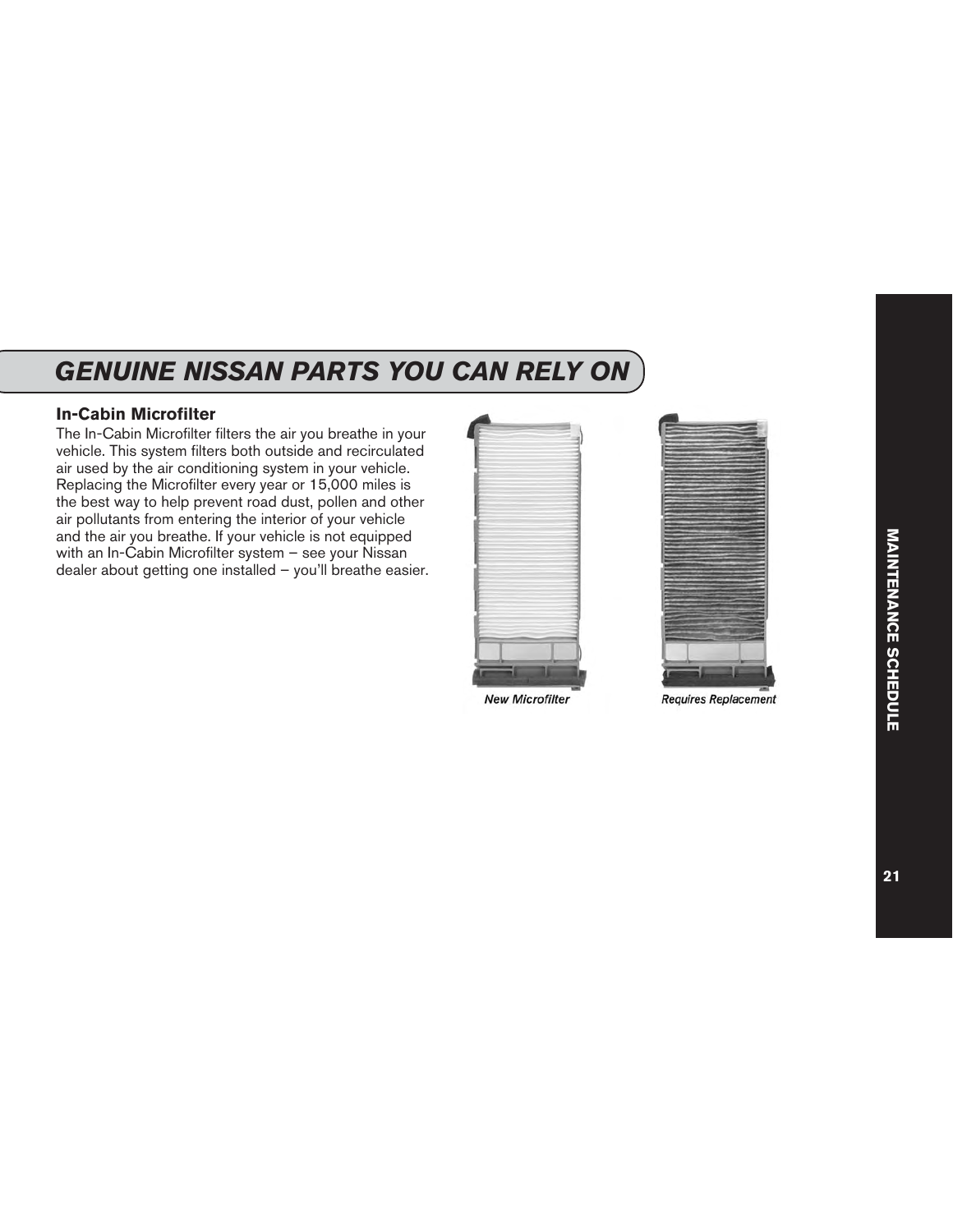## *15,000 MILES OR 18 MONTHS*

#### **STANDARD MAINTENANCE**

- $\Box$  Replace engine oil and filter<sup>1</sup>
- □ Replace in-cabin microfilter<sup>2</sup>
- ❑ Rotate tires (except all 370Z)<sup>3</sup>

#### **Additional Maintenance Items for Severe Operating Conditions**

- $\Box$  Inspect the following:<br>  $\Box$  Axle & suspension parts
	-
	-
	-
	-
	-
	- Brake pads, rotors, drums & linings<br>
	 Drive shaft boots<br>
	 Exhaust system<br>
	 Front suspension ball joints<br>
	 Propeller shaft (4WD/AWD/RWD)<br>
	 Steering gear and linkage<br>
	 Steering linkage ball joints
	-
	-

❑ **For the ultimate in preventative maintenance, ask your Service Advisor for a complimentary Multi-Point Inspection every time you visit your participating Nissan dealer. See page 16 for more information on Multi-Point Inspections.**

3 Check and adjust tire pressures.

<sup>1</sup> Titan and Armada FFV and NV200 Taxi require oil and oil filter replacement every 3,750 miles or 6 months. Refer to pages 13 and 16 for additional information. 2 Standard equipment on cube, Murano, Altima, Altima Coupe, Armada Platinum, Pathfinder, Frontier LE and Pro-4X Off-Road, Maxima, Titan Crew Cab LE, Quest, Rogue, Sentra and Xterra (except X). Optional accessory on all other models.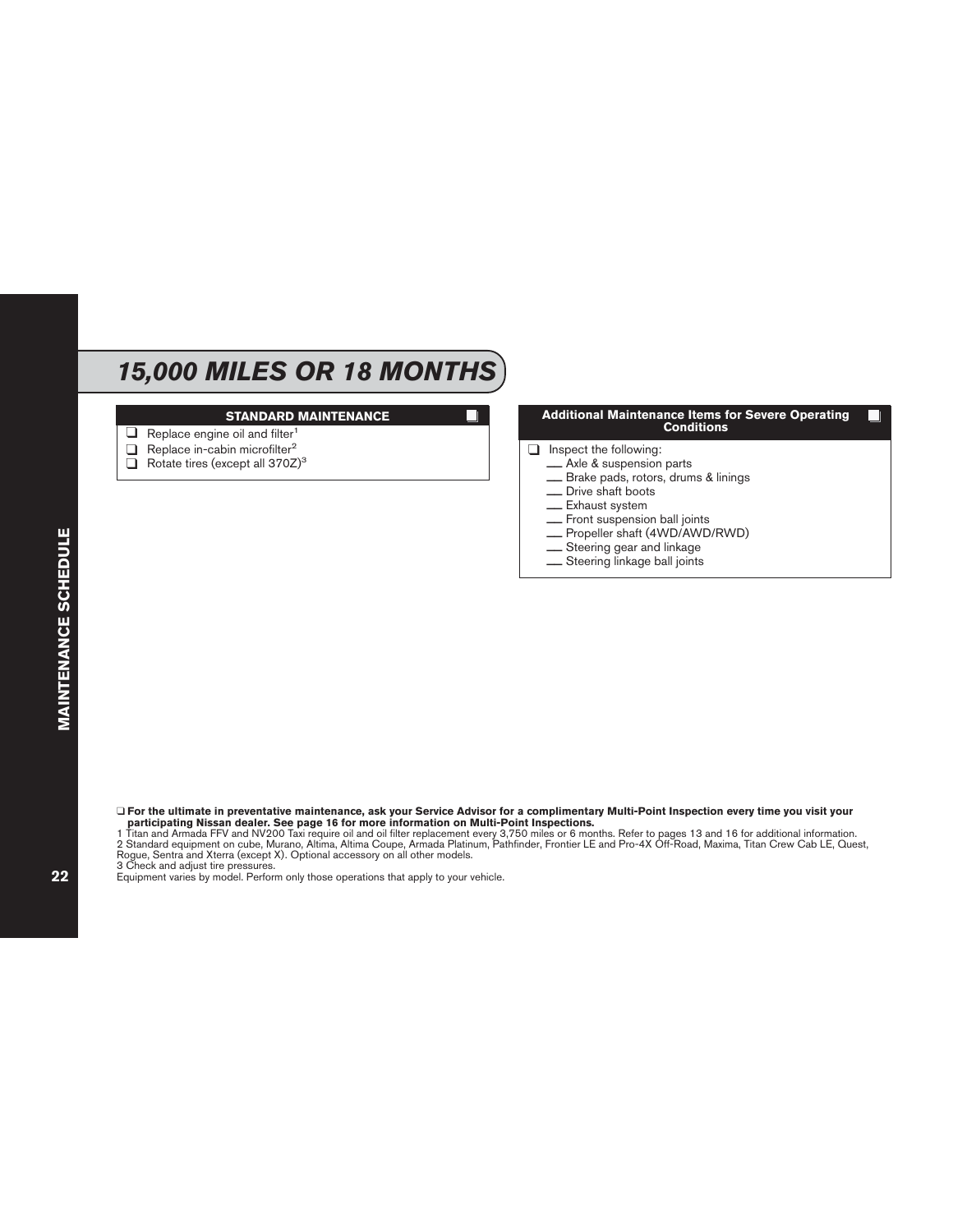### *20,000 MILES OR 24 MONTHS*

#### **STANDARD MAINTENANCE**

- $\Box$  Replace engine oil and filter<sup>1</sup>
- ❑ Replace brake fluid
- $\Box$  Rotate tires (except all 370Z)<sup>2</sup>
- *(Continued in next column)*



#### ❑ **For the ultimate in preventative maintenance, ask your Service Advisor for a complimentary Multi-Point Inspection every time you visit your participating Nissan dealer. See page 16 for more information on Multi-Point Inspections.**

1 Titan and Armada FFV and NV200 Taxi require oil and oil filter replacement every 3,750 miles or 6 months. Refer to pages 13 and 16 for additional information.

- 2 Check and adjust tire pressures.
- 3 Automatic transmission fluid except for 370Z and NV 1500/2500/3500.
- 4 Replace (not just inspect) oil/fluid if towing a trailer, using a camper or a car-top carrier, or driving on rough or muddy roads.
- 5 Differential oil on 370Z, Armada, Frontier, Rogue AWD, Pathfinder AWD, Titan, Xterra, Murano AWD, NV 1500/2500/3500.

6 CVT fluid on cube, Murano, Altima, Altima Coupe, Maxima, Rogue, NV200, NV200 Taxi, Pathfinder, Quest, Sentra and Versa.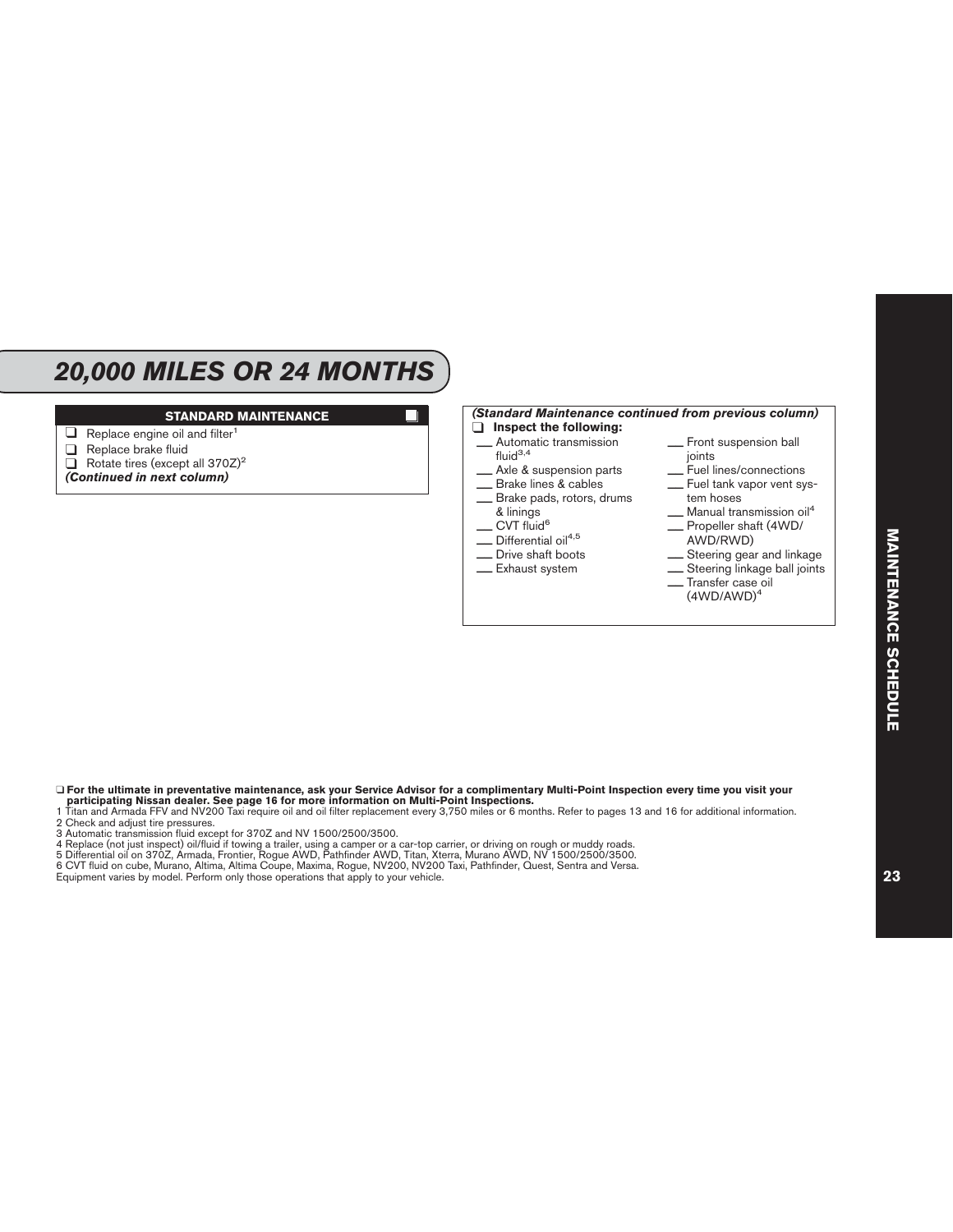## *25,000 MILES OR 30 MONTHS*

#### **STANDARD MAINTENANCE**

- $\Box$  Replace engine oil and filter<sup>1</sup>
- $\Box$  Rotate tires (except all 370Z)<sup>2</sup>

#### **Additional Maintenance Items for Severe Operating Conditions**

- □ Inspect the following:<br>
<u></u>Axle & suspension parts
	-
	-
	-
	-
	-
	- Brake pads, rotors, drums & linings<br>
	 Drive shaft boots<br>
	 Exhaust system<br>
	 Front suspension ball joints<br>
	 Propeller shaft (4WD/AWD/RWD)<br>
	 Steering gear and linkage<br>
	 Steering linkage ball joints
	-
	-

❑ **For the ultimate in preventative maintenance, ask your Service Advisor for a complimentary Multi-Point Inspection every time you visit your participating Nissan dealer. See page 16 for more information on Multi-Point Inspections.**

1 Titan and Armada FFV and NV200 Taxi require oil and oil filter replacement every 3,750 miles or 6 months. Refer to pages 13 and 16 for additional information.

2 Check and adjust tire pressures.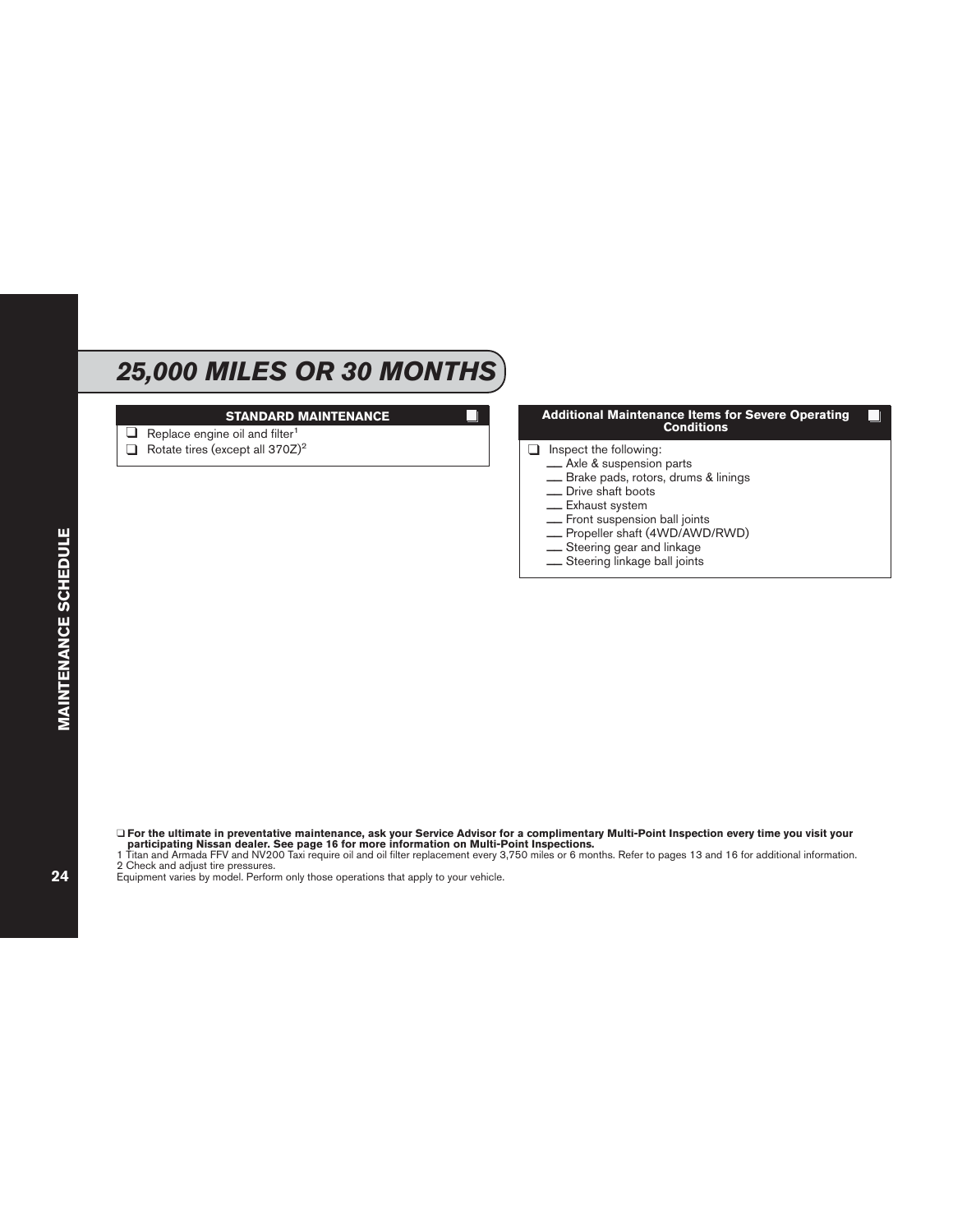## <span id="page-26-0"></span>*NISSAN SERVICES DESIGNED WITH YOU IN MIND\**

### **Brake Service**

Stop at Nissan for Brake Service.

- Install new Genuine Nissan front brake pads
- Inspect front rotors
- Inspect and adjust parking brake as necessary
- Inspect entire brake system:
	- Rear Brake Pads/Shoes
	- Rear Brake Rotors/Drums
	- Master Cylinder/Wheel Cylinders
	- Brake Calipers
	- Brake Fluid/Brake Hoses/Brake Lines
	- Vacuum Booster
- Road test your vehicle

Genuine Nissan brake pads are just like the ones that came on your vehicle from the factory, and are warranted for 12 months or 12,000 miles.



\* May differ or not apply outside the United States, please inquire of your dealer. **See your participating Nissan dealer for details.**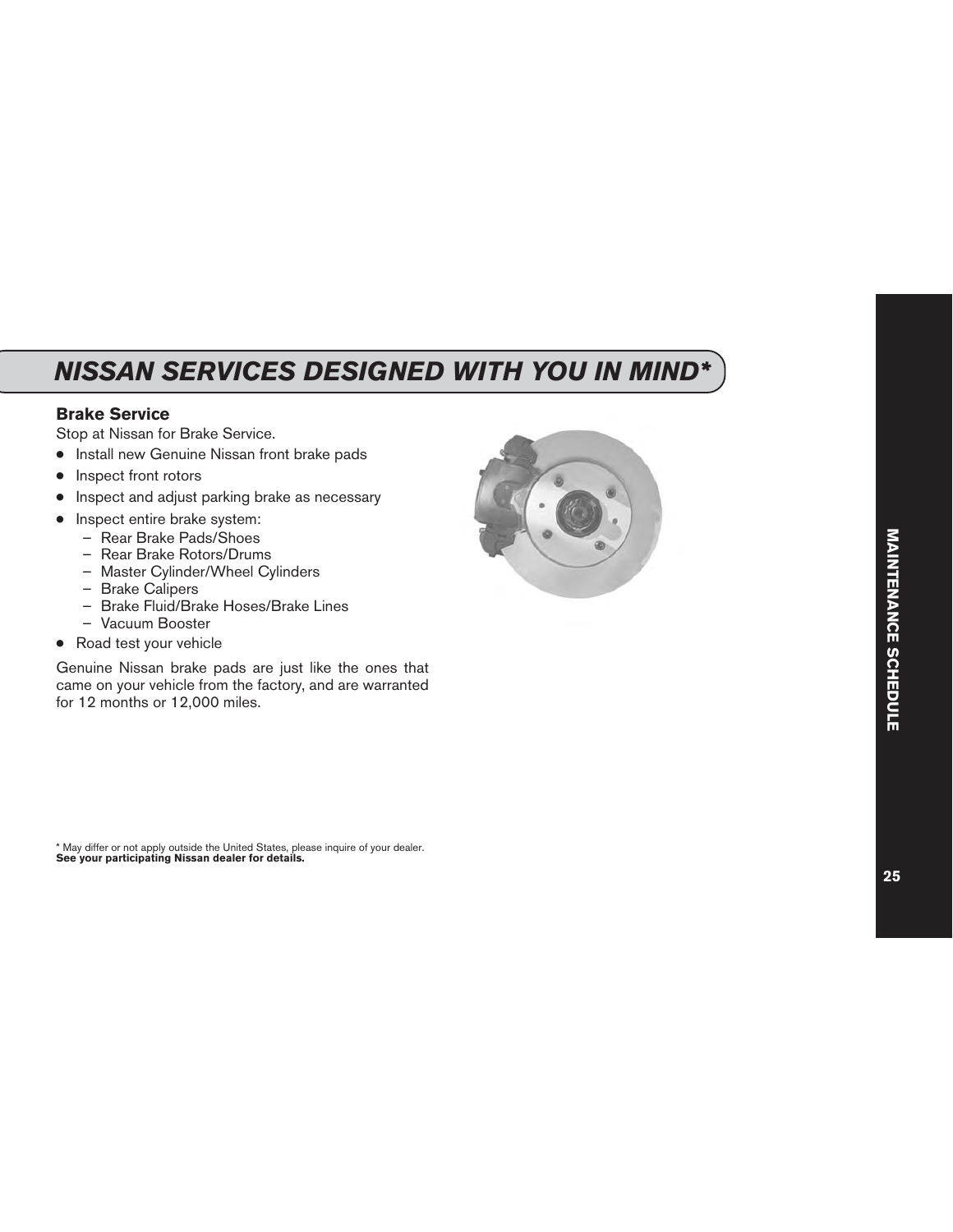## *30,000 MILES OR 36 MONTHS*

#### **STANDARD MAINTENANCE**

- $\Box$  Replace engine oil and filter<sup>1</sup>
- ❑ Replace engine air filter
- □ Replace CVT Fluid (NV200 Taxi)<sup>2</sup>
- □ Replace CVT Fluid (Pathfinder Hybrid Electronic Vehicle (HEV))<sup>8</sup>
- $\Box$  Replace in-cabin microfilter<sup>3</sup><br> $\Box$  Rotate tires (except all 370Z)
- ❑ Rotate tires (except all 370Z)<sup>4</sup>
- Inspect the following:
	- $\frac{1}{2}$  Automatic transmission<sup>5</sup><br>Brake lines & cables
	-
	- <mark>\_ B</mark>rake pads, rotors, drums & linings<br>\_ CVT fluid<sup>6</sup>
	-
	- Differential oil<sup>7</sup><br>Drive shaft boots
	-
	-
	- \_ Manual transmission oil<br>\_ Propeller shaft (4WD/AWD/RWD)<br>\_ Transfer case oil (4WD/AWD)
	-

# **Additional Maintenance Items for Severe Operating Conditions**

- ❑ Replace brake fluid
- Inspect the following:<br>
<u></u>Axle & suspension parts
	-
	-
	- \_\_ Exhaust system<br>\_\_ Front suspension ball joints<br>\_\_ Steering gear and linkage<br>\_\_ Steering linkage ball joints
	-
	-

❑ **For Optional Premium Maintenance Upgrade information please see page 55.**

❑ **For the ultimate in preventative maintenance, ask your Service Advisor for a complimentary Multi-Point Inspection every time you visit your participating Nissan dealer. See page 16 for more information on Multi-Point Inspections.**

1 Titan and Armada FFV and NV200 Taxi require oil and oil filter replacement every 3,750 miles or 6 months. Refer to pages 13 and 16 for additional information.

2 Please check fluid level before replacing fluid. If the level is abnormal, visit a Nissan dealership and have the cause of the abnormality repaired before replacing the fluid.

3 Standard equipment on cube, Murano, Altima, Altima Coupe, Armada Platinum, Pathfinder, Frontier LE and Pro-4X Off-Road, Maxima, Titan Crew Cab LE, Quest, Rogue, Sentra and Xterra (except X). Optional accessory on all other models.

4 Check and adjust tire pressures.

- 6 CVT fluid on cube, Murano, Altima, Altima Coupe, Maxima, Rogue, NV200, NV200 Taxi, Pathfinder, Quest, Sentra and Versa.
- 7 Differential oil on 370Z, Armada, Frontier, Rogue AWD, Pathfinder AWD, Titan, Xterra, Murano AWD, NV 1500/2500/3500.
- 8 Mileage only.

<sup>5</sup> Automatic transmission fluid except for 370Z and NV 1500/2500/3500.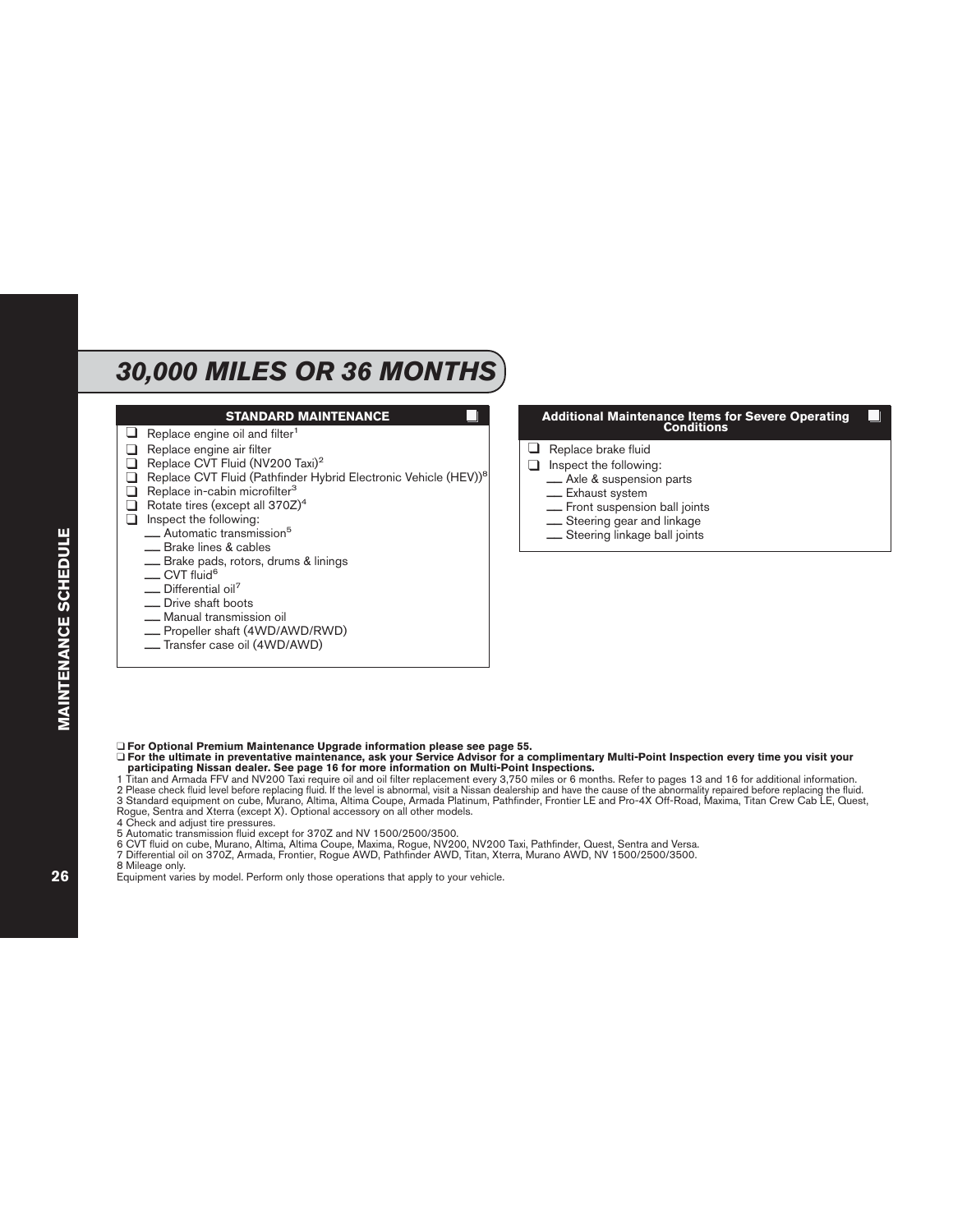## <span id="page-28-0"></span>*NISSAN SERVICES DESIGNED WITH YOU IN MIND\**

### **Your Nissan Dealer is Your Complete Source for Tires**

- Original Equipment Tires and Other Major Brands
- Competitive Pricing
- Road Hazard Protection Included With Each Tire\*\*
- Convenience
- **Factory Trained Technicians**

Tires are an important component of your Nissan driving experience. They provide the four points of contact between your vehicle and the road and affect acceleration, braking, cornering, load-carrying capacity, and overall handling and performance.

Nissan engineers perform extensive tests to help determine which tires are best suited for use on Nissan vehicles. Replacing the tires on your Nissan with those that meet the Original Equipment specifications will help maximize your vehicle's handling, comfort and safety.



\* May differ or not apply outside the United States, please inquire of your dealer. \*\* Excludes Medalist Brand

**See your participating Nissan dealer for details.**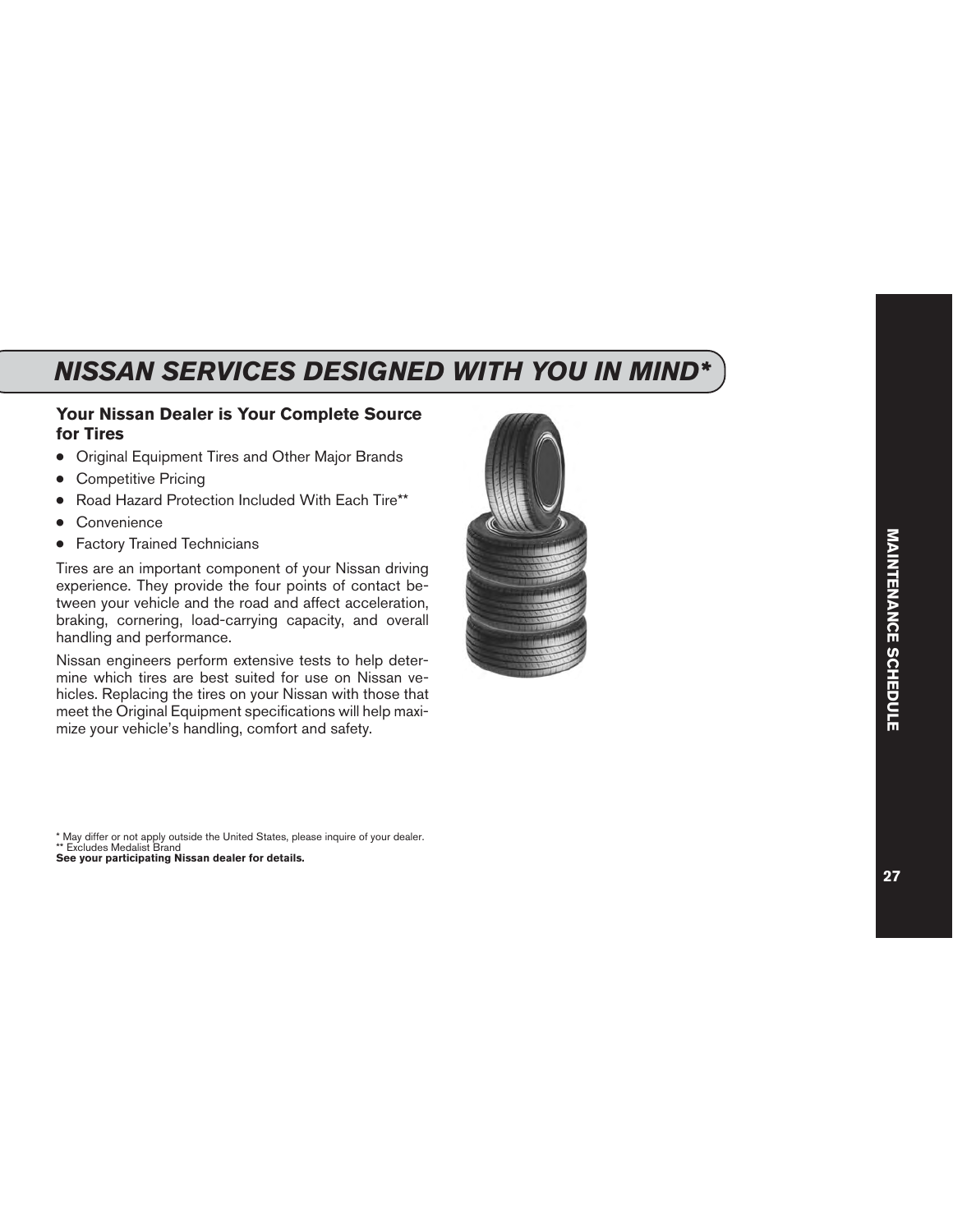## *35,000 MILES OR 42 MONTHS*

#### **STANDARD MAINTENANCE**

- $\Box$  Replace engine oil and filter<sup>1</sup>
- $\Box$  Rotate tires (except all 370Z)<sup>2</sup>

#### **Additional Maintenance Items for Severe Operating Conditions**

- □ Inspect the following:<br>
<u></u>Axle & suspension parts
	-
	-
	-
	-
	-
	- Brake pads, rotors, drums & linings<br>
	 Drive shaft boots<br>
	 Exhaust system<br>
	 Front suspension ball joints<br>
	 Propeller shaft (4WD/AWD/RWD)<br>
	 Steering gear and linkage<br>
	 Steering linkage ball joints
	-
	-

❑ **For the ultimate in preventative maintenance, ask your Service Advisor for a complimentary Multi-Point Inspection every time you visit your participating Nissan dealer. See page 16 for more information on Multi-Point Inspections.**

1 Titan and Armada FFV and NV200 Taxi require oil and oil filter replacement every 3,750 miles or 6 months. Refer to pages 13 and 16 for additional information.

2 Check and adjust tire pressures.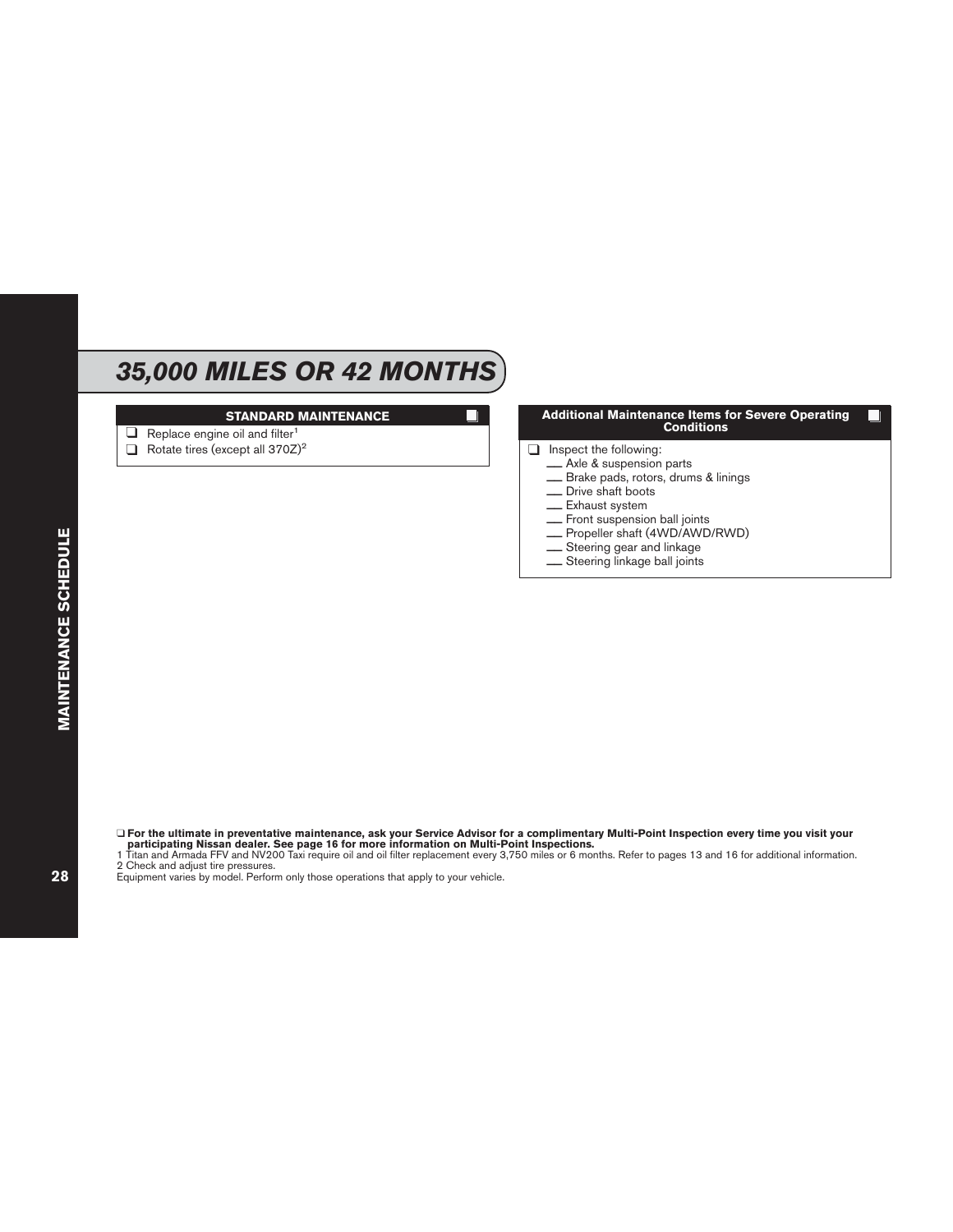### *40,000 MILES OR 48 MONTHS*

#### **STANDARD MAINTENANCE**

- $\Box$  Replace engine oil and filter<sup>1</sup>
- $\Box$  Replace brake fluid<br> $\Box$  Replace engine more
- $\Box$  Replace engine mounting insulator (NV200 Taxi only)<br> $\Box$  Replace manual transmission oil (Frontier only)
- **□** Replace manual transmission oil (Frontier only)<br>□ Rotate tires (except all  $370Z$ )<sup>2</sup>
- Rotate tires (except all 370Z)<sup>2</sup>

#### *(Continued in next column)*



#### ❑ **For the ultimate in preventative maintenance, ask your Service Advisor for a complimentary Multi-Point Inspection every time you visit your participating Nissan dealer. See page 16 for more information on Multi-Point Inspections.**

1 Titan and Armada FFV and NV200 Taxi require oil and oil filter replacement every 3,750 miles or 6 months. Refer to pages 13 and 16 for additional information.

- 2 Check and adjust tire pressures.
- 3 Automatic transmission fluid except for 370Z and NV 1500/2500/3500.
- 4 Replace (not just inspect) oil/fluid if towing a trailer, using a camper or a car-top carrier, or driving on rough or muddy roads.

5 Differential oil on 370Z, Armada, Frontier, Rogue AWD, Pathfinder AWD, Titan, Xterra, Murano AWD, NV 1500/2500/3500.

6 CVT fluid on cube, Murano, Altima, Altima Coupe, Maxima, Rogue, NV200, NV200 Taxi, Pathfinder, Quest, Sentra and Versa.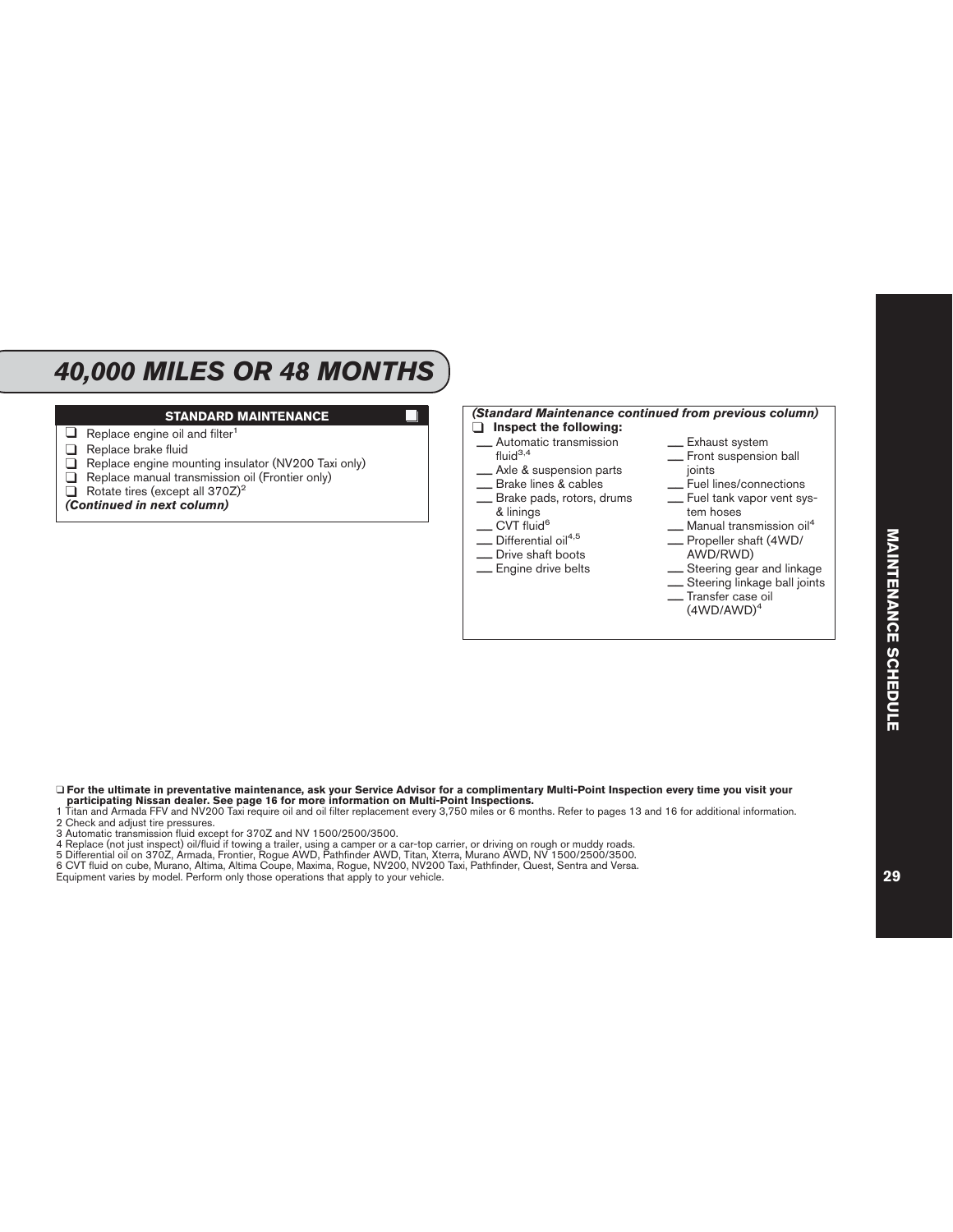## *45,000 MILES OR 54 MONTHS*

#### **STANDARD MAINTENANCE**

- $\Box$  Replace engine oil and filter<sup>1</sup>
- □ Replace in-cabin microfilter<sup>2</sup>
- ❑ Rotate tires (except all 370Z)<sup>3</sup>

#### **Additional Maintenance Items for Severe Operating Conditions**

- $\Box$  Inspect the following:<br>  $\Box$  Axle & suspension parts
	-
	-
	-
	-
	-
	- Brake pads, rotors, drums & linings<br>
	 Drive shaft boots<br>
	 Exhaust system<br>
	 Front suspension ball joints<br>
	 Propeller shaft (4WD/AWD/RWD)<br>
	 Steering gear and linkage<br>
	 Steering linkage ball joints
	-
	-

❑ **For the ultimate in preventative maintenance, ask your Service Advisor for a complimentary Multi-Point Inspection every time you visit your participating Nissan dealer. See page 16 for more information on Multi-Point Inspections.**

3 Check and adjust tire pressures.

<sup>1</sup> Titan and Armada FFV and NV200 Taxi require oil and oil filter replacement every 3,750 miles or 6 months. Refer to pages 13 and 16 for additional information. 2 Standard equipment on cube, Murano, Altima, Altima Coupe, Armada Platinum, Pathfinder, Frontier LE and Pro-4X Off-Road, Maxima, Titan Crew Cab LE, Quest, Rogue, Sentra and Xterra (except X). Optional accessory on all other models.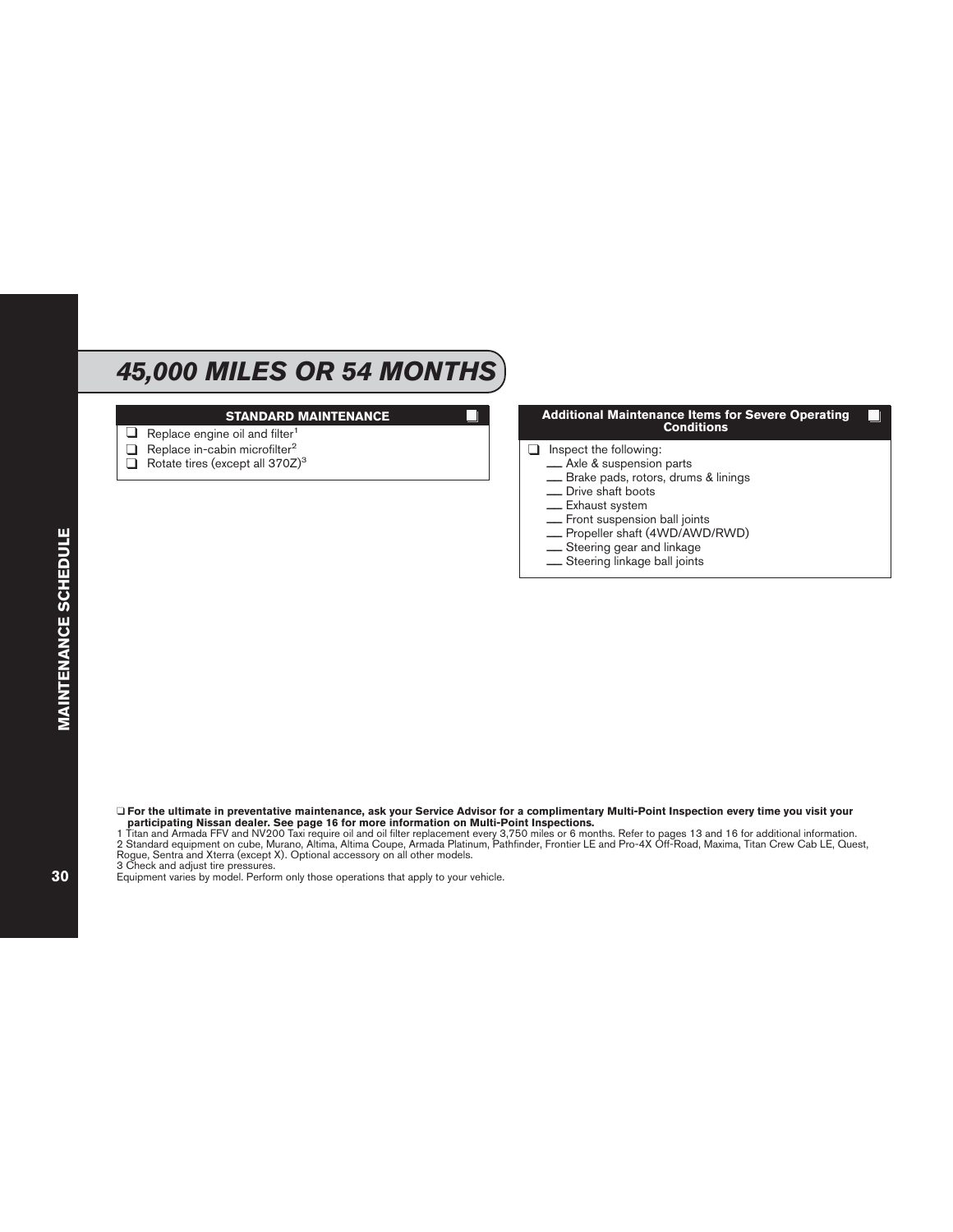### *50,000 MILES OR 60 MONTHS*



❑ **For the ultimate in preventative maintenance, ask your Service Advisor for a complimentary Multi-Point Inspection every time you visit your participating Nissan dealer. See page 16 for more information on Multi-Point Inspections.**

1 Titan and Armada FFV and NV200 Taxi require oil and oil filter replacement every 3,750 miles or 6 months. Refer to pages 13 and 16 for additional information.

2 Check and adjust tire pressures.

3 Automatic transmission fluid except for 370Z and NV 1500/2500/3500.

4 CVT fluid on cube, Murano, Altima, Altima Coupe, Maxima, Rogue, NV200, NV200 Taxi, Pathfinder, Quest, Sentra and Versa.

5 Differential oil on 370Z, Armada, Frontier, Rogue AWD, Pathfinder AWD, Titan, Xterra, Murano AWD, NV 1500/2500/3500.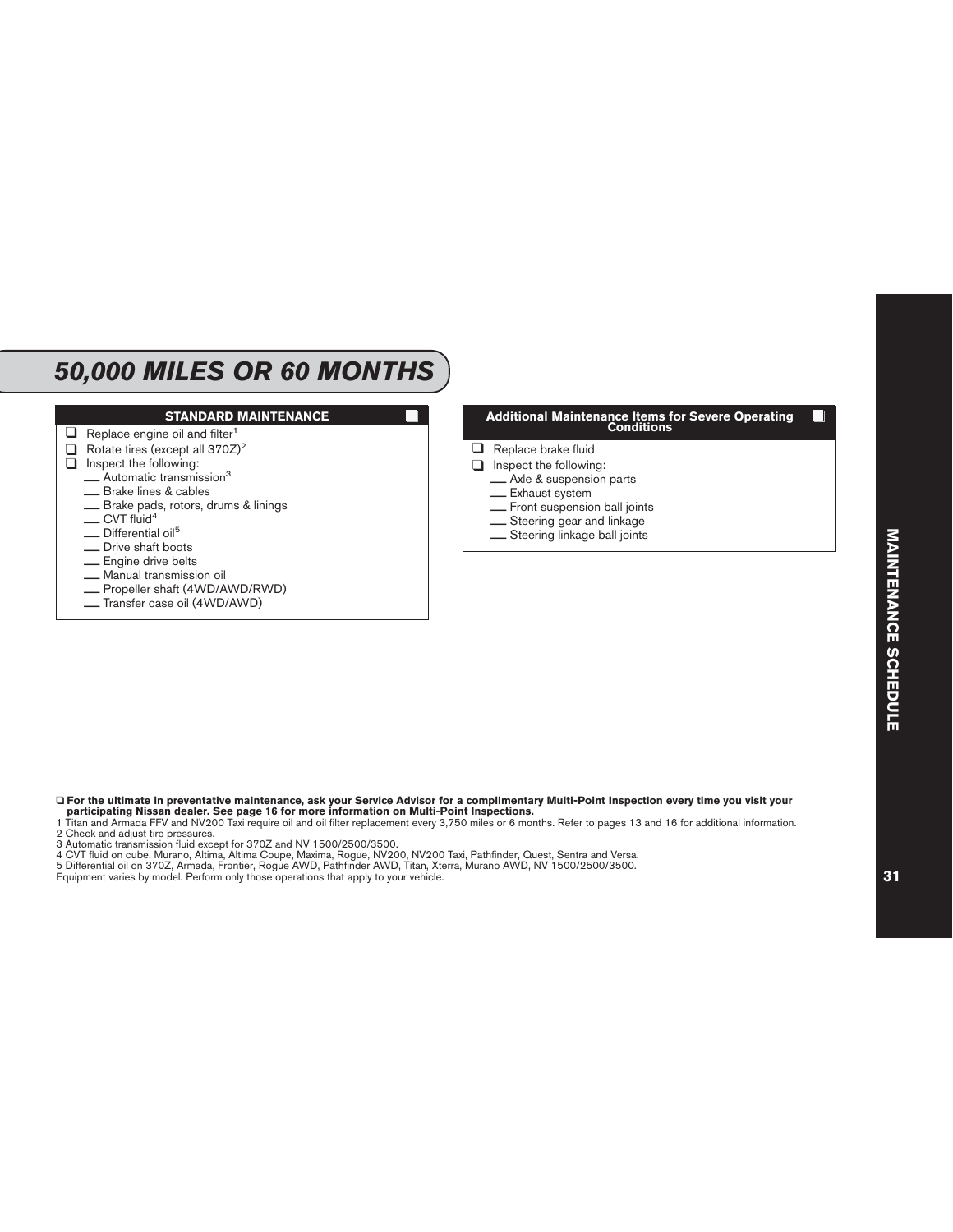## *55,000 MILES OR 66 MONTHS*

#### **STANDARD MAINTENANCE**

- $\Box$  Replace engine oil and filter<sup>1</sup>
- $\Box$  Rotate tires (except all 370Z)<sup>2</sup>

#### **Additional Maintenance Items for Severe Operating Conditions**

- □ Inspect the following:<br>
<u></u>Axle & suspension parts
	-
	-
	-
	-
	-
	- Brake pads, rotors, drums & linings<br>
	 Drive shaft boots<br>
	 Exhaust system<br>
	 Front suspension ball joints<br>
	 Propeller shaft (4WD/AWD/RWD)<br>
	 Steering gear and linkage<br>
	 Steering linkage ball joints
	-
	-

❑ **For the ultimate in preventative maintenance, ask your Service Advisor for a complimentary Multi-Point Inspection every time you visit your participating Nissan dealer. See page 16 for more information on Multi-Point Inspections.**

1 Titan and Armada FFV and NV200 Taxi require oil and oil filter replacement every 3,750 miles or 6 months. Refer to pages 13 and 16 for additional information.

2 Check and adjust tire pressures.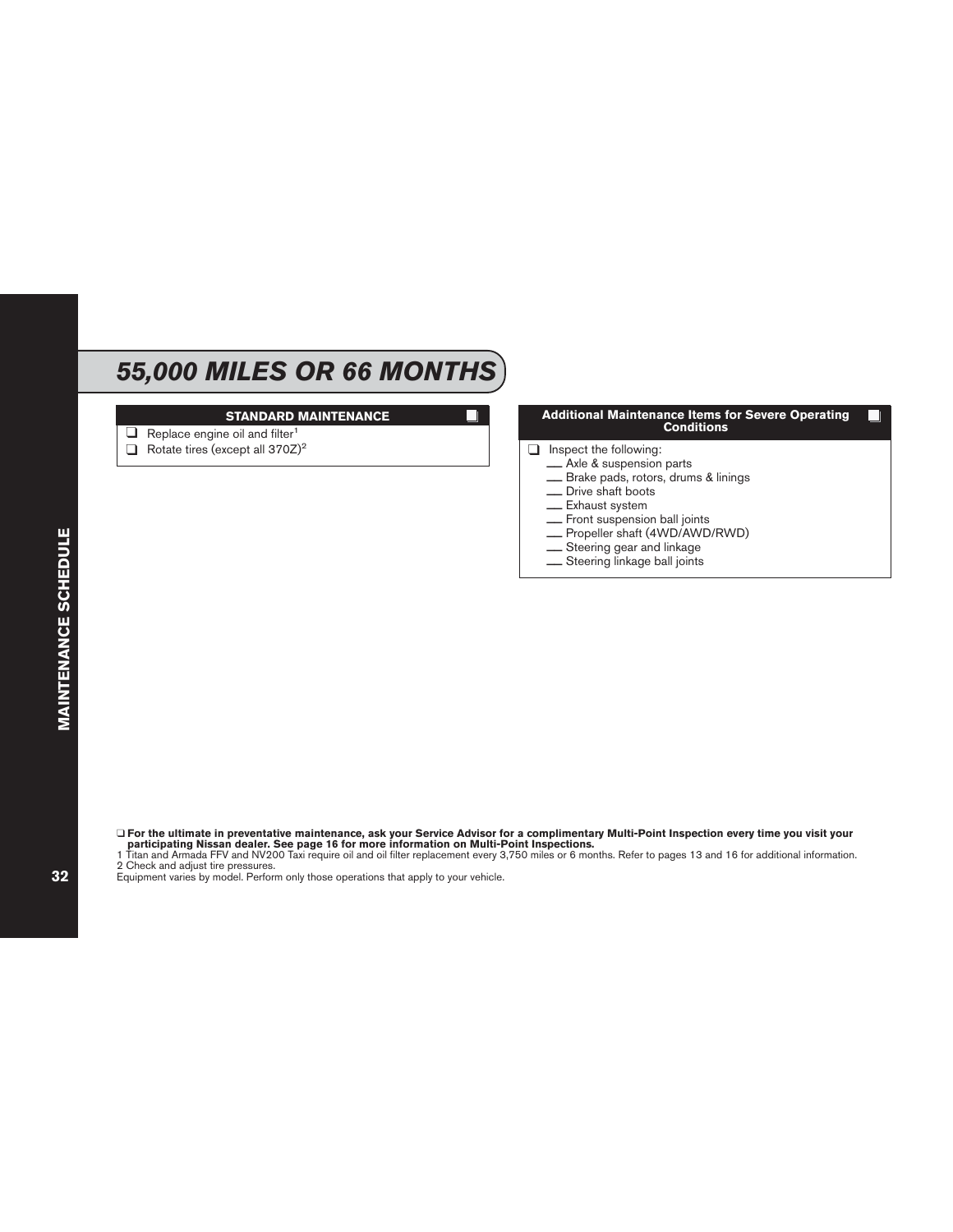## <span id="page-34-0"></span>*GENUINE NISSAN PARTS YOU CAN RELY ON\**

### **Batteries**

If your vehicle is slow to start or will not start, please see your Nissan dealer about a Genuine Nissan Replacement Battery. Genuine Nissan Replacement Batteries are designed to meet your vehicle's original specifications and feature an 84 Month Limited Warranty with 24 Month Free Replacement, regardless of mileage. Plus your Nissan dealer has the knowledge and equipment to test your battery before it fails, so you can travel in confidence.



\* May or may not apply outside the United States, please inquire of your dealer. **See your participating Nissan dealer for details.**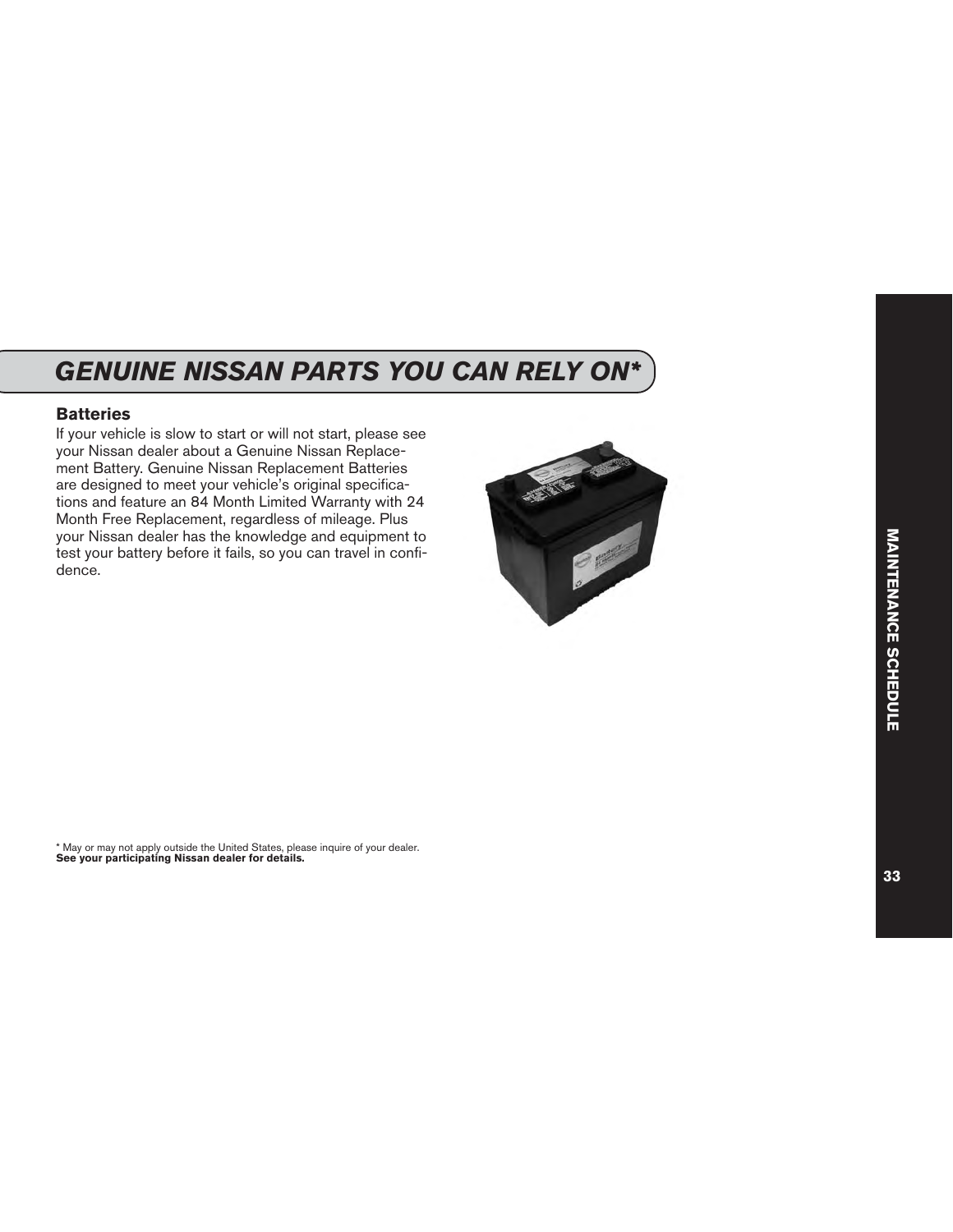## *60,000 MILES OR 72 MONTHS*

#### **STANDARD MAINTENANCE**

- $\Box$  Replace engine oil and filter<sup>1</sup>
- ❑ Replace engine air filter
- □ Replace CVT Fluid (NV200 Taxi)<sup>2</sup>
- □ Replace CVT Fluid (Pathfinder Hybrid Electronic Vehicle (HEV))<sup>9</sup>
- ❑ Replace spark plugs (NISMO 370Z)
- ❑ Replace brake fluid
- $\Box$  Replace in-cabin microfilter<sup>3</sup>
- $\Box$  Rotate tires (except all 370Z)<sup>4</sup>

#### *(Continued in next column)*

### *(Standard Maintenance continued from previous column)*

- ❑ **Inspect the following:** \_\_ Automatic transmission  $f|$ uid<sup>6,7</sup>
- 
- 
- **\_\_ A**xle & suspension parts<br>**\_\_** Brake lines & cables<br>**\_\_** Brake pads, rotors, drums<br>& linings
- $\sim$  CVT fluid<sup>5,7</sup>
- 
- $\sum$  Differential oil<sup>7,8</sup><br>Drive shaft boots
- 
- 
- \_\_ Drive shaft boots \_\_ Engine drive belts \_\_ Exhaust system \_\_ Front suspension ball joints
- 
- \_\_ Fuel lines/connections \_\_ Fuel tank vapor vent sys-
- Manual transmission oil (if applicable $)^7$
- \_\_ Propeller shaft (4WD/<br>AWD/RWD)
- 
- AWD/RWD) \_\_ Steering gear and linkage \_\_ Steering linkage ball joints \_\_ Transfer case oil (4WD/
- $AWD$ <sup>7</sup>

❑ **For Optional Premium Maintenance Upgrade information please see page 55.**

❑ **For the ultimate in preventative maintenance, ask your Service Advisor for a complimentary Multi-Point Inspection every time you visit your participating Nissan dealer. See page 16 for more information on Multi-Point Inspections.**

1 Titan and Armada FFV and NV200 Taxi require oil and oil filter replacement every 3,750 miles or 6 months. Refer to pages 13 and 16 for additional information.

2 Please check fluid level before replacing fluid. If the level is abnormal, visit a Nissan dealership and have the cause of the abnormality repaired before replacing the fluid.

3 Standard equipment on cube, Murano, Altima, Altima Coupe, Armada Platinum, Pathfinder, Frontier LE and Pro-4X Off-Road, Maxima, Titan Crew Cab LE, Quest, Rogue, Sentra and Xterra (except X). Optional accessory on all other models.

4 Check and adjust tire pressures.

- 5 CVT fluid on cube, Murano, Altima, Altima Coupe, Maxima, Rogue, NV200, NV200 Taxi, Pathfinder, Quest, Sentra and Versa.
- 6 Automatic transmission fluid except for 370Z and NV 1500/2500/3500.

7 Replace (not just inspect) oil/fluid if towing a trailer, using a camper or a car-top carrier, or driving on rough or muddy roads. (except Pathfinder Hybrid Electronic Vehicle (HEV))

8 Differential oil on 370Z, Armada, Frontier, Rogue AWD, Pathfinder AWD, Titan, Xterra, Murano AWD, NV 1500/2500/3500.

9 Mileage only.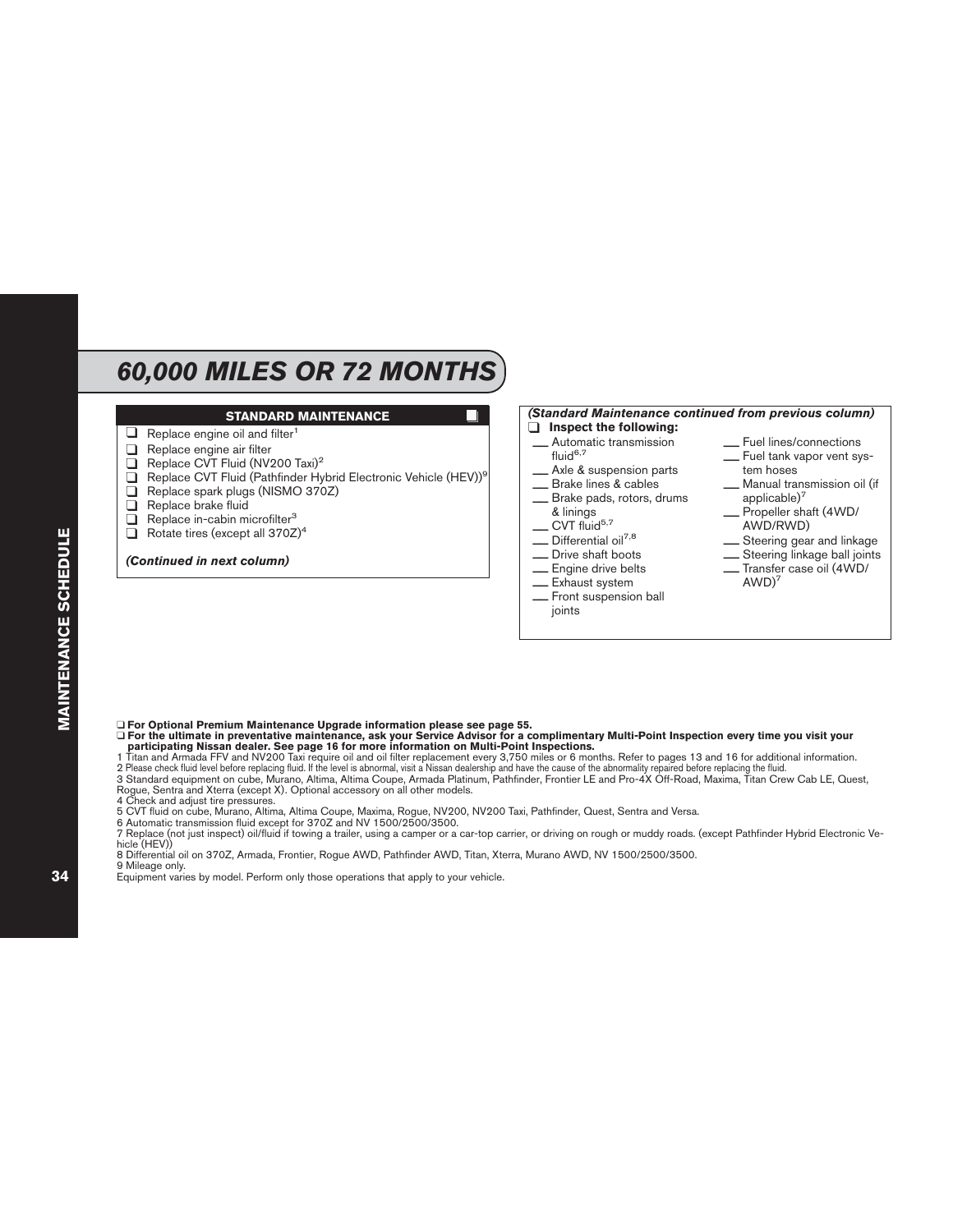### <span id="page-36-0"></span>*NISSAN EXPRESS SERVICE \**

Many Nissan dealers nationwide now offer Express Service. All Express Service oil and filter changes include a 27-point vehicle inspection and the Express Service guarantee – the Service is completed in 30 minutes or less – **or your next Express Service Oil and Filter Change is FREE.**



#### **Express Service – Performed in 30 minutes or less**

- Express Oil & Filter Change
- Complimentary Multi-Point Inspection
- **Express Battery Replacement**
- **Express Tire Rotation**
- **Engine Air Filter Service**
- Express In-Cabin Filter Replacement (on most models)
- **Express Brake Inspection**
- **Express Wiper Blade Replacement**
- **Express Bulb Replacement**

\* May differ or not apply outside the United States, please inquire of your dealer.

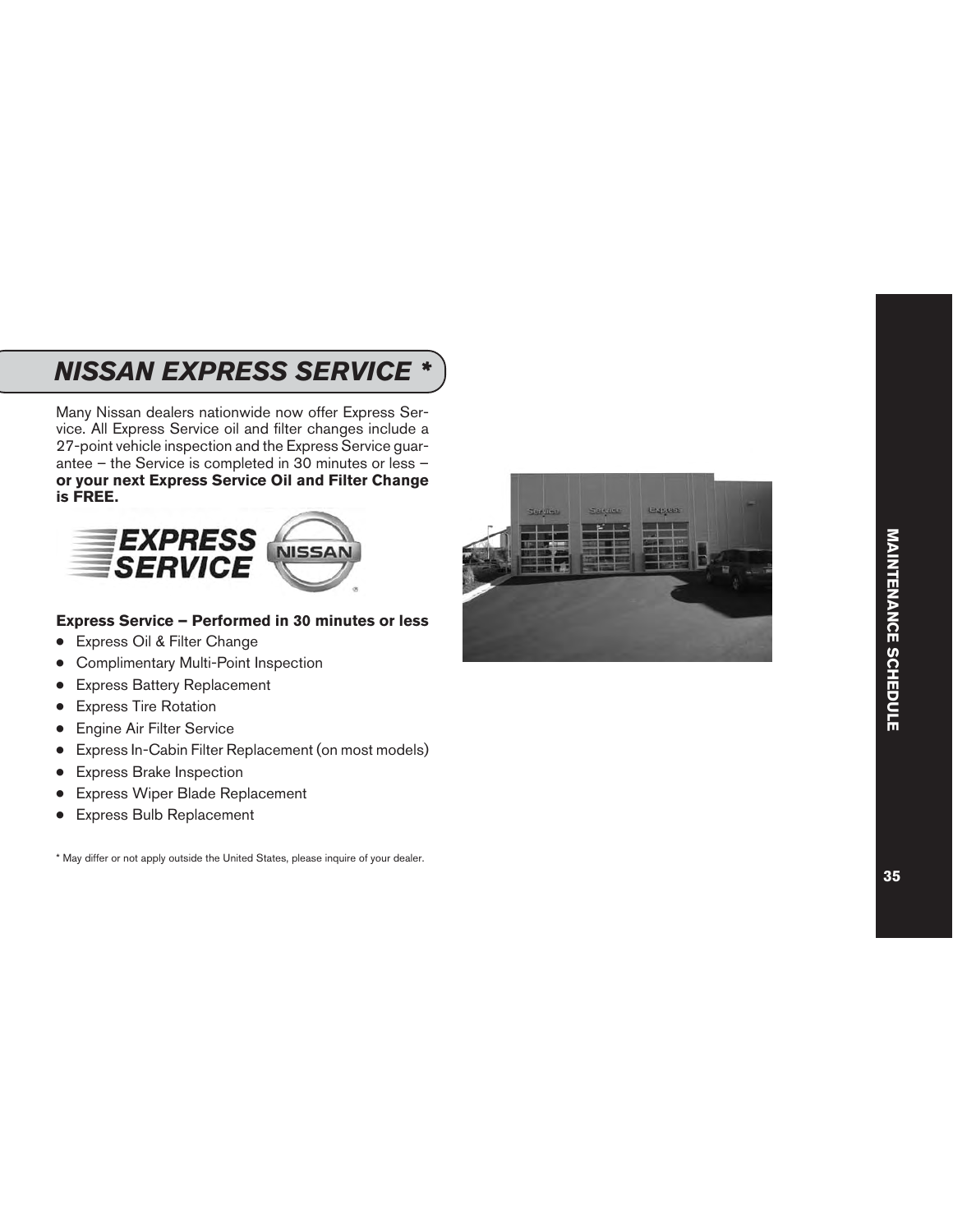### *65,000 MILES OR 78 MONTHS*

#### **STANDARD MAINTENANCE**

- $\Box$  Replace engine oil and filter<sup>1</sup>
- $\Box$  Rotate tires (except all 370Z)<sup>2</sup>

#### **Additional Maintenance Items for Severe Operating Conditions**

- □ Inspect the following:<br>
<u></u>Axle & suspension parts
	-
	-
	-
	-
	-
	- Brake pads, rotors, drums & linings<br>
	 Drive shaft boots<br>
	 Exhaust system<br>
	 Front suspension ball joints<br>
	 Propeller shaft (4WD/AWD/RWD)<br>
	 Steering gear and linkage<br>
	 Steering linkage ball joints
	-
	-

❑ **For the ultimate in preventative maintenance, ask your Service Advisor for a complimentary Multi-Point Inspection every time you visit your participating Nissan dealer. See page 16 for more information on Multi-Point Inspections.**

1 Titan and Armada FFV and NV200 Taxi require oil and oil filter replacement every 3,750 miles or 6 months. Refer to pages 13 and 16 for additional information.

2 Check and adjust tire pressures.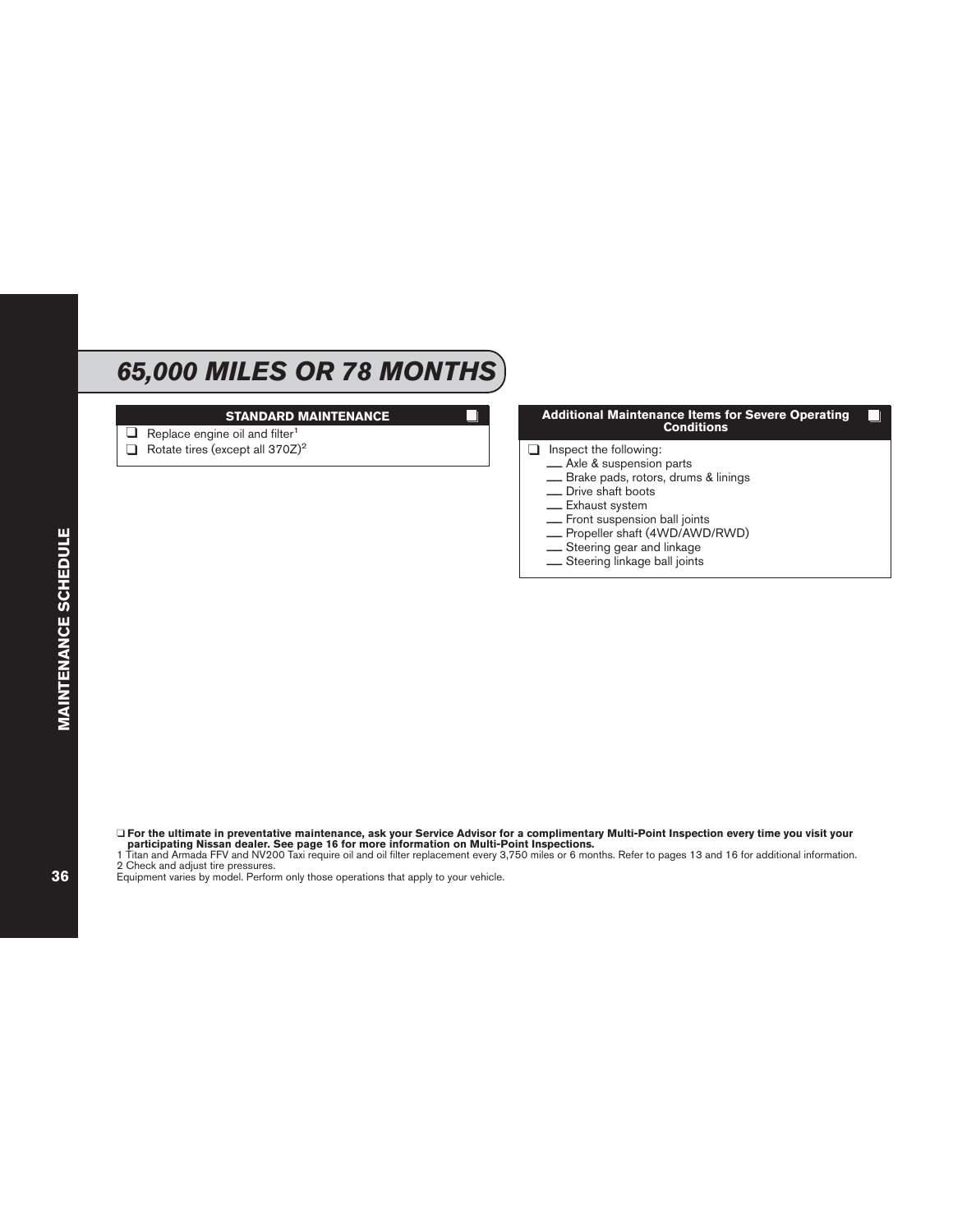### *70,000 MILES OR 84 MONTHS*



**NOTE: Refer to Page 11 for Engine Coolant maintenance information.**

- ❑ **For the ultimate in preventative maintenance, ask your Service Advisor for a complimentary Multi-Point Inspection every time you visit your participating Nissan dealer. See page 16 for more information on Multi-Point Inspections.**
- 1 Titan and Armada FFV and NV200 Taxi require oil and oil filter replacement every 3,750 miles or 6 months. Refer to pages 13 and 16 for additional information.
- 2 Check and adjust tire pressures.
- 3 Automatic transmission fluid except for 370Z and NV 1500/2500/3500.
- 4 CVT fluid on cube, Murano, Altima, Altima Coupe, Maxima, Rogue, NV200, NV200 Taxi, Pathfinder, Quest, Sentra and Versa.
- 5 Differential oil on 370Z, Armada, Frontier, Rogue AWD, Pathfinder AWD, Titan, Xterra, Murano AWD, NV 1500/2500/3500.
- Equipment varies by model. Perform only those operations that apply to your vehicle.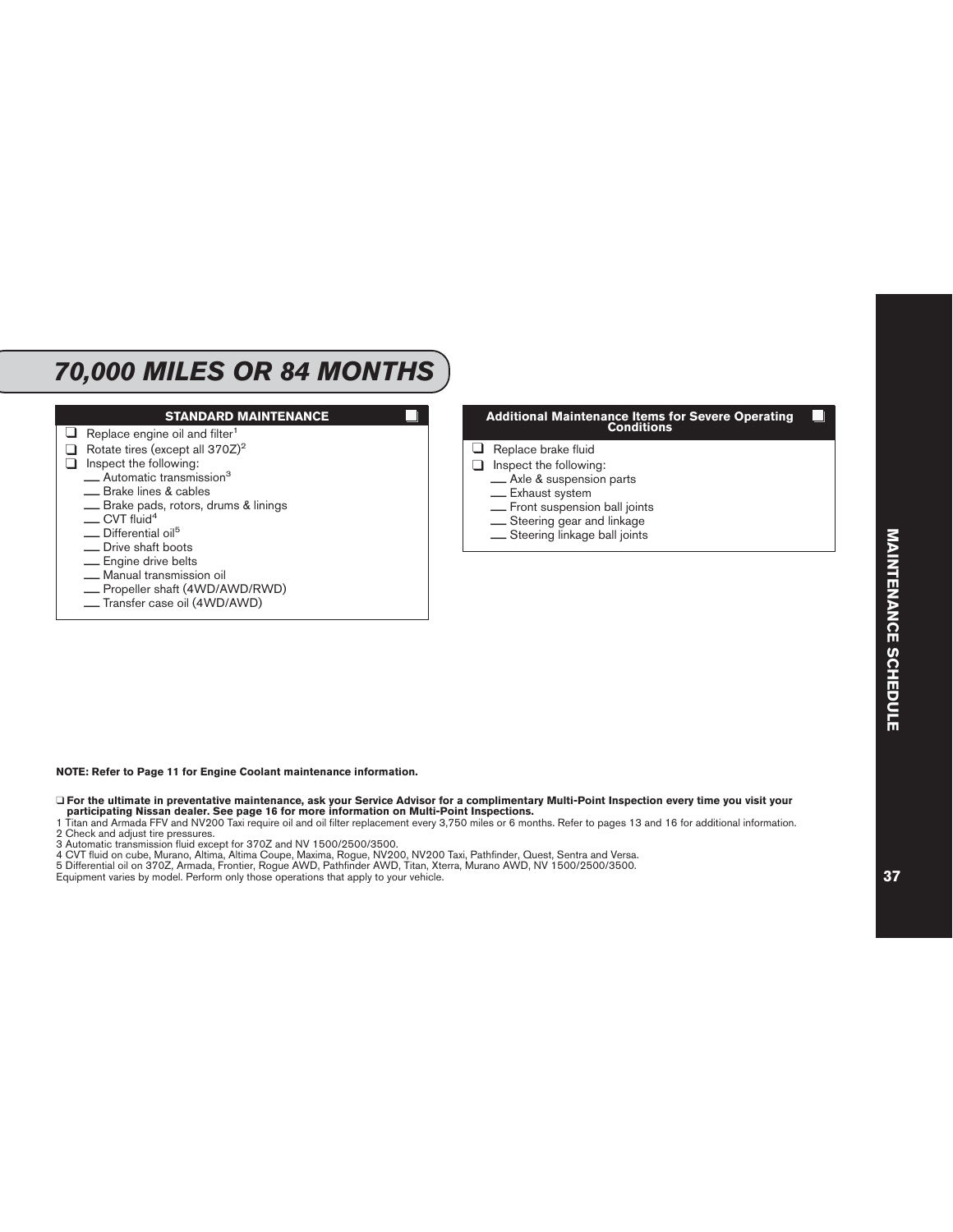## *75,000 MILES OR 90 MONTHS*

#### **STANDARD MAINTENANCE**

- $\Box$  Replace engine oil and filter<sup>1</sup>
- ❑ Replace engine mounting bracket (NV200 Taxi only)
- $\Box$  Replace exhaust system (NV200 Taxi only)<br> $\Box$  Replace in-cabin microfilter<sup>2</sup>
- $\overline{\Box}$  Replace in-cabin microfilter<sup>2</sup><br> $\Box$  Rotate tires (except all 370Z)
- Rotate tires (except all 370Z)<sup>3</sup>

#### **Additional Maintenance Items for Severe Operating Conditions**

- $\Box$  Inspect the following:<br>  $\Box$  Axle & suspension parts
	-
	-
	-
	-
	-
	- Brake pads, rotors, drums & linings<br>
	 Drive shaft boots<br>
	 Exhaust system<br>
	 Front suspension ball joints<br>
	 Propeller shaft (4WD/AWD/RWD)<br>
	 Steering gear and linkage<br>
	 Steering linkage ball joints
	-
	-

❑ **For the ultimate in preventative maintenance, ask your Service Advisor for a complimentary Multi-Point Inspection every time you visit your participating Nissan dealer. See page 16 for more information on Multi-Point Inspections.**

3 Check and adjust tire pressures.

<sup>1</sup> Titan and Armada FFV and NV200 Taxi require oil and oil filter replacement every 3,750 miles or 6 months. Refer to pages 13 and 16 for additional information. 2 Standard equipment on cube, Murano, Altima, Altima Coupe, Armada Platinum, Pathfinder, Frontier LE and Pro-4X Off-Road, Maxima, Titan Crew Cab LE, Quest, Rogue, Sentra and Xterra (except X). Optional accessory on all other models.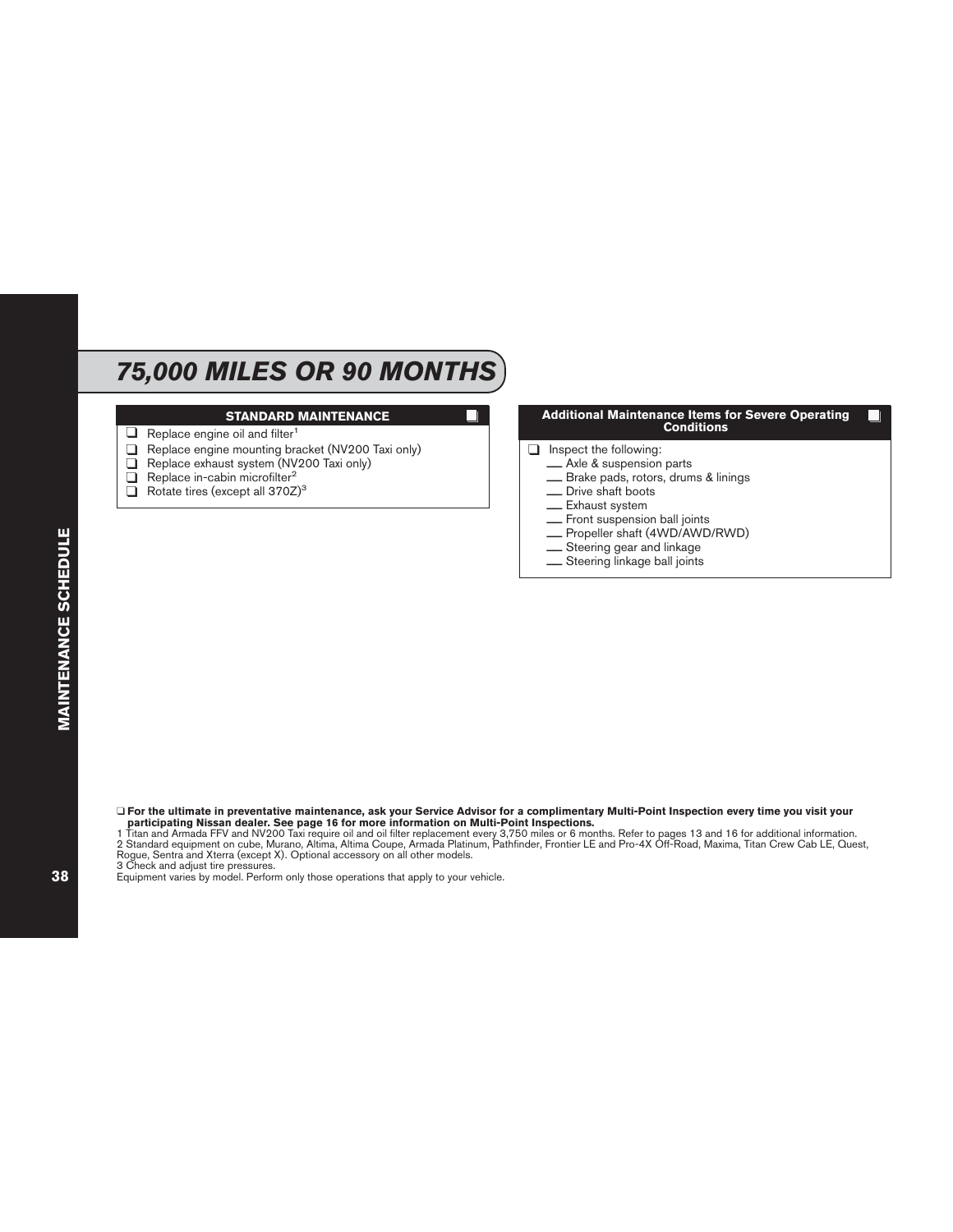### *80,000 MILES OR 96 MONTHS*

#### **STANDARD MAINTENANCE**

- $\Box$  Replace engine oil and filter<sup>1</sup>
- $\Box$  Replace brake fluid<br> $\Box$  Replace engine more
- $\Box$  Replace engine mounting insulator (NV200 Taxi only)<br> $\Box$  Replace manual transmission oil (Frontier only)
- **□** Replace manual transmission oil (Frontier only)<br>□ Rotate tires (except all  $370Z$ )<sup>2</sup>
- Rotate tires (except all 370Z)<sup>2</sup>

#### *(Continued in next column)*



#### ❑ **For the ultimate in preventative maintenance, ask your Service Advisor for a complimentary Multi-Point Inspection every time you visit your participating Nissan dealer. See page 16 for more information on Multi-Point Inspections.**

1 Titan and Armada FFV and NV200 Taxi require oil and oil filter replacement every 3,750 miles or 6 months. Refer to pages 13 and 16 for additional information.

- 2 Check and adjust tire pressures.
- 3 Replace (not just inspect) oil/fluid if towing a trailer, using a camper or a car-top carrier, or driving on rough or muddy roads.

4 Automatic transmission fluid except for 370Z and NV 1500/2500/3500.

5 CVT fluid on cube, Murano, Altima, Altima Coupe, Maxima, Rogue, NV200, NV200 Taxi, Pathfinder, Quest, Sentra and Versa.

6 Differential oil on 370Z, Armada, Frontier, Rogue AWD, Pathfinder AWD, Titan, Xterra, Murano AWD, NV 1500/2500/3500.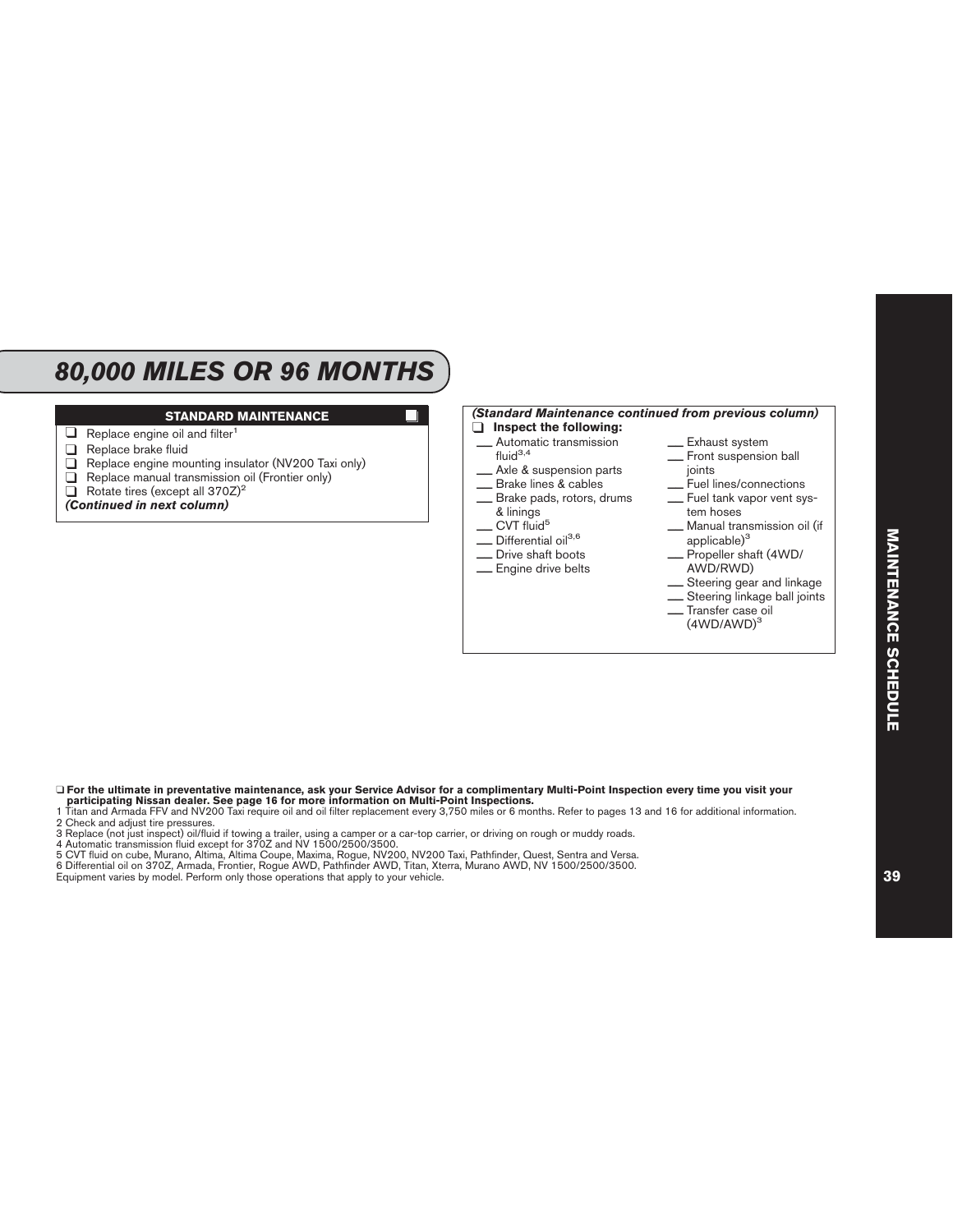## *85,000 MILES OR 102 MONTHS*

#### **STANDARD MAINTENANCE**

- $\Box$  Replace engine oil and filter<sup>1</sup>
- $\Box$  Rotate tires (except all 370Z)<sup>2</sup>

#### **Additional Maintenance Items for Severe Operating Conditions**

- $\Box$  Inspect the following:<br>  $\Box$  Axle & suspension parts
	-
	-
	-
	-
	-
	- Brake pads, rotors, drums & linings<br>
	 Drive shaft boots<br>
	 Exhaust system<br>
	 Front suspension ball joints<br>
	 Propeller shaft (4WD/AWD/RWD)<br>
	 Steering gear and linkage<br>
	 Steering linkage ball joints
	-
	-

**MAINTENANCE SCHEDULE** 

❑ **For the ultimate in preventative maintenance, ask your Service Advisor for a complimentary Multi-Point Inspection every time you visit your participating Nissan dealer. See page 16 for more information on Multi-Point Inspections.**

1 Titan and Armada FFV and NV200 Taxi require oil and oil filter replacement every 3,750 miles or 6 months. Refer to pages 13 and 16 for additional information.

2 Check and adjust tire pressures.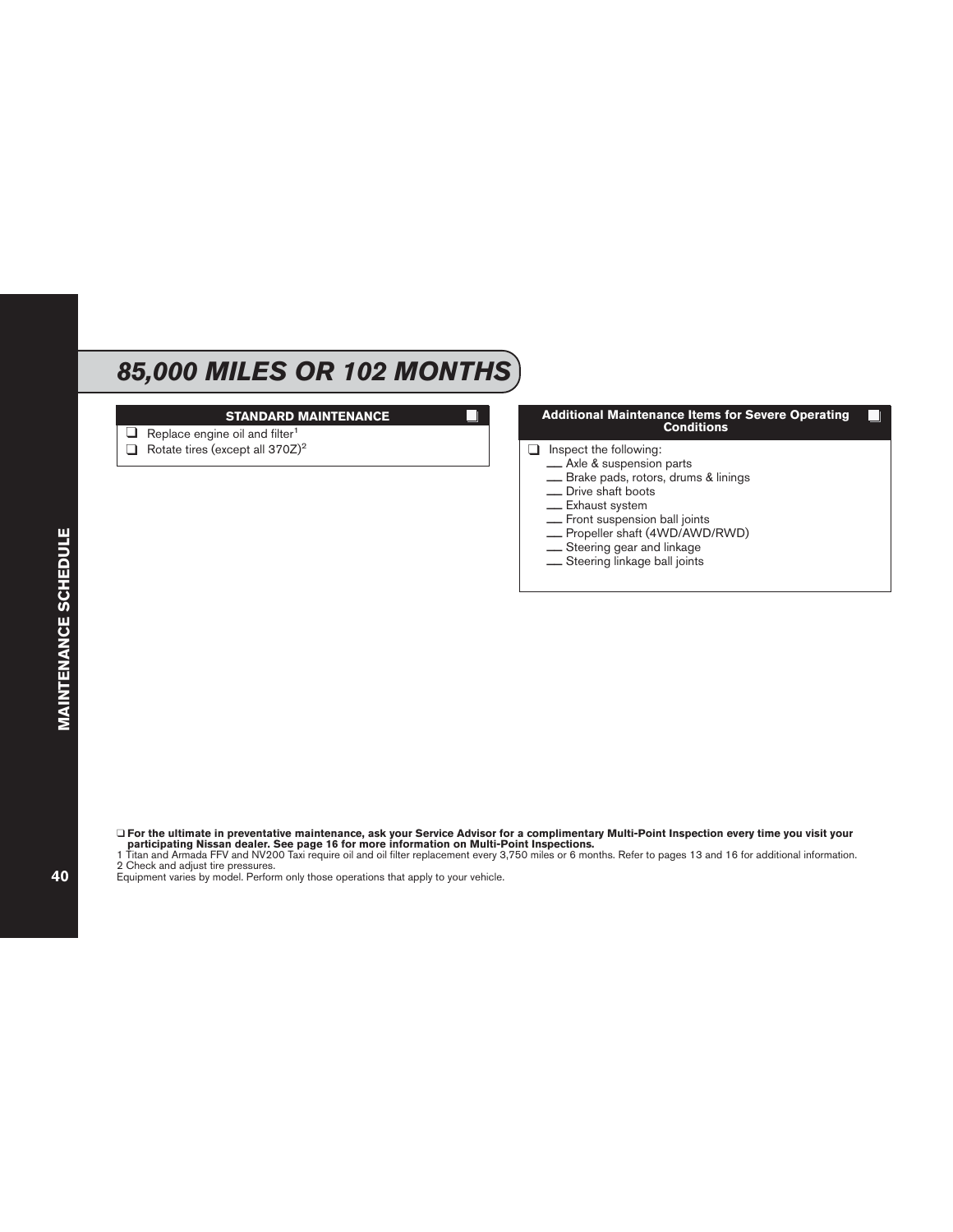### *90,000 MILES OR 108 MONTHS*

#### **STANDARD MAINTENANCE**  $\Box$  Replace engine oil and filter<sup>1</sup> ❑ Replace engine air filter □ Replace CVT Fluid (NV200 Taxi)<sup>2</sup><br>□ Replace CVT Fluid (Pathfinder Hy □ Replace CVT Fluid (Pathfinder Hybrid Electronic Vehicle (HEV))<sup>8</sup><br>□ Replace in-cabin microfilter<sup>3</sup>  $\Box$  Replace in-cabin microfilter<sup>3</sup><br> $\Box$  Rotate tires (except all 370Z) Rotate tires (except all 370Z)<sup>4</sup><br>a lnspect the following: Inspect the following:  $\frac{1}{\sqrt{5}}$  Automatic transmission<sup>5</sup><br>Brake lines & cables  $\equiv$  Brake pads, rotors, drums & linings  $\equiv$  CVT fluid<sup>6</sup>  $\frac{1}{\sqrt{2}}$  Differential oil<sup>7</sup> \_\_ Engine drive belts<br>\_\_ Manual transmission oil<br>\_\_ Propeller shaft (4WD/AWD/RWD)<br>\_\_ Transfer case oil (4WD/AWD) **Additional Maintenance Items for Severe Operating Conditions** ❑ Replace brake fluid □ Inspect the following:<br>
— Axle & suspension parts \_\_ Exhaust system<br>\_\_ Front suspension ball joints<br>\_\_ Steering gear and linkage<br>\_\_ Steering linkage ball joints

❑ **For Optional Premium Maintenance Upgrade information please see page 54.**

#### ❑ **For the ultimate in preventative maintenance, ask your Service Advisor for a complimentary Multi-Point Inspection every time you visit your participating Nissan dealer. See page 16 for more information on Multi-Point Inspections.**

1 Titan and Armada FFV and NV200 Taxi require oil and oil filter replacement every 3,750 miles or 6 months. Refer to pages 13 and 16 for additional information.

2 Please check fluid level before replacing fluid. If the level is abnormal, visit a Nissan dealership and have the cause of the abnormality repaired before replacing the fluid.

3 Standard equipment on cube, Murano, Altima, Altima Coupe, Armada Platinum, Pathfinder, Frontier LE and Pro-4X Off-Road, Maxima,Titan Crew Cab LE, Quest, Rogue, Sentra and Xterra (except X). Optional accessory on all other models.

4 Check and adjust tire pressures.

- 5 Automatic transmission fluid except for 370Z and NV 1500/2500/3500.
- 6 CVT fluid on cube, Murano, Altima, Altima Coupe, Maxima, Rogue, NV200, NV200 Taxi, Pathfinder, Quest, Sentra and Versa.
- 7 Differential oil on 370Z, Armada, Frontier, Rogue AWD, Pathfinder AWD, Titan, Xterra, Murano AWD, NV 1500/2500/3500.

8 Mileage only.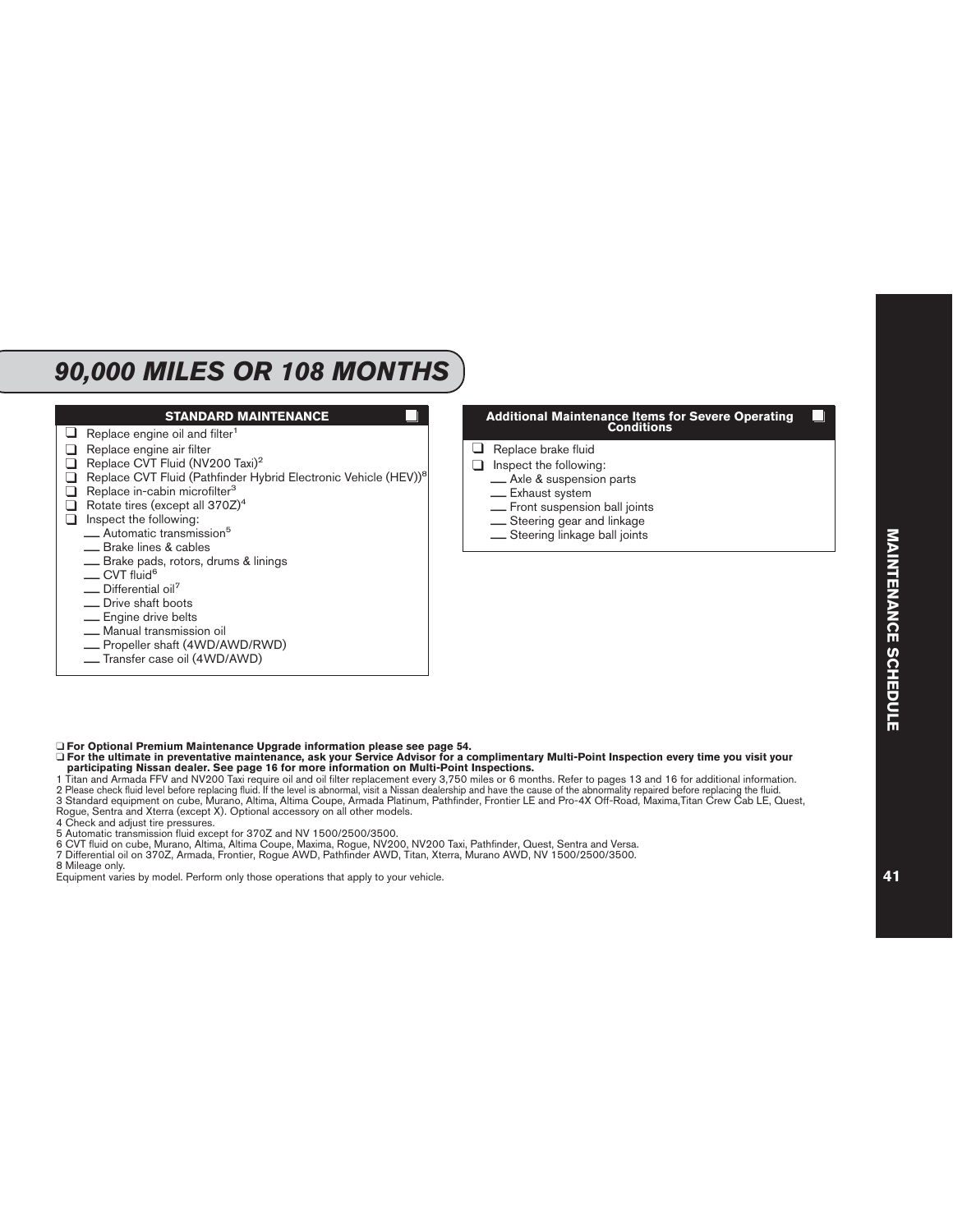## *95,000 MILES OR 114 MONTHS*

#### **STANDARD MAINTENANCE**

- $\Box$  Replace engine oil and filter<sup>1</sup>
- $\Box$  Rotate tires (except all 370Z)<sup>2</sup>

#### **Additional Maintenance Items for Severe Operating Conditions**

- □ Inspect the following:<br>
<u></u>Axle & suspension parts
	-
	-
	-
	-
	-
	- Brake pads, rotors, drums & linings<br>
	 Drive shaft boots<br>
	 Exhaust system<br>
	 Front suspension ball joints<br>
	 Propeller shaft (4WD/AWD/RWD)<br>
	 Steering gear and linkage<br>
	 Steering linkage ball joints
	-
	-

❑ **For the ultimate in preventative maintenance, ask your Service Advisor for a complimentary Multi-Point Inspection every time you visit your participating Nissan dealer. See page 16 for more information on Multi-Point Inspections.**

1 Titan and Armada FFV and NV200 Taxi require oil and oil filter replacement every 3,750 miles or 6 months. Refer to pages 13 and 16 for additional information.

2 Check and adjust tire pressures.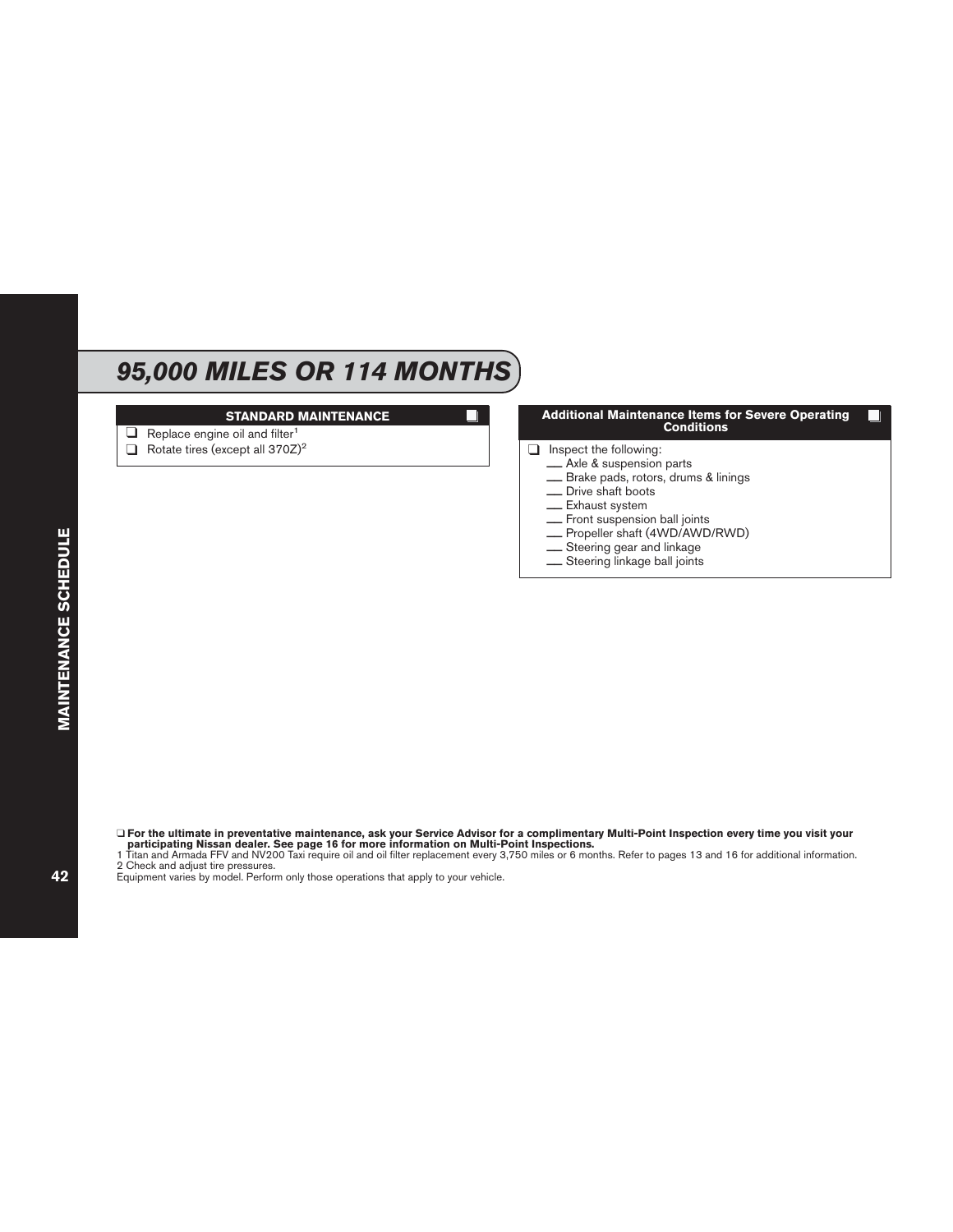### *100,000 MILES OR 120 MONTHS*

#### **STANDARD MAINTENANCE**

- $\Box$  Replace engine oil and filter<sup>1</sup>
- ❑ Replace brake fluid
- $\Box$  Rotate tires (except all 370Z)<sup>2</sup>
- *(Continued in next column)*



#### ❑ **For the ultimate in preventative maintenance, ask your Service Advisor for a complimentary Multi-Point Inspection every time you visit your participating Nissan dealer. See page 16 for more information on Multi-Point Inspections.**

1 Titan and Armada FFV and NV200 Taxi require oil and oil filter replacement every 3,750 miles or 6 months. Refer to pages 13 and 16 for additional information.

- 2 Check and adjust tire pressures.
- 3 Replace (not just inspect) oil/fluid if towing a trailer, using a camper or a car-top carrier, or driving on rough or muddy roads.

4 Automatic transmission fluid except for 370Z and NV 1500/2500/3500.

5 CVT fluid on cube, Murano, Altima, Altima Coupe, Maxima, Rogue, NV200, NV200 Taxi, Pathfinder, Quest, Sentra and Versa.

6 Differential oil on 370Z, Armada, Frontier, Rogue AWD, Pathfinder AWD, Titan, Xterra, Murano AWD, NV 1500/2500/3500.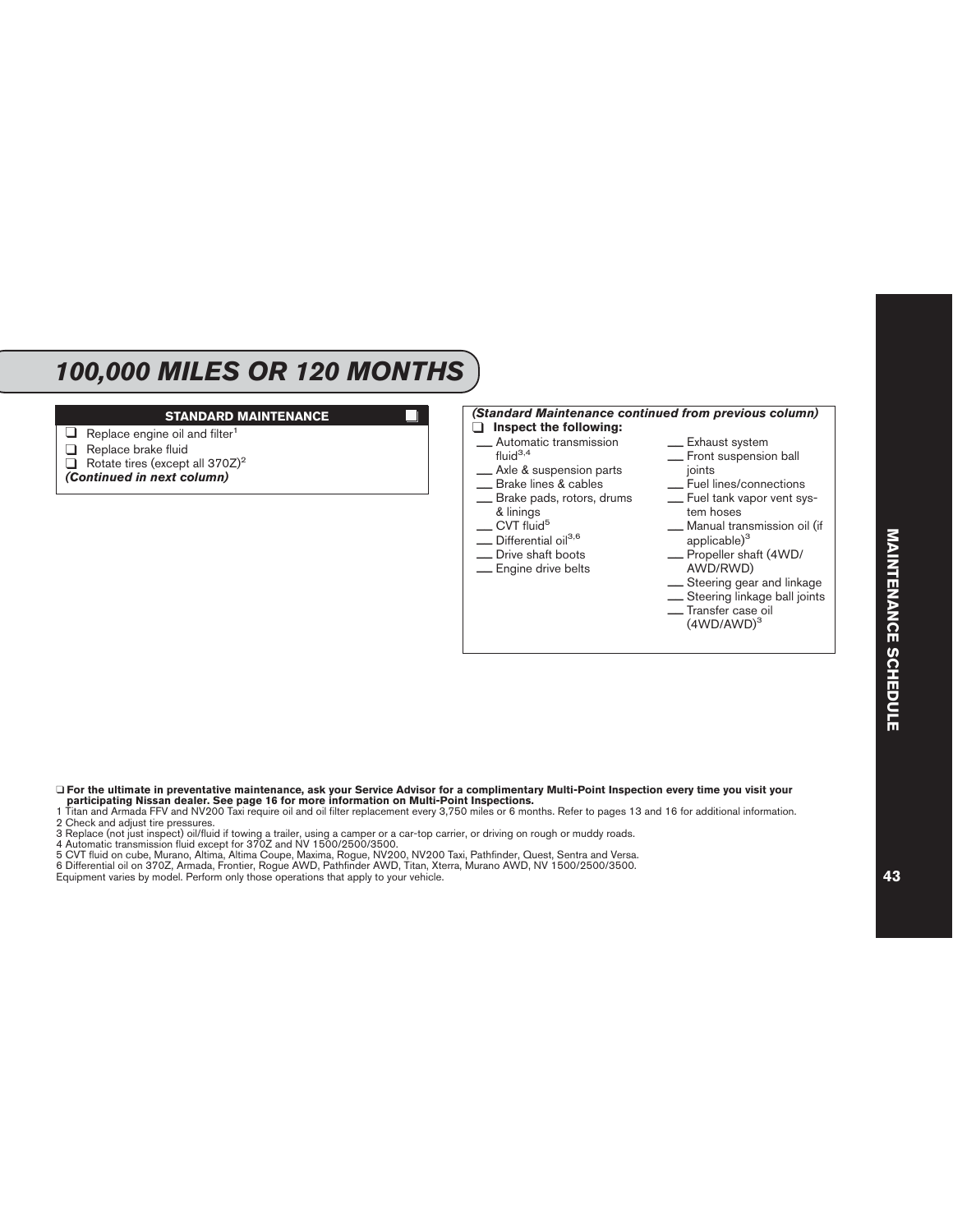### *105,000 MILES OR 126 MONTHS*

#### **STANDARD MAINTENANCE**

- $\Box$  Replace engine oil and filter<sup>1</sup>
- $\Box$  Replace spark plugs (except NISMO 370Z)<br> $\Box$  Replace in-cabin microfilter<sup>2</sup>
- $\Box$  Replace in-cabin microfilter<sup>2</sup><br> $\Box$  Rotate tires (except all 370Z
- Rotate tires (except all 370Z)<sup>3</sup>

# **Additional Maintenance Items for Severe Operating Conditions**  $\Box$  Inspect the following:<br>  $\Box$  Axle & suspension parts — Brake pads, rotors, drums & linings<br>
— Drive shaft boots<br>
— Exhaust system<br>
— Front suspension ball joints<br>
— Propeller shaft (4WD/AWD/RWD)<br>
— Steering gear and linkage<br>
— Steering linkage ball joints

#### **NOTE: Refer to Page 11 for Engine Coolant maintenance information.**

- ❑ **For the ultimate in preventative maintenance, ask your Service Advisor for a complimentary Multi-Point Inspection every time you visit your participating Nissan dealer. See page 16 for more information on Multi-Point Inspections.**
- 1 Titan and Armada FFV and NV200 Taxi require oil and oil filter replacement every 3,750 miles or 6 months. Refer to pages 13 and 16 for additional information. 2 Standard equipment on cube, Murano, Altima, Altima Coupe, Armada Platinum, Pathfinder, Frontier LE and Pro-4X Off-Road, Maxima, Titan Crew Cab LE, Quest, Rogue, Sentra and Xterra (except X). Optional accessory on all other models.

3 Check and adjust tire pressures.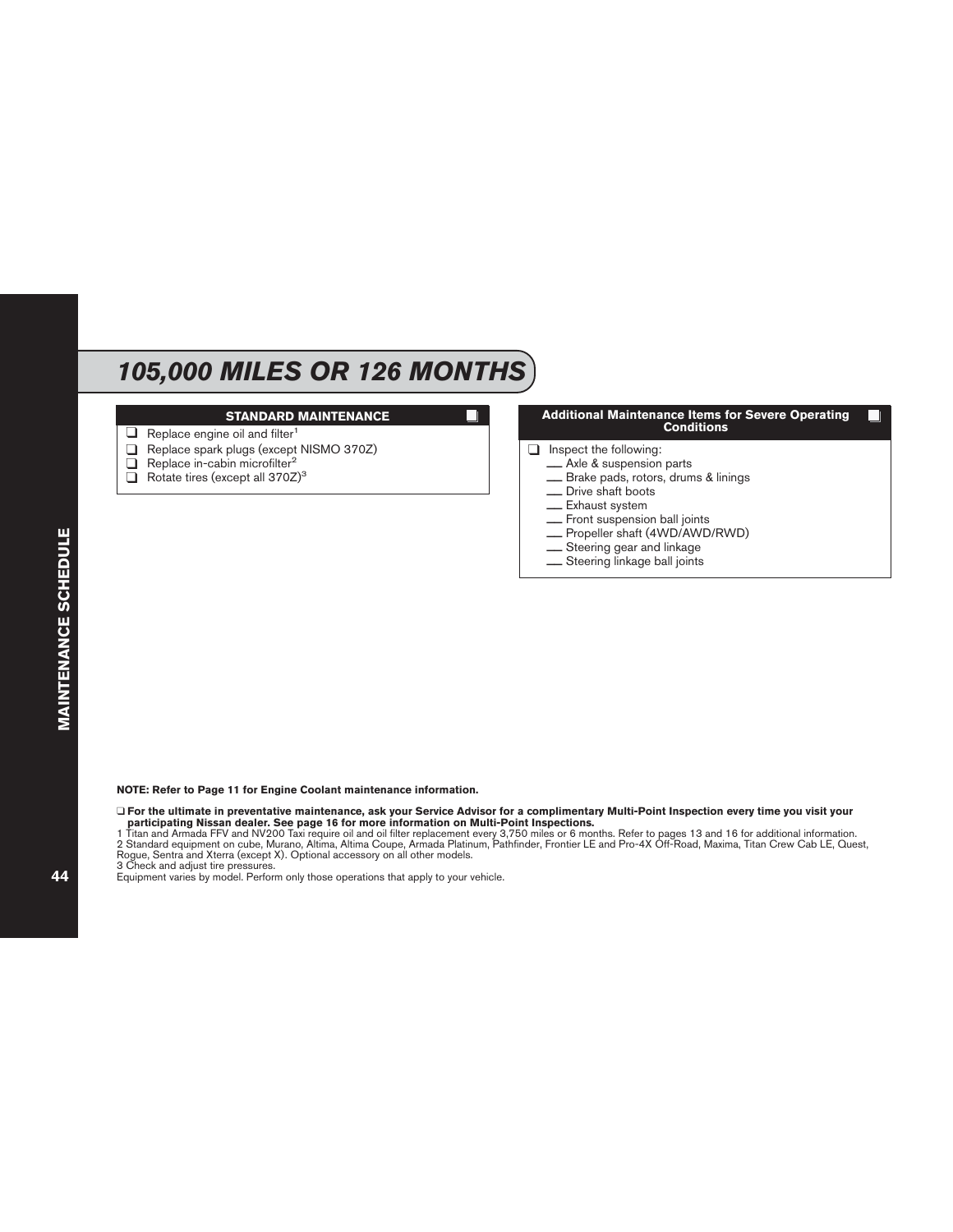## *110,000 MILES OR 132 MONTHS*



❑ **For the ultimate in preventative maintenance, ask your Service Advisor for a complimentary Multi-Point Inspection every time you visit your participating Nissan dealer. See page 16 for more information on Multi-Point Inspections.**

1 Titan and Armada FFV and NV200 Taxi require oil and oil filter replacement every 3,750 miles or 6 months. Refer to pages 13 and 16 for additional information.

2 Check and adjust tire pressures.

3 Automatic transmission fluid except for 370Z and NV 1500/2500/3500.

4 CVT fluid on cube, Murano, Altima, Altima Coupe, Maxima, Rogue, NV200, NV200 Taxi, Pathfinder, Quest, Sentra and Versa.

5 Differential oil on 370Z, Armada, Frontier, Rogue AWD, Pathfinder AWD, Titan, Xterra, Murano AWD, NV 1500/2500/3500.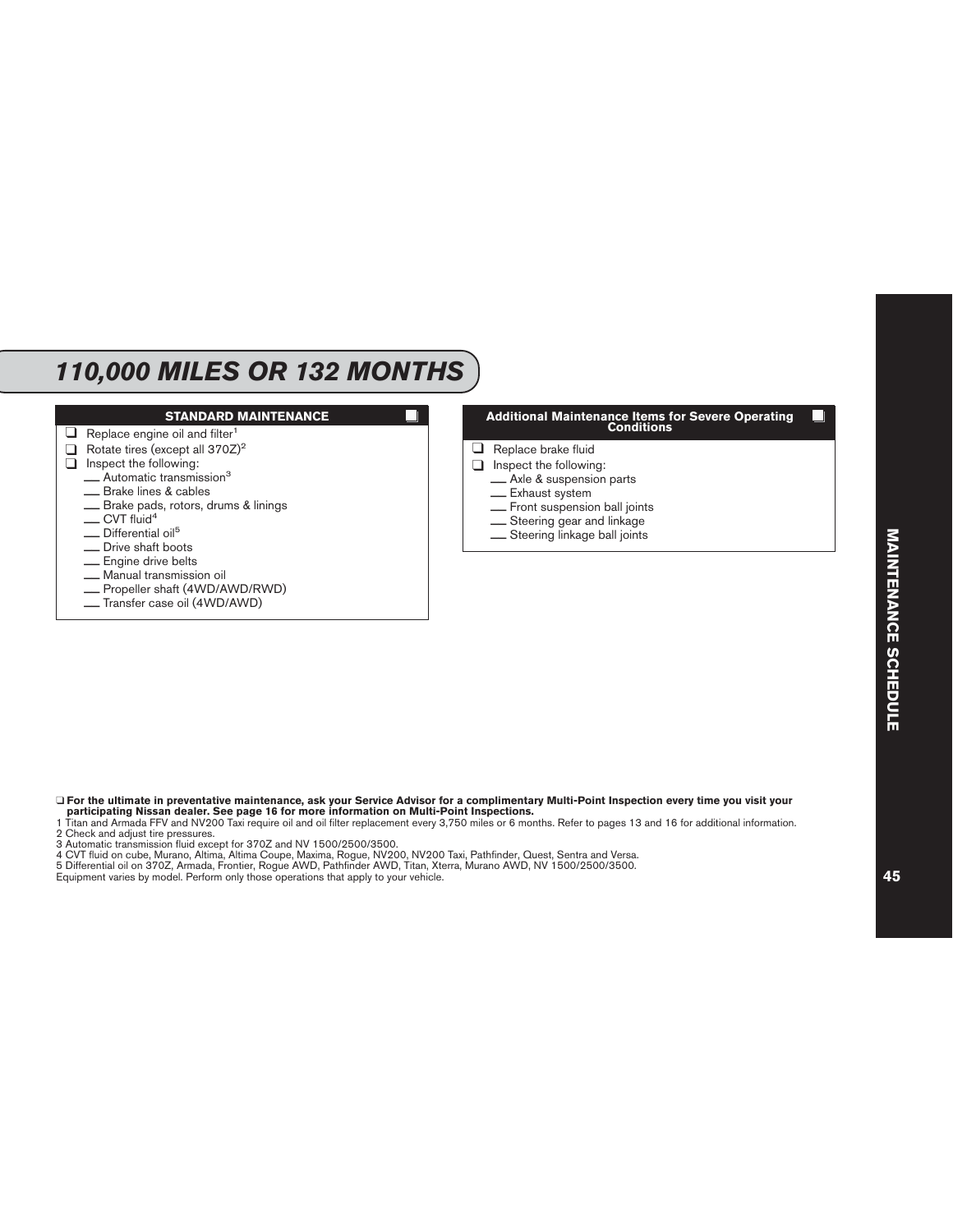## *115,000 MILES OR 138 MONTHS*

#### **STANDARD MAINTENANCE**

- $\Box$  Replace engine oil and filter<sup>1</sup>
- $\Box$  Rotate tires (except all 370Z)<sup>2</sup>

#### **Additional Maintenance Items for Severe Operating Conditions**

- $\Box$  Inspect the following:<br>  $\Box$  Axle & suspension parts
	-
	-
	-
	-
	-
	- Brake pads, rotors, drums & linings<br>
	 Drive shaft boots<br>
	 Exhaust system<br>
	 Front suspension ball joints<br>
	 Propeller shaft (4WD/AWD/RWD)<br>
	 Steering gear and linkage<br>
	 Steering linkage ball joints
	-
	-

❑ **For the ultimate in preventative maintenance, ask your Service Advisor for a complimentary Multi-Point Inspection every time you visit your participating Nissan dealer. See page 16 for more information on Multi-Point Inspections.**

1 Titan and Armada FFV and NV200 Taxi require oil and oil filter replacement every 3,750 miles or 6 months. Refer to pages 13 and 16 for additional information.

2 Check and adjust tire pressures.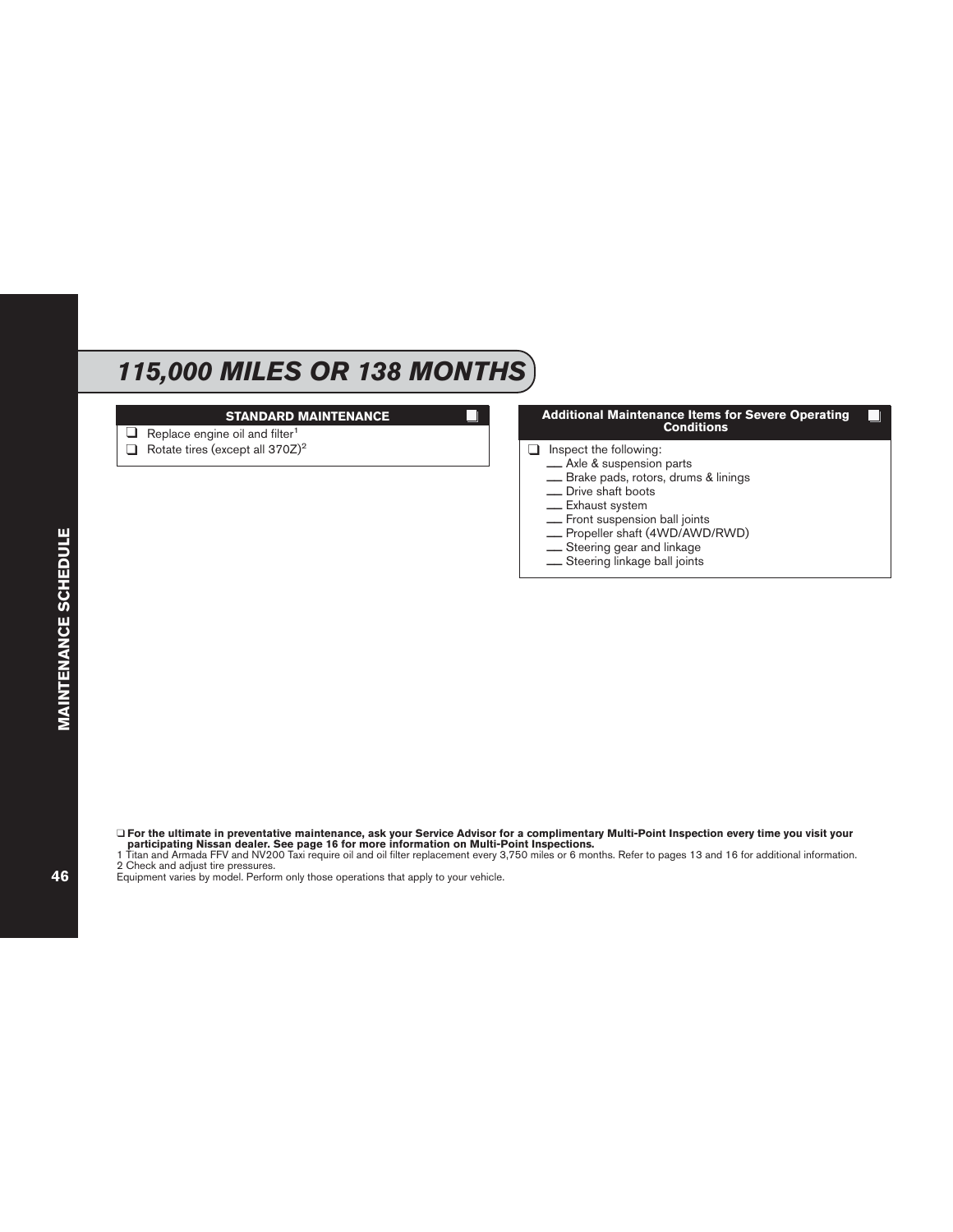## *120,000 MILES OR 144 MONTHS*



**Refer to Page 12 for Hybrid Electronic Vehicle (HEV) Inverter Coolant maintenance information.**

❑ **For Optional Premium Maintenance Upgrade information please see page 54.**

❑ **For the ultimate in preventative maintenance, ask your Service Advisor for a complimentary Multi-Point Inspection every time you visit your participating Nissan dealer. See page 16 for more information on Multi-Point Inspections.**

1 Titan and Armada FFV and NV200 Taxi require oil and oil filter replacement every 3,750 miles or 6 months. Refer to pages 13 and 16 for additional information.

2 Please check fluid level before replacing fluid. If the level is abnormal, visit a Nissan dealership and have the cause of the abnormality repaired before replacing the fluid.

3 Standard equipment on cube, Murano, Altima, Altima Coupe, Armada Platinum, Pathfinder, Frontier LE and Pro-4X Off-Road, Maxima, Titan Crew Cab LE, Quest, Rogue, Sentra and Xterra (except X). Optional accessory on all other models.

4 Check and adjust tire pressures.

5 Replace (not just inspect) oil/fluid if towing a trailer, using a camper or a car-top carrier, or driving on rough or muddy roads (except Pathfinder Hybrid Electronic Vehicle (HEV)).

6 Automatic transmission fluid except for 370Z and NV 1500/2500/3500.

7 CVT fluid on cube, Murano, Altima, Altima Coupe, Maxima, Rogue, NV200, NV200 Taxi, Pathfinder, Quest, Sentra and Versa.

8 Differential oil on 370Z, Armada, Frontier, Rogue AWD, Pathfinder AWD, Titan, Xterra, Murano AWD, NV 1500/2500/3500.

9 Mileage only.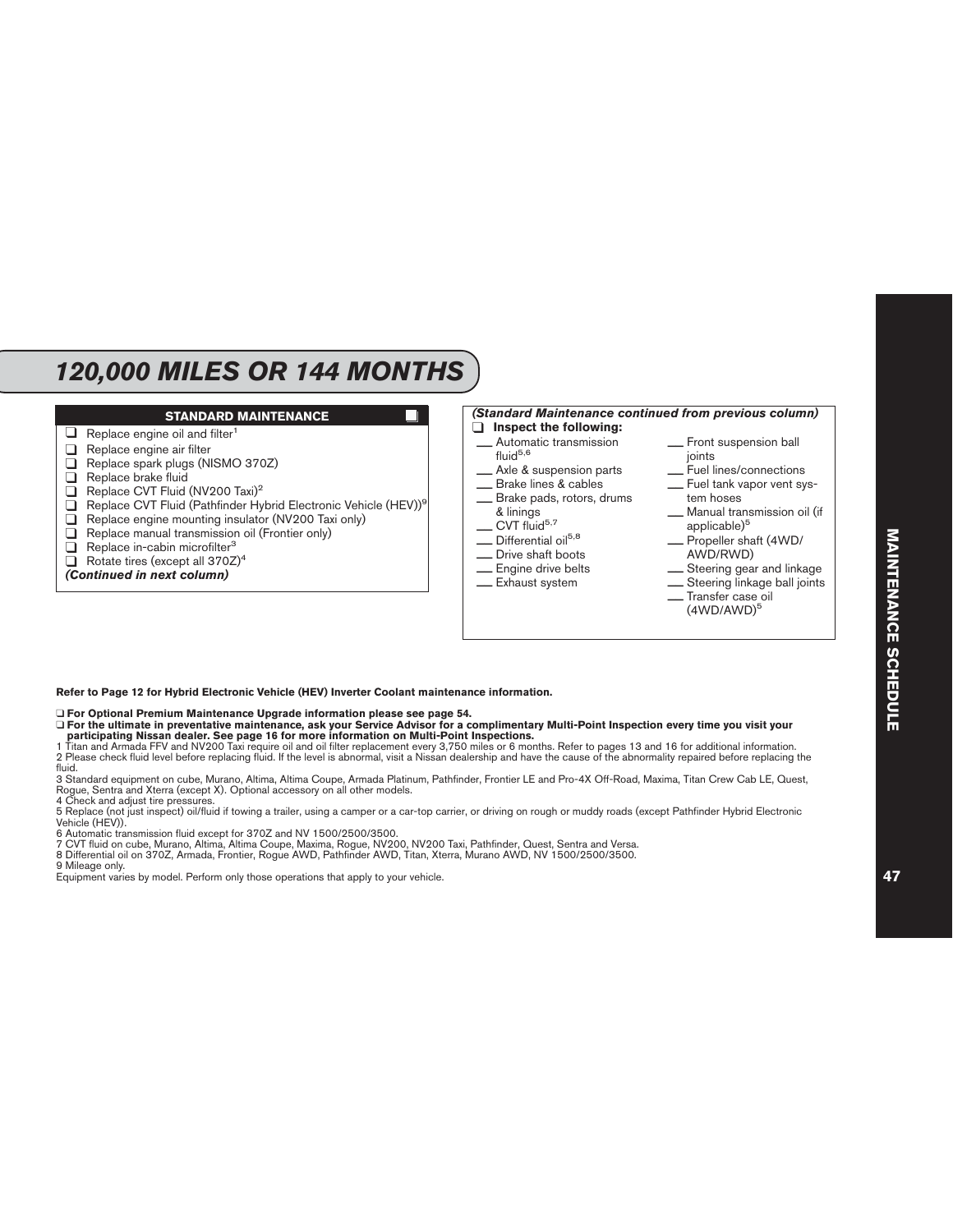## *125,000 MILES OR 150 MONTHS*

#### **STANDARD MAINTENANCE**

- $\Box$  Replace engine oil and filter<sup>1</sup>
- $\Box$  Rotate tires (except all 370Z)<sup>2</sup>

#### **Additional Maintenance Items for Severe Operating Conditions**

- $\Box$  Inspect the following:<br>  $\Box$  Axle & suspension parts
	-
	-
	-
	-
	-
	- Brake pads, rotors, drums & linings<br>
	 Drive shaft boots<br>
	 Exhaust system<br>
	 Front suspension ball joints<br>
	 Propeller shaft (4WD/AWD/RWD)<br>
	 Steering gear and linkage<br>
	 Steering linkage ball joints
	-
	-

❑ **For the ultimate in preventative maintenance, ask your Service Advisor for a complimentary Multi-Point Inspection every time you visit your participating Nissan dealer. See page 16 for more information on Multi-Point Inspections.**

1 Titan and Armada FFV and NV200 Taxi require oil and oil filter replacement every 3,750 miles or 6 months. Refer to pages 13 and 16 for additional information.

2 Check and adjust tire pressures.

Equipment varies by model. Perform only those operations that apply to your vehicle.

**MAINTENANCE SCHEDULE**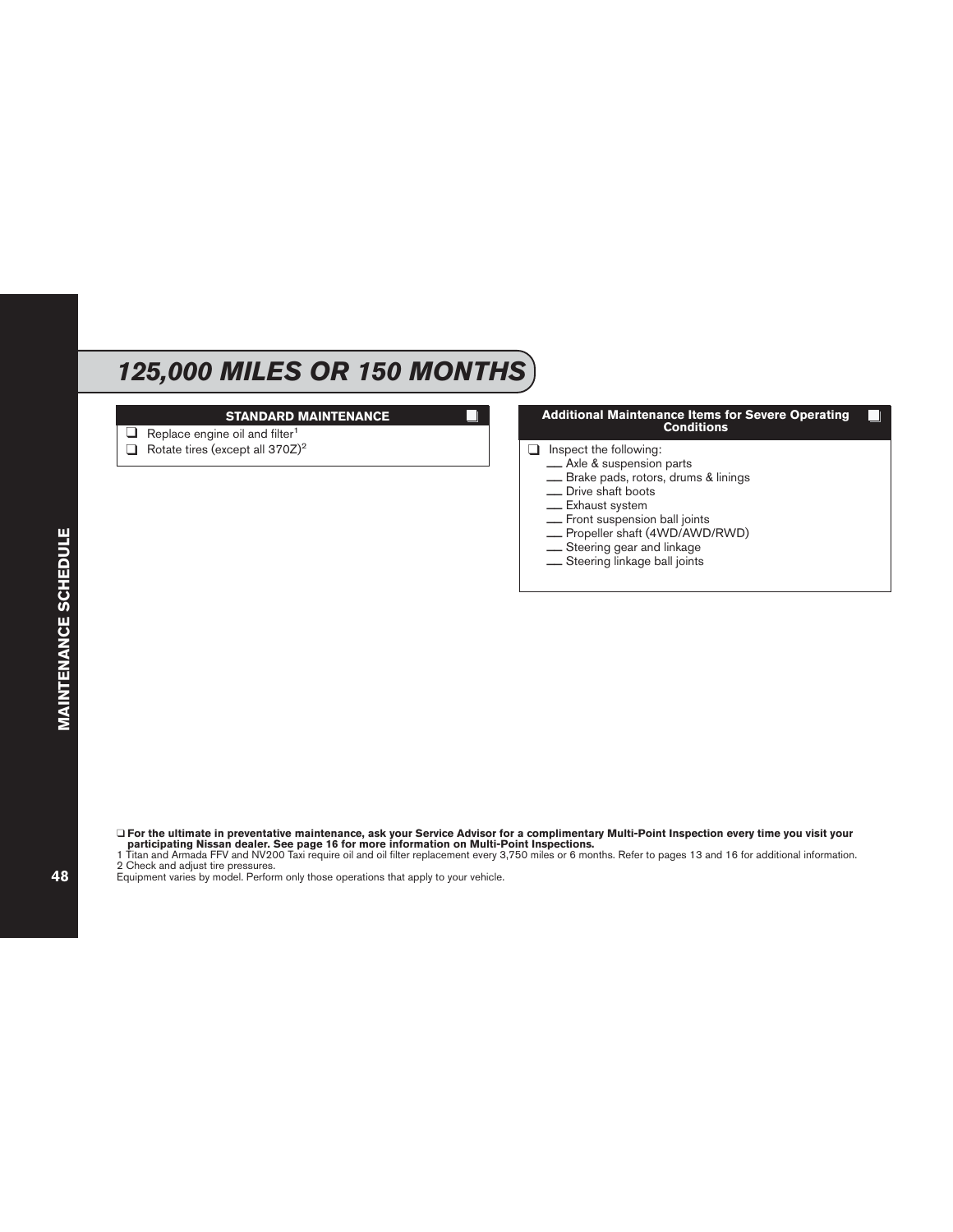### *130,000 MILES OR 156 MONTHS*



❑ **For the ultimate in preventative maintenance, ask your Service Advisor for a complimentary Multi-Point Inspection every time you visit your participating Nissan dealer. See page 16 for more information on Multi-Point Inspections.**

1 Titan and Armada FFV and NV200 Taxi require oil and oil filter replacement every 3,750 miles or 6 months. Refer to pages 13 and 16 for additional information.

2 Check and adjust tire pressures.

3 Automatic transmission fluid except for 370Z and NV 1500/2500/3500.

4 CVT fluid on cube, Murano, Altima, Altima Coupe, Maxima, Rogue, NV200, NV200 Taxi, Pathfinder, Quest, Sentra and Versa.

5 Differential oil on 370Z, Armada, Frontier, Rogue AWD, Pathfinder AWD, Titan, Xterra, Murano AWD, NV 1500/2500/3500.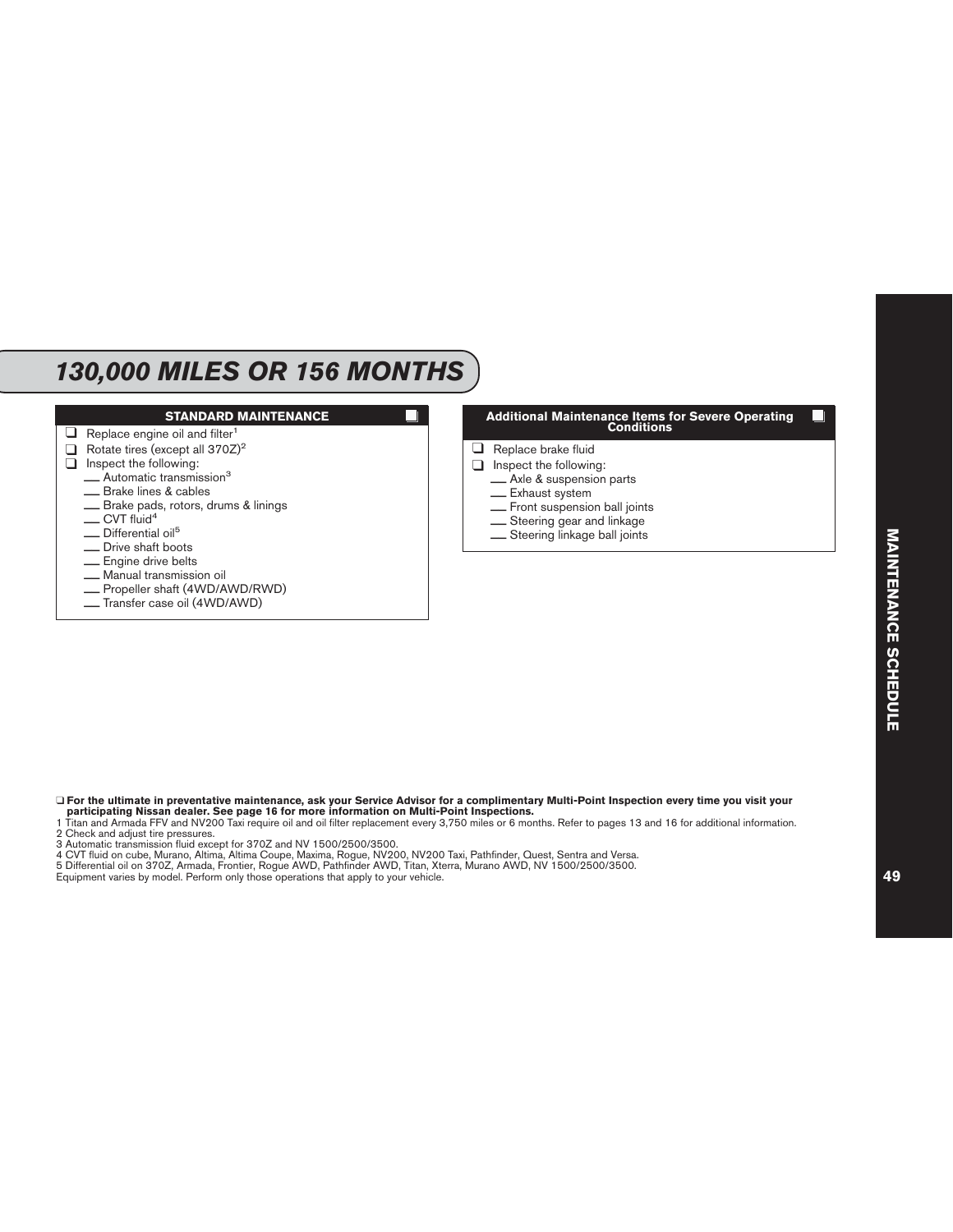### *135,000 MILES OR 162 MONTHS*

#### **STANDARD MAINTENANCE**

- $\Box$  Replace engine oil and filter<sup>1</sup>
- □ Replace in-cabin microfilter<sup>2</sup>
- ❑ Rotate tires (except all 370Z)<sup>3</sup>

# **Additional Maintenance Items for Severe Operating Conditions**  $\Box$  Inspect the following:<br>  $\Box$  Axle & suspension parts — Brake pads, rotors, drums & linings<br>
— Drive shaft boots<br>
— Exhaust system<br>
— Front suspension ball joints<br>
— Propeller shaft (4WD/AWD/RWD)<br>
— Steering gear and linkage<br>
— Steering linkage ball joints

- 
- 

❑ **For the ultimate in preventative maintenance, ask your Service Advisor for a complimentary Multi-Point Inspection every time you visit your participating Nissan dealer. See page 16 for more information on Multi-Point Inspections.**

3 Check and adjust tire pressures.

<sup>1</sup> Titan and Armada FFV and NV200 Taxi require oil and oil filter replacement every 3,750 miles or 6 months. Refer to pages 13 and 16 for additional information. 2 Standard equipment on cube, Murano, Altima, Altima Coupe, Armada Platinum, Pathfinder, Frontier LE and Pro-4X Off-Road, Maxima, Titan Crew Cab LE, Quest, Rogue, Sentra and Xterra (except X). Optional accessory on all other models.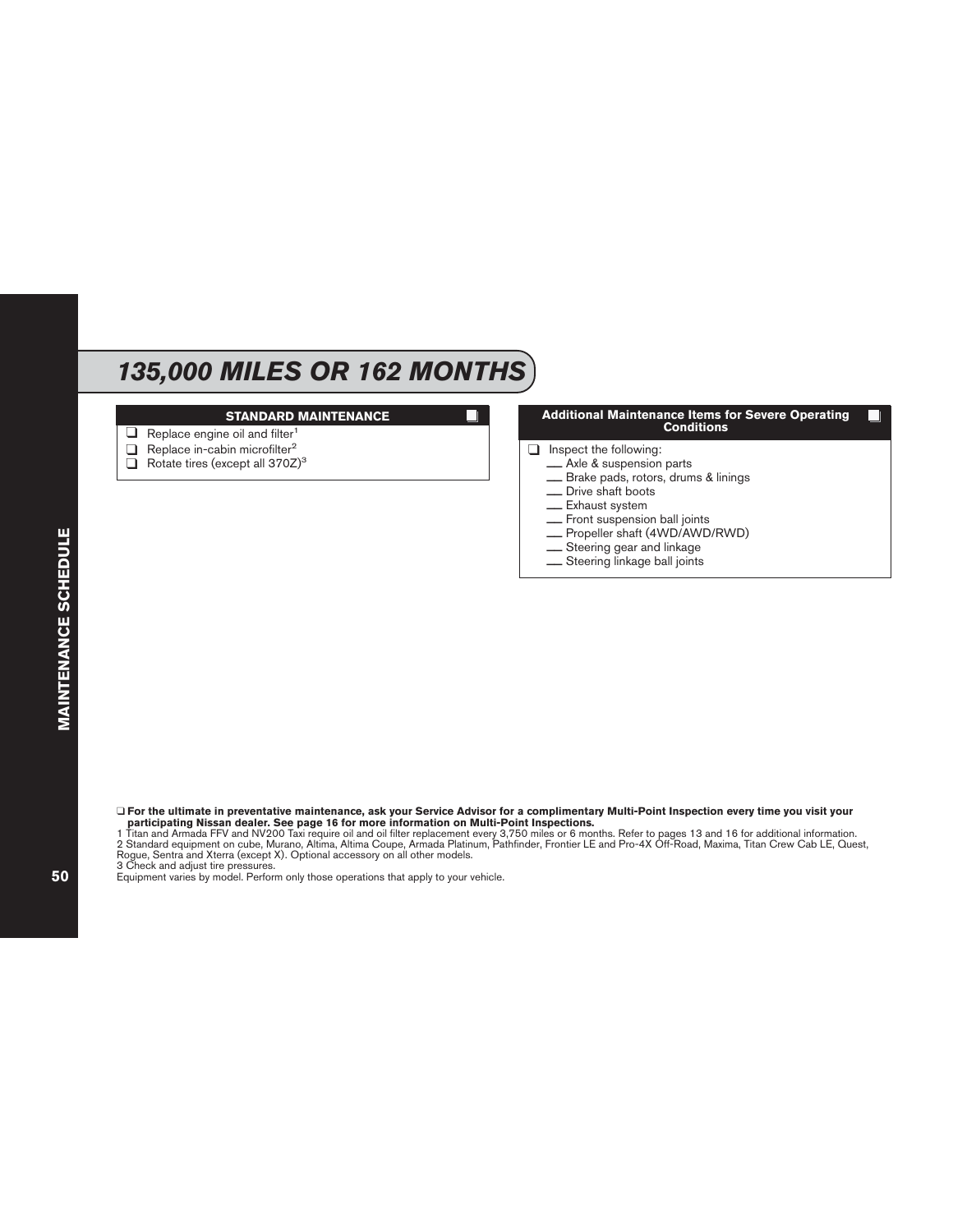## *140,000 MILES OR 168 MONTHS*

#### **STANDARD MAINTENANCE**

- $\Box$  Replace engine oil and filter<sup>1</sup>
- ❑ Replace brake fluid
- $\Box$  Rotate tires (except all 370Z)<sup>2</sup>
- *(Continued in next column)*



#### ❑ **For the ultimate in preventative maintenance, ask your Service Advisor for a complimentary Multi-Point Inspection every time you visit your participating Nissan dealer. See page 16 for more information on Multi-Point Inspections.**

1 Titan and Armada FFV and NV200 Taxi require oil and oil filter replacement every 3,750 miles or 6 months. Refer to pages 13 and 16 for additional information.

3 Replace (not just inspect) oil/fluid if towing a trailer, using a camper or a car-top carrier, or driving on rough or muddy roads.

4 Automatic transmission fluid except for 370Z and NV 1500/2500/3500.

5 CVT fluid on cube, Murano, Altima, Altima Coupe, Maxima, Rogue, NV200, NV200 Taxi, Pathfinder, Quest, Sentra and Versa.

6 Differential oil on 370Z, Armada, Frontier, Rogue AWD, Pathfinder AWD, Titan, Xterra, Murano AWD, NV 1500/2500/3500.

<sup>2</sup> Check and adjust tire pressures.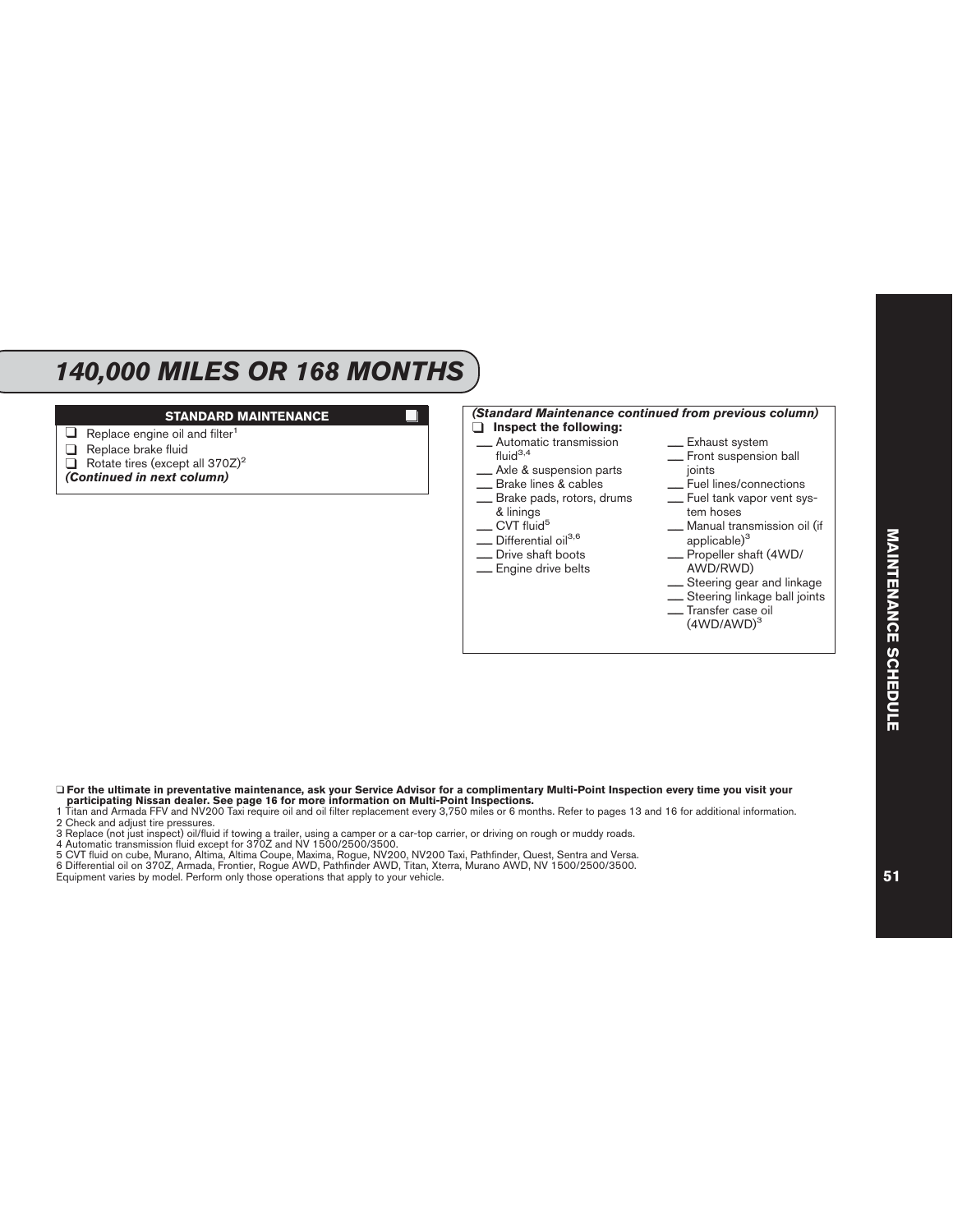## *145,000 MILES OR 174 MONTHS*

#### **STANDARD MAINTENANCE**

- $\Box$  Replace engine oil and filter<sup>1</sup>
- $\Box$  Rotate tires (except all 370Z)<sup>2</sup>

#### **Additional Maintenance Items for Severe Operating Conditions**

- □ Inspect the following:<br>
<u></u>Axle & suspension parts
	-
	-
	-
	-
	-
	- Brake pads, rotors, drums & linings<br>
	 Drive shaft boots<br>
	 Exhaust system<br>
	 Front suspension ball joints<br>
	 Propeller shaft (4WD/AWD/RWD)<br>
	 Steering gear and linkage<br>
	 Steering linkage ball joints
	-
	-

❑ **For the ultimate in preventative maintenance, ask your Service Advisor for a complimentary Multi-Point Inspection every time you visit your participating Nissan dealer. See page 16 for more information on Multi-Point Inspections.**

1 Titan and Armada FFV and NV200 Taxi require oil and oil filter replacement every 3,750 miles or 6 months. Refer to pages 13 and 16 for additional information.

2 Check and adjust tire pressures.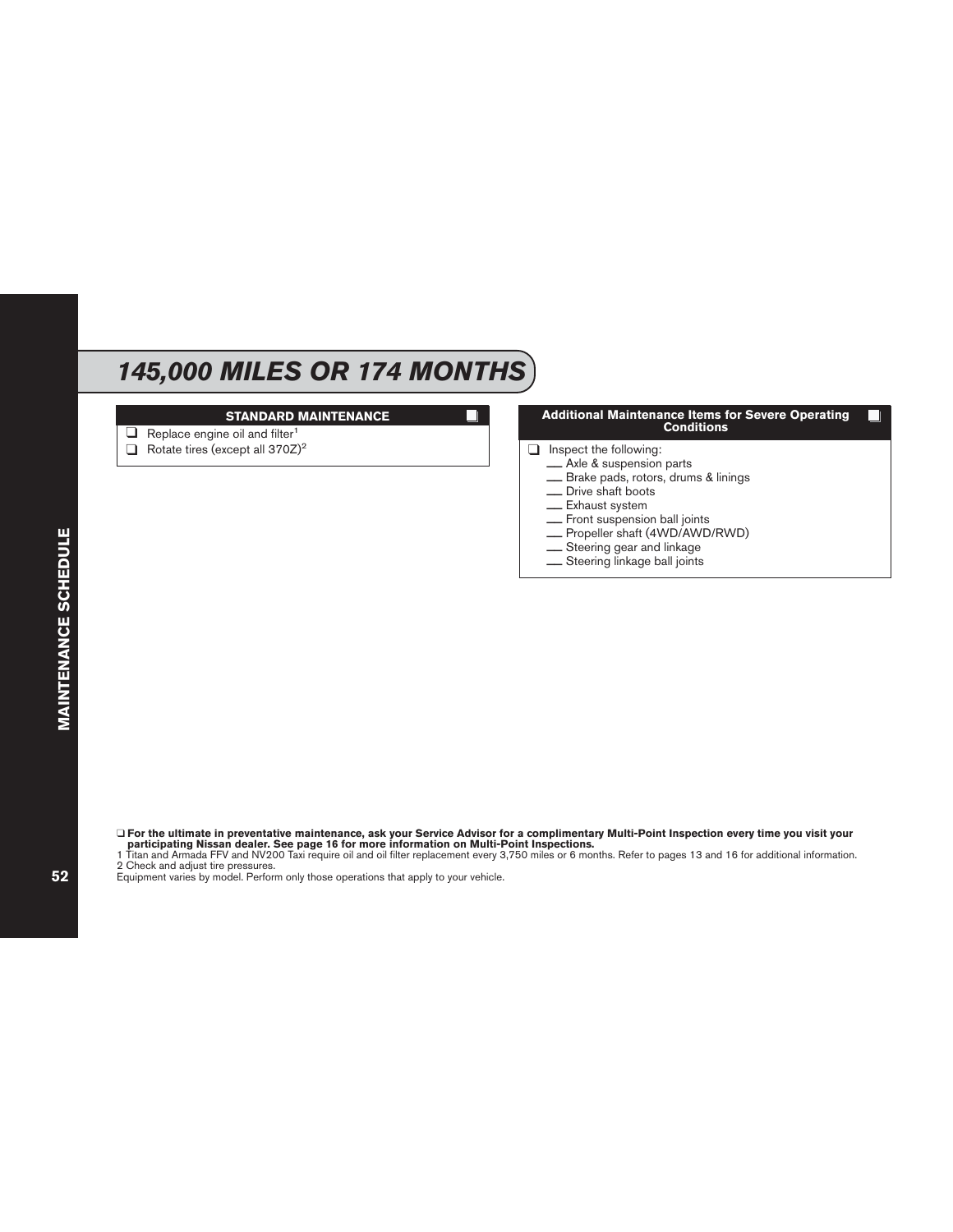## *150,000 MILES OR 180 MONTHS*

#### **STANDARD MAINTENANCE**

- $\Box$  Replace engine oil and filter<sup>1</sup>
- ❑ Replace engine air filter
- □ Replace engine mounting bracket (NV200 Taxi only)<br>□ Replace exhaust system (NV200 Taxi only)
- **□** Replace exhaust system (NV200 Taxi only)<br>□ Replace CVT Fluid (NV200 Taxi)<sup>2</sup>
- □ Replace CVT Fluid (NV200 Taxi)<sup>2</sup><br>□ Replace CVT Fluid (Pathfinder Hy
- **□** Replace CVT Fluid (Pathfinder Hybrid Electronic Vehicle (HEV))<sup>8</sup><br>□ Replace in-cabin microfilter<sup>3</sup>
- $\Box$  Replace in-cabin microfilter<sup>3</sup><br> $\Box$  Rotate tires (except all 370Z)
- Rotate tires (except all 370Z)<sup>4</sup><br>a lnspect the following:
- ❑ Inspect the following:
	- $\frac{1}{\sqrt{5}}$  Automatic transmission<sup>5</sup>
	-
	- $\frac{1}{2}$  Brake pads, rotors, drums & linings CVT fluid<sup>6</sup>
	-
	- $\frac{1}{2}$  Differential oil<sup>7</sup><br> $\frac{1}{2}$  Drive shaft boots
	-
	-
	-
	- \_\_ Engine drive belts<br>\_\_ Manual transmission oil<br>\_\_ Propeller shaft (4WD/AWD/RWD)<br>\_\_ Transfer case oil (4WD/AWD)
	-

| Additional Maintenance Items for Severe Operating |  |
|---------------------------------------------------|--|
| <b>Conditions</b>                                 |  |

- ❑ Replace brake fluid
- □ Inspect the following:<br>
 Axle & suspension parts
	-
	-
	- \_\_ Exhaust system<br>\_\_ Front suspension ball joints<br>\_\_ Steering gear and linkage<br>\_\_ Steering linkage ball joints
	-
	-

#### ❑ **For the ultimate in preventative maintenance, ask your Service Advisor for a complimentary Multi-Point Inspection every time you visit your participating Nissan dealer. See page 16 for more information on Multi-Point Inspections.**

1 Titan and Armada FFV and NV200 Taxi require oil and oil filter replacement every 3,750 miles or 6 months. Refer to pages 13 and 16 for additional information.

2 Please check fluid level before replacing fluid. If the level is abnormal, visit a Nissan dealership and have the cause of the abnormality repaired before replacing the fluid.

3 Standard equipment on cube, Murano, Altima, Altima Coupe, Armada Platinum, Pathfinder, Frontier LE and Pro-4X Off-Road, Maxima,Titan Crew Cab LE, Quest, Rogue, Sentra and Xterra (except X). Optional accessory on all other models.

4 Check and adjust tire pressures.

- 5 Automatic transmission fluid except for 370Z and NV 1500/2500/3500.
- 6 CVT fluid on cube, Murano, Altima, Altima Coupe, Maxima, Rogue, NV200, NV200 Taxi, Pathfinder, Quest, Sentra and Versa.
- 7 Differential oil on 370Z, Armada, Frontier, Rogue AWD, Pathfinder AWD, Titan, Xterra, Murano AWD, NV 1500/2500/3500.

8 Mileage only.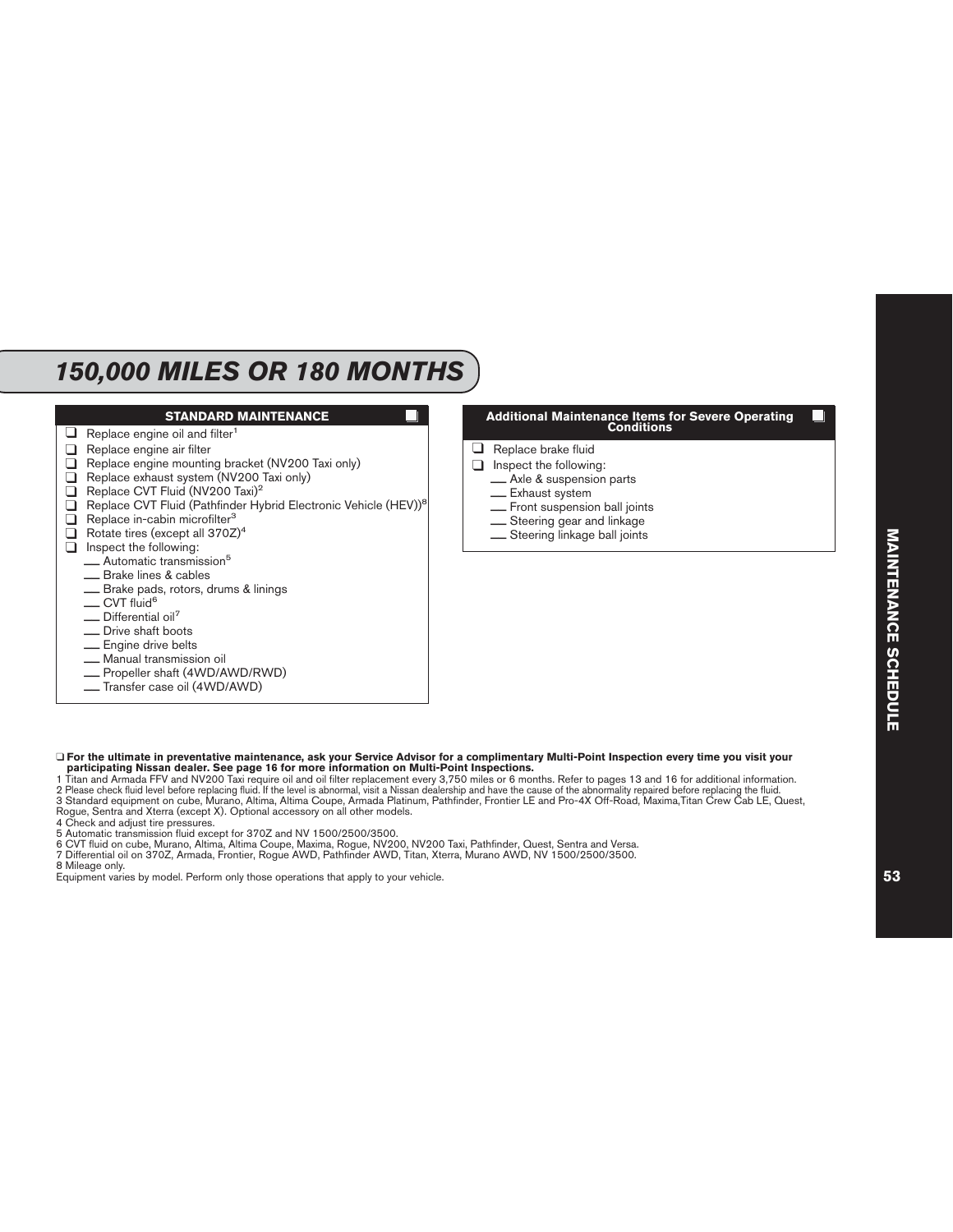### <span id="page-55-0"></span>*Optional Premium Maintenance Upgrade*



❑ **For the ultimate in preventative maintenance, ask your Service Advisor for a complimentary Multi-Point Inspection every time you visit your participating Nissan dealer. See page 16 for more information on Multi-Point Inspections.**

1 Automatic transmission fluid except for 370Z and NV 1500/2500/3500.

2 Differential oil on 370Z, Armada, Frontier, Rogue AWD, Pathfinder AWD, Titan, Xterra, Murano AWD, NV 1500/2500/3500.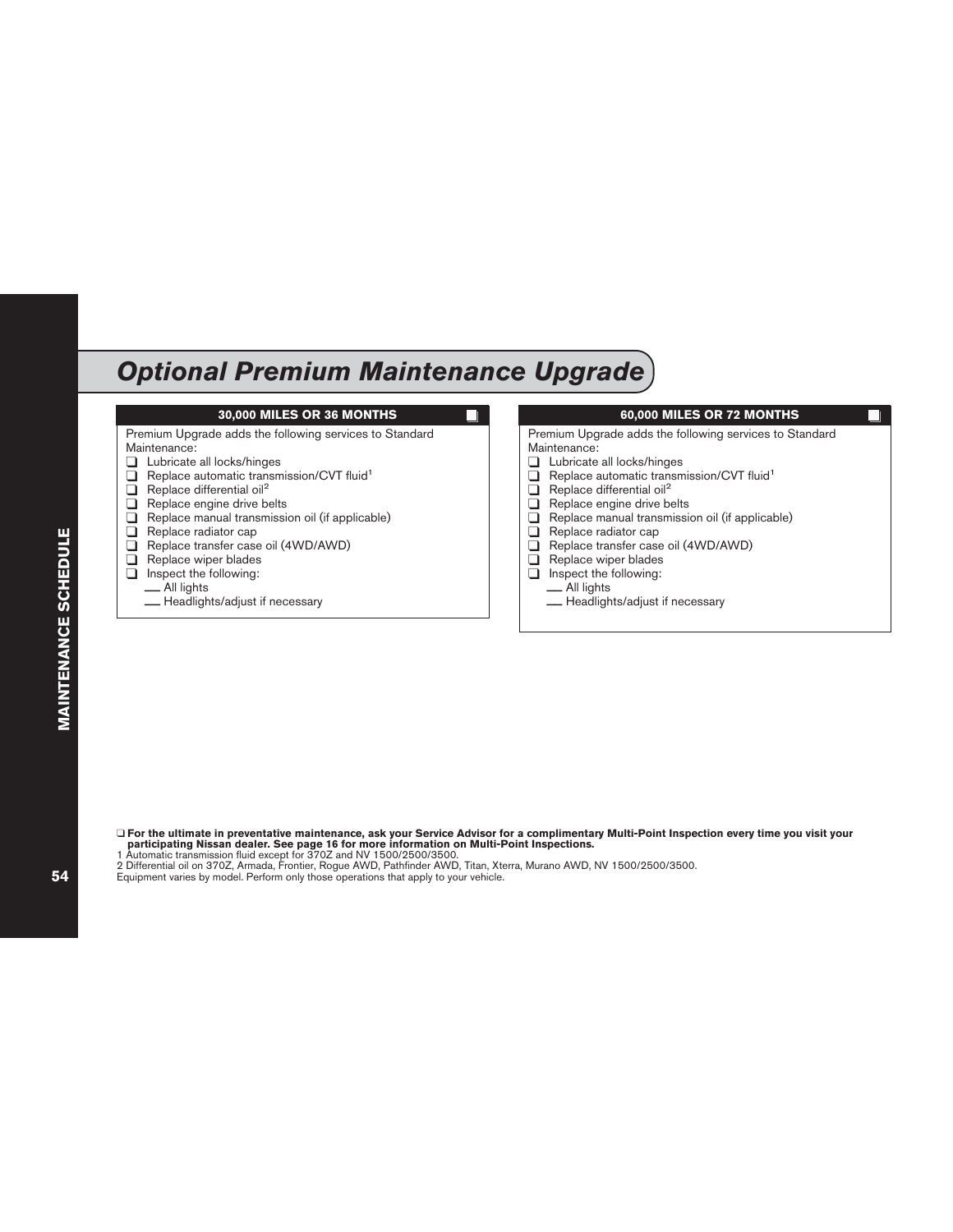## *Optional Premium Maintenance Upgrade*

| 90,000 MILES OR 108 MONTHS                                                                                                                                                                                                                                                                                                                                                                                                                                     | <b>120,000 MILES OR 144 MONTHS</b>                                                                                                                                                                                                                                                                                                                                                                                                                                                        |
|----------------------------------------------------------------------------------------------------------------------------------------------------------------------------------------------------------------------------------------------------------------------------------------------------------------------------------------------------------------------------------------------------------------------------------------------------------------|-------------------------------------------------------------------------------------------------------------------------------------------------------------------------------------------------------------------------------------------------------------------------------------------------------------------------------------------------------------------------------------------------------------------------------------------------------------------------------------------|
| Premium Upgrade adds the following services to Standard<br>Maintenance:<br>Lubricate all locks/hinges<br>Replace automatic transmission/CVT fluid <sup>1</sup><br>Replace differential oil <sup>2</sup><br>Replace engine drive belts<br>Replace manual transmission oil (if applicable)<br>Replace radiator cap<br>Replace transfer case oil (4WD/AWD)<br>Replace wiper blades<br>Inspect the following:<br>__ All lights<br>- Headlights/adjust if necessary | Premium Upgrade adds the following services to Standard<br>Maintenance:<br>Lubricate all locks/hinges<br>Replace automatic transmission/CVT fluid <sup>1</sup><br>Replace differential oil <sup>2</sup><br><b>.</b><br>Replace engine drive belts<br>Replace manual transmission oil (if applicable)<br>Replace radiator cap<br>H<br>Replace transfer case oil (4WD/AWD)<br>Replace wiper blades<br>ப<br>Inspect the following:<br>ப<br>__ All lights<br>- Headlights/adjust if necessary |

❑ **For the ultimate in preventative maintenance, ask your Service Advisor for a complimentary Multi-Point Inspection every time you visit your participating Nissan dealer. See page 16 for more information on Multi-Point Inspections.** 1 Automatic transmission fluid except for 370Z and NV 1500/2500/3500.

2 Differential oil on 370Z, Armada, Frontier, Rogue AWD, Pathfinder AWD, Titan, Xterra, Murano AWD, NV 1500/2500/3500.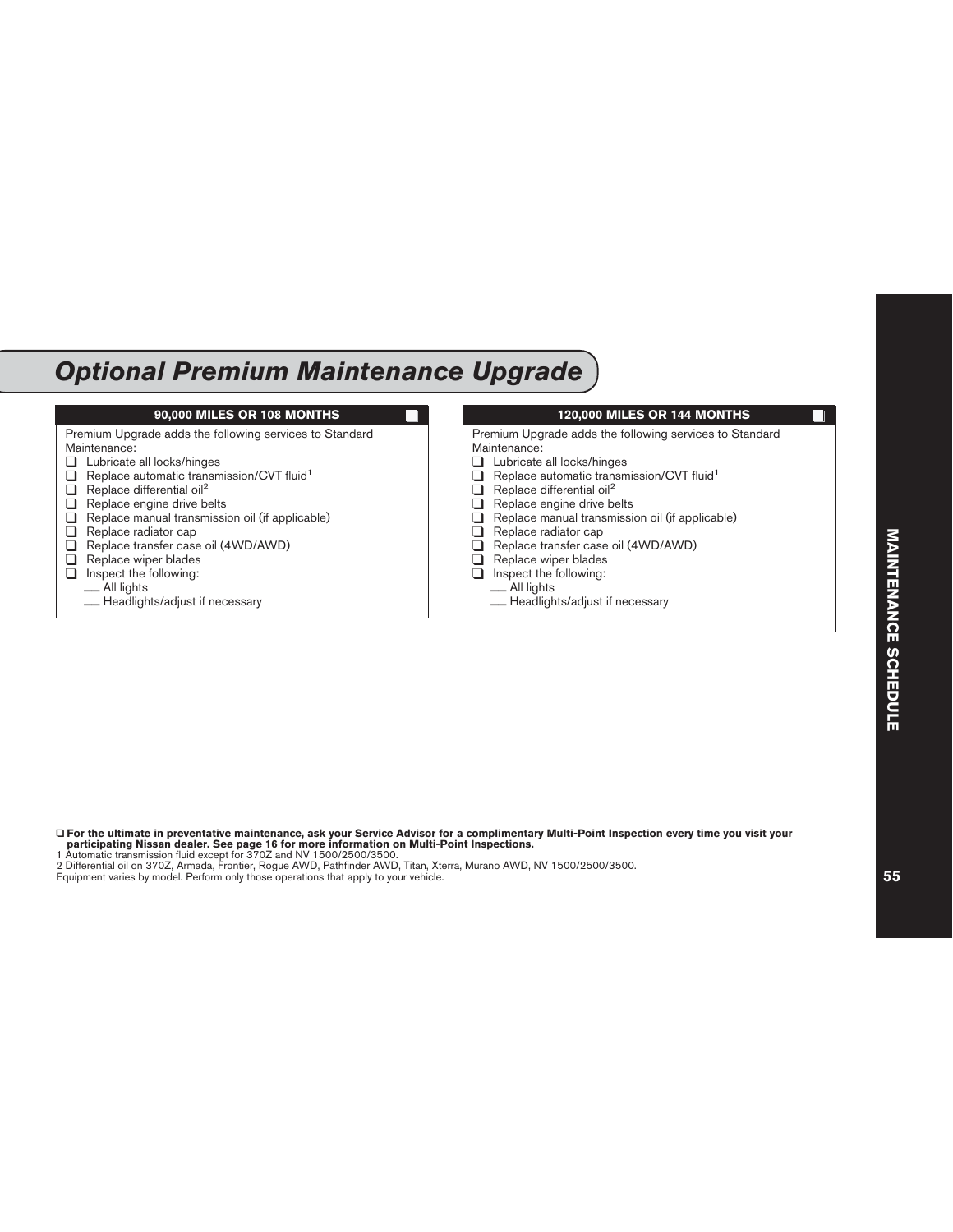## <span id="page-57-0"></span>*HEV Li-ion BATTERY REPLACEMENT RECORD*

When replacing the Li-ion battery pack or module, be sure to record the ID in the space provided. In addition, when replacing 12 modules, record the oldest module ID.

| New module ID                  |      |
|--------------------------------|------|
| Module production date         |      |
| Location at replacement module | No.  |
|                                |      |
| Date:                          |      |
| Mieage at replacement          | Mies |
| Dealer name or signature       |      |

|           | Replace the Li-ion battery pack<br>□<br>Plant/Line<br>Ser No.<br>Li-ion battery pack ID                                                                                  |
|-----------|--------------------------------------------------------------------------------------------------------------------------------------------------------------------------|
| Operation | Replace 12 modules<br>New module ID<br>Module production date                                                                                                            |
| Date:     | Mieage at replacement<br>Mies<br>Dealer name or signature<br>When replacing 1 module<br>New module ID<br>Module production date<br>Location at replacement module<br>No. |
|           |                                                                                                                                                                          |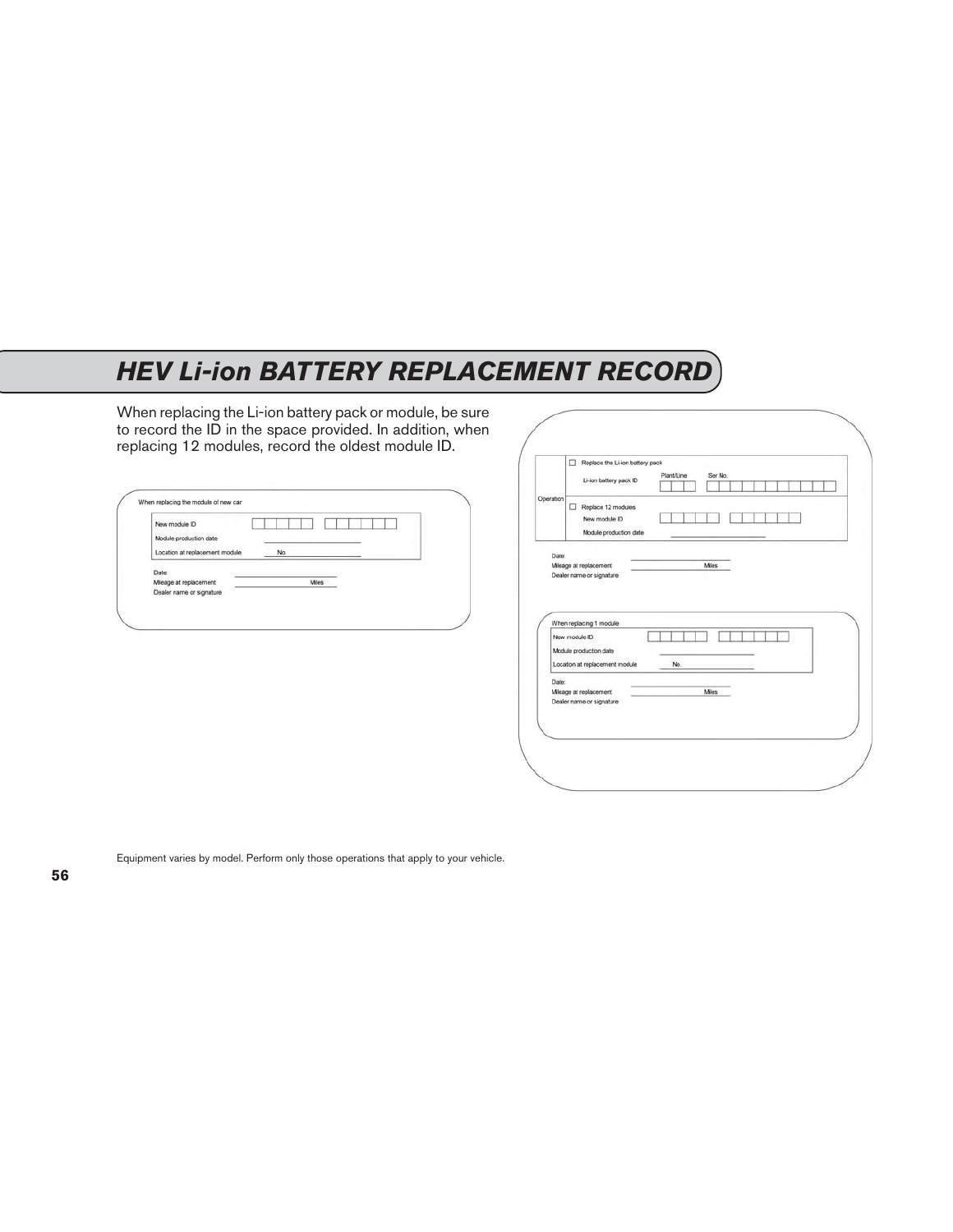### *HEV Li-ion BATTERY REPLACEMENT RECORD*

| Plant/Line<br>Ser No.<br>Li-ion battery pack ID                                                      | Replace the Li-ion battery pack<br>Plant/Line<br>Ser No.<br>Li-ion battery pack ID |
|------------------------------------------------------------------------------------------------------|------------------------------------------------------------------------------------|
| Operation<br>$\Box$ Replace 12 modules<br>New module ID<br>Module production date                    | Operation<br>$\Box$ Replace 12 modules<br>New module ID<br>Module production date  |
| Date:<br>Mieage at replacement<br>Mies<br>Dealer name or signature                                   | Date:<br>Mieage at replacement<br>Mies<br>Dealer name or signature                 |
| When replacing 1 module                                                                              | When replacing 1 module                                                            |
| New module ID<br>Module production date                                                              | New module ID<br>Module production date<br>Location at replacement module<br>No.   |
| No.                                                                                                  |                                                                                    |
| Location at replacement module<br>Date:<br>Mieage at replacement<br>Mies<br>Dealer name or signature | Date:<br>Mieage at replacement<br>Mies<br>Dealer name or signature                 |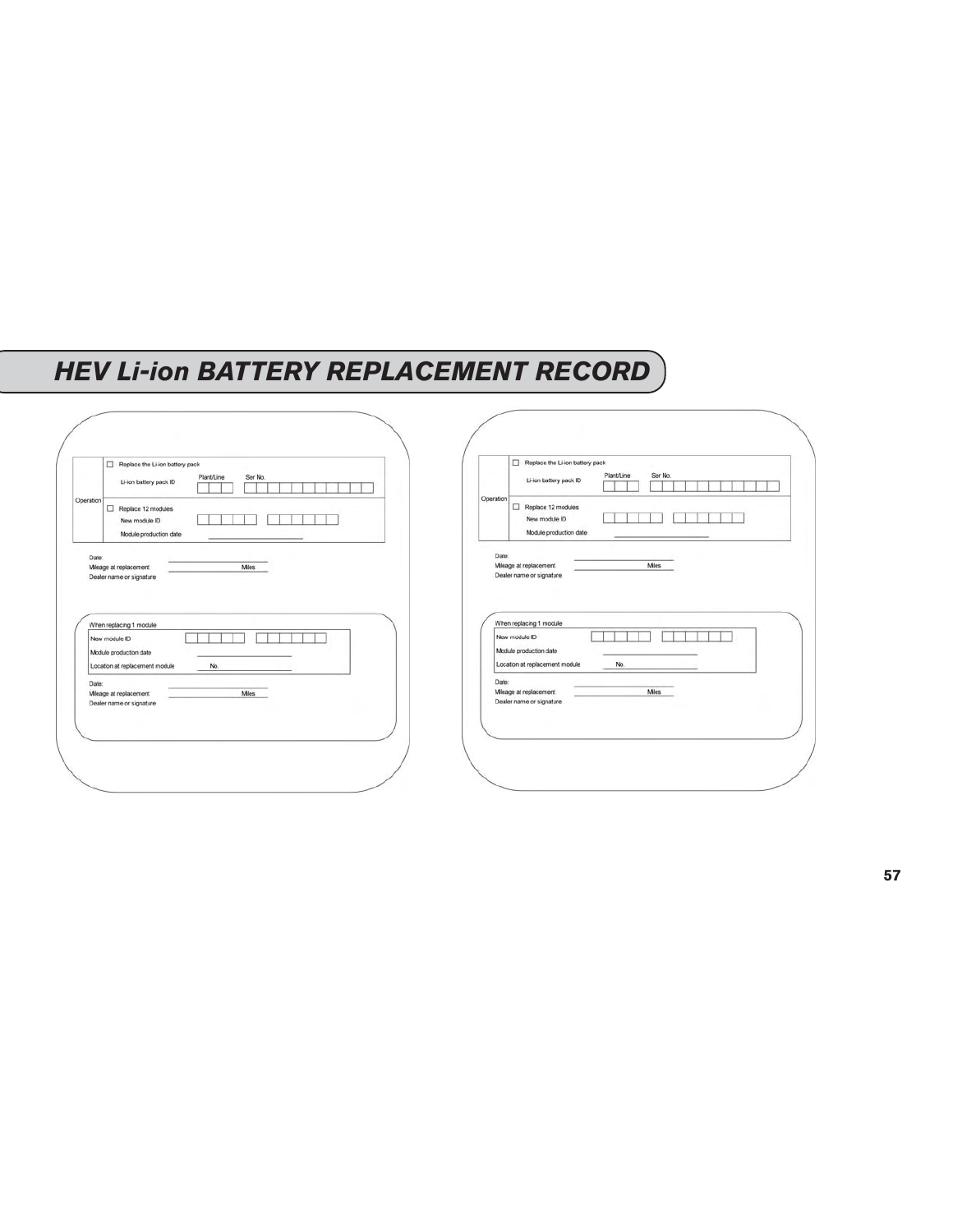<span id="page-59-0"></span>

| 5,000 Miles or 6 Months                                                                                                                                                                                                        | 10,000 Miles or 12 Months | 15,000 Miles or 18 Months |
|--------------------------------------------------------------------------------------------------------------------------------------------------------------------------------------------------------------------------------|---------------------------|---------------------------|
|                                                                                                                                                                                                                                |                           |                           |
|                                                                                                                                                                                                                                |                           |                           |
|                                                                                                                                                                                                                                |                           |                           |
| Dealer                                                                                                                                                                                                                         | Dealer                    | Dealer                    |
| Stamp:                                                                                                                                                                                                                         | Stamp:                    | Stamp:                    |
| 20,000 Miles or 24 Months                                                                                                                                                                                                      | 25,000 Miles or 30 Months | 30,000 Miles or 36 Months |
|                                                                                                                                                                                                                                |                           |                           |
|                                                                                                                                                                                                                                |                           |                           |
|                                                                                                                                                                                                                                |                           |                           |
| Dealer                                                                                                                                                                                                                         | Dealer                    | Dealer                    |
| Stamp:                                                                                                                                                                                                                         | Stamp:                    | Stamp:                    |
| 35,000 Miles or 42 Months                                                                                                                                                                                                      | 40,000 Miles or 48 Months | 45,000 Miles or 54 Months |
|                                                                                                                                                                                                                                |                           |                           |
| Date: the contract of the contract of the contract of the contract of the contract of the contract of the contract of the contract of the contract of the contract of the contract of the contract of the contract of the cont |                           |                           |
|                                                                                                                                                                                                                                |                           |                           |
| Dealer                                                                                                                                                                                                                         | Dealer                    | Dealer                    |
| Stamp:                                                                                                                                                                                                                         | Stamp:                    | Stamp:                    |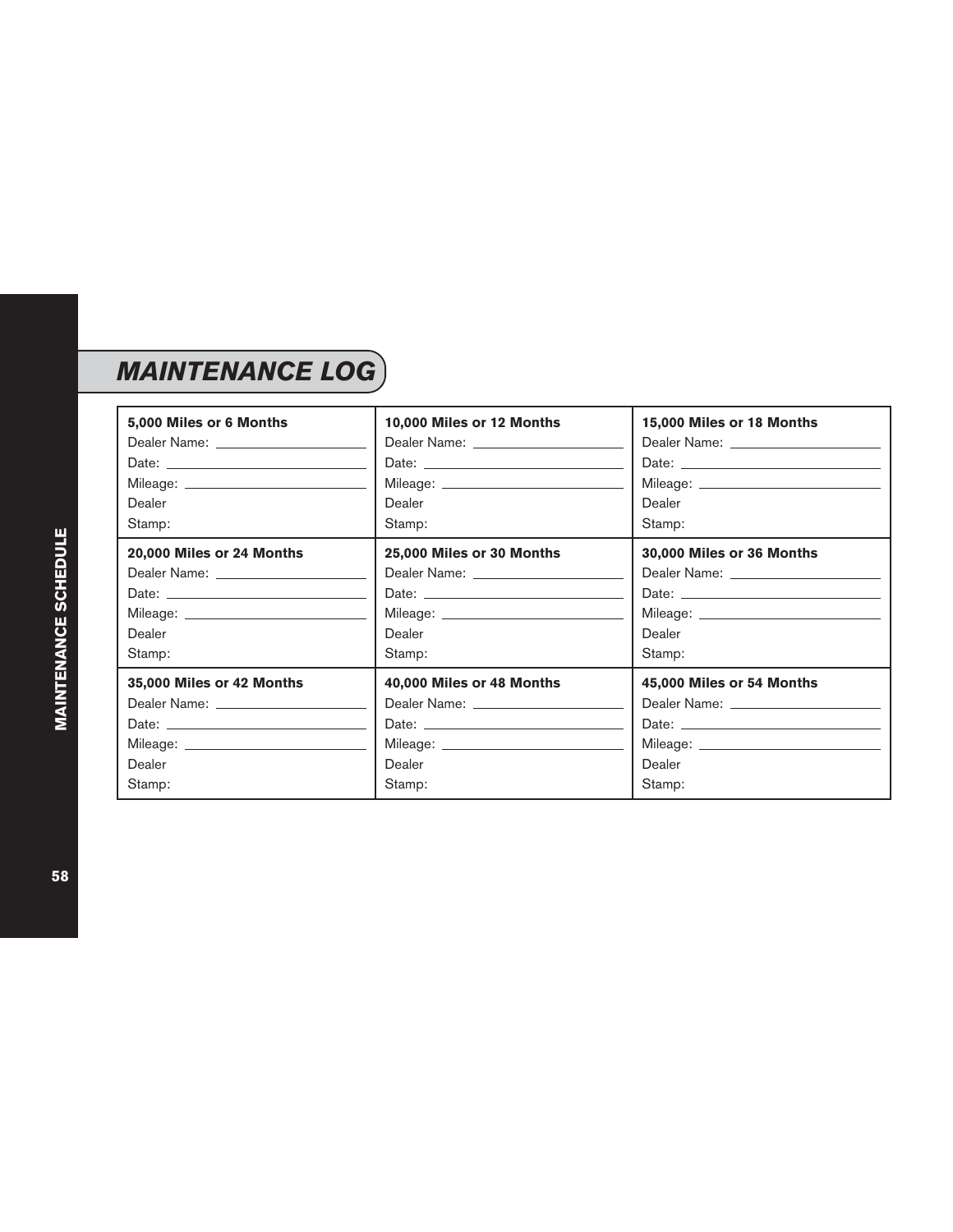## *MAINTENANCE LOG*

| 50,000 Miles or 60 Months | 55,000 Miles or 66 Months  | 60,000 Miles or 72 Months  |
|---------------------------|----------------------------|----------------------------|
|                           |                            |                            |
|                           |                            |                            |
|                           |                            |                            |
| Dealer                    | Dealer                     | Dealer                     |
| Stamp:                    | Stamp:                     | Stamp:                     |
| 65,000 Miles or 78 Months | 70,000 Miles or 84 Months  | 75,000 Miles or 90 Months  |
|                           |                            |                            |
|                           |                            |                            |
|                           |                            |                            |
| Dealer                    | Dealer                     | Dealer                     |
| Stamp:                    | Stamp:                     | Stamp:                     |
| 80,000 Miles or 96 Months | 85,000 Miles or 102 Months | 90,000 Miles or 108 Months |
|                           |                            |                            |
|                           |                            |                            |
|                           |                            |                            |
| Dealer                    | Dealer                     | Dealer                     |
| Stamp:                    | Stamp:                     | Stamp:                     |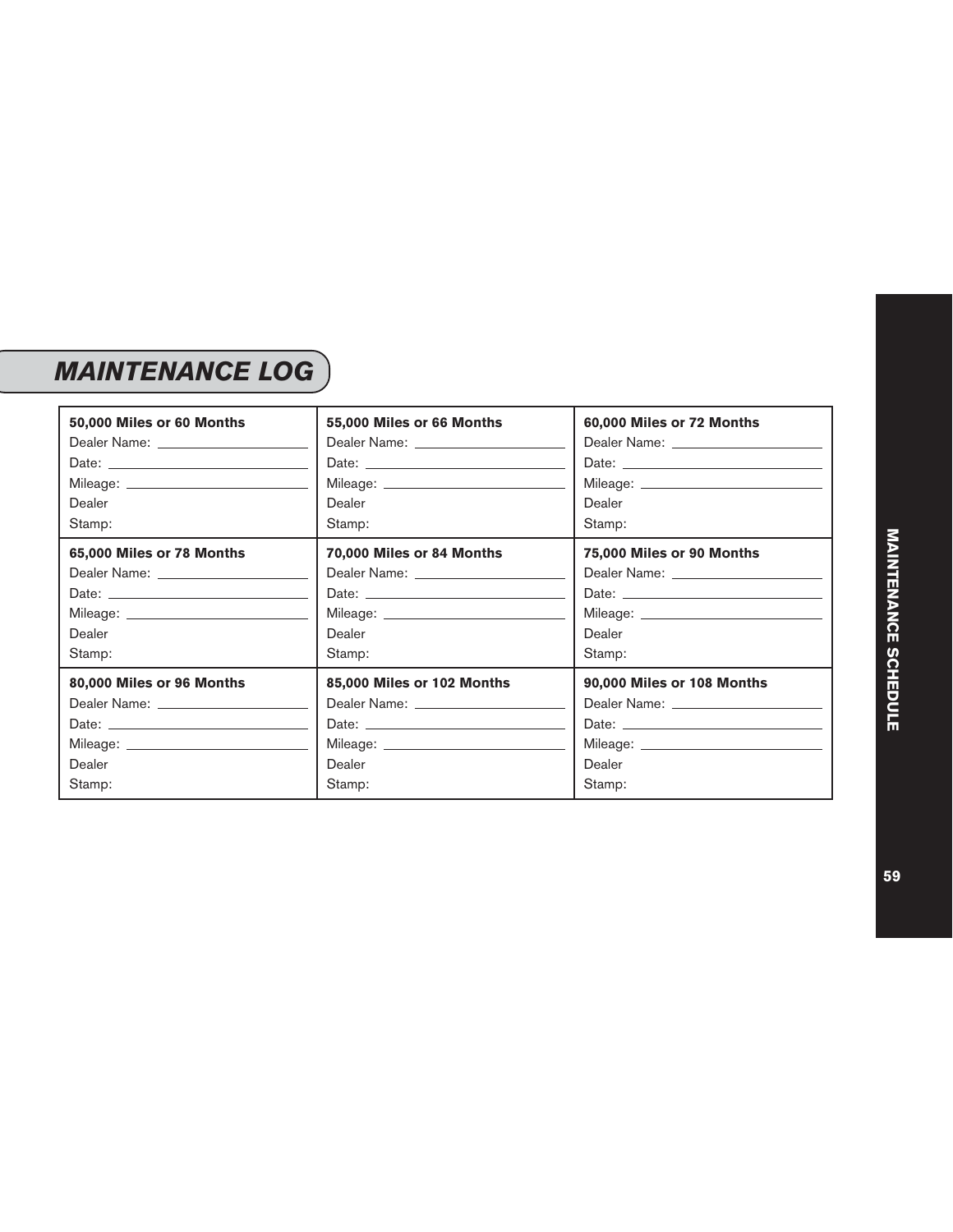| 95,000 Miles or 114 Months                                                                                                                                                                                                     | 100,000 Miles or 120 Months                                                                                                                                                                                                          | 105,000 Miles or 126 Months |
|--------------------------------------------------------------------------------------------------------------------------------------------------------------------------------------------------------------------------------|--------------------------------------------------------------------------------------------------------------------------------------------------------------------------------------------------------------------------------------|-----------------------------|
|                                                                                                                                                                                                                                | Dealer Name: _______________________                                                                                                                                                                                                 |                             |
|                                                                                                                                                                                                                                |                                                                                                                                                                                                                                      |                             |
|                                                                                                                                                                                                                                |                                                                                                                                                                                                                                      |                             |
| Dealer                                                                                                                                                                                                                         | Dealer                                                                                                                                                                                                                               | Dealer                      |
| Stamp:                                                                                                                                                                                                                         | Stamp:                                                                                                                                                                                                                               | Stamp:                      |
| 110,000 Miles or 132 Months                                                                                                                                                                                                    | 115,000 Miles or 138 Months                                                                                                                                                                                                          | 120,000 Miles or 144 Months |
|                                                                                                                                                                                                                                |                                                                                                                                                                                                                                      |                             |
|                                                                                                                                                                                                                                |                                                                                                                                                                                                                                      |                             |
|                                                                                                                                                                                                                                |                                                                                                                                                                                                                                      |                             |
| Dealer                                                                                                                                                                                                                         | Dealer                                                                                                                                                                                                                               | Dealer                      |
| Stamp:                                                                                                                                                                                                                         | Stamp:                                                                                                                                                                                                                               | Stamp:                      |
| 125,000 Miles or 150 Months                                                                                                                                                                                                    | 130,000 Miles or 156 Months                                                                                                                                                                                                          | 135,000 Miles or 162 Months |
|                                                                                                                                                                                                                                | Dealer Name: ________________________                                                                                                                                                                                                |                             |
| Date: the contract of the contract of the contract of the contract of the contract of the contract of the contract of the contract of the contract of the contract of the contract of the contract of the contract of the cont | Date: <u>Date: Experimental and the set of the set of the set of the set of the set of the set of the set of the set of the set of the set of the set of the set of the set of the set of the set of the set of the set of the s</u> |                             |
|                                                                                                                                                                                                                                |                                                                                                                                                                                                                                      |                             |
| Dealer                                                                                                                                                                                                                         | Dealer                                                                                                                                                                                                                               | Dealer                      |
| Stamp:                                                                                                                                                                                                                         | Stamp:                                                                                                                                                                                                                               | Stamp:                      |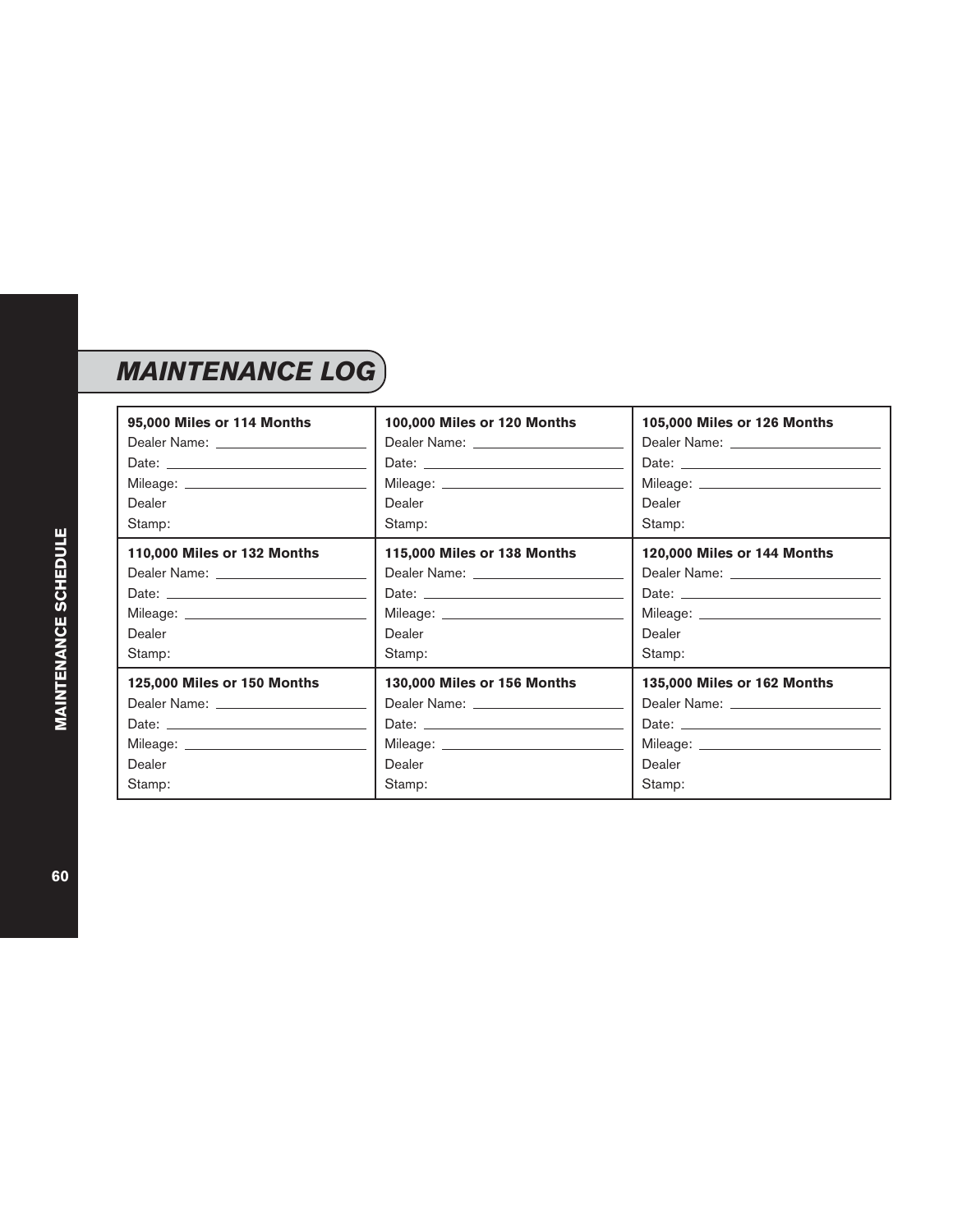## *MAINTENANCE LOG*

| 140,000 Miles or 168 Months           | 145,000 Miles or 174 Months  | 150,000 Miles or 180 Months                                                                                                                                                                                                    |
|---------------------------------------|------------------------------|--------------------------------------------------------------------------------------------------------------------------------------------------------------------------------------------------------------------------------|
| Dealer Name: ________________         | Dealer Name: _______________ | Dealer Name: Name: Name and Dealer Name and Dealer Name and Dealer Name and Dealer Name and Dealer N                                                                                                                           |
| Date: <u>________________________</u> |                              | Date: the contract of the contract of the contract of the contract of the contract of the contract of the contract of the contract of the contract of the contract of the contract of the contract of the contract of the cont |
| Mileage: _________________            | Mileage: ________________    | Mileage: _____________________                                                                                                                                                                                                 |
| Dealer                                | Dealer                       | Dealer                                                                                                                                                                                                                         |
| Stamp:                                | Stamp:                       | Stamp:                                                                                                                                                                                                                         |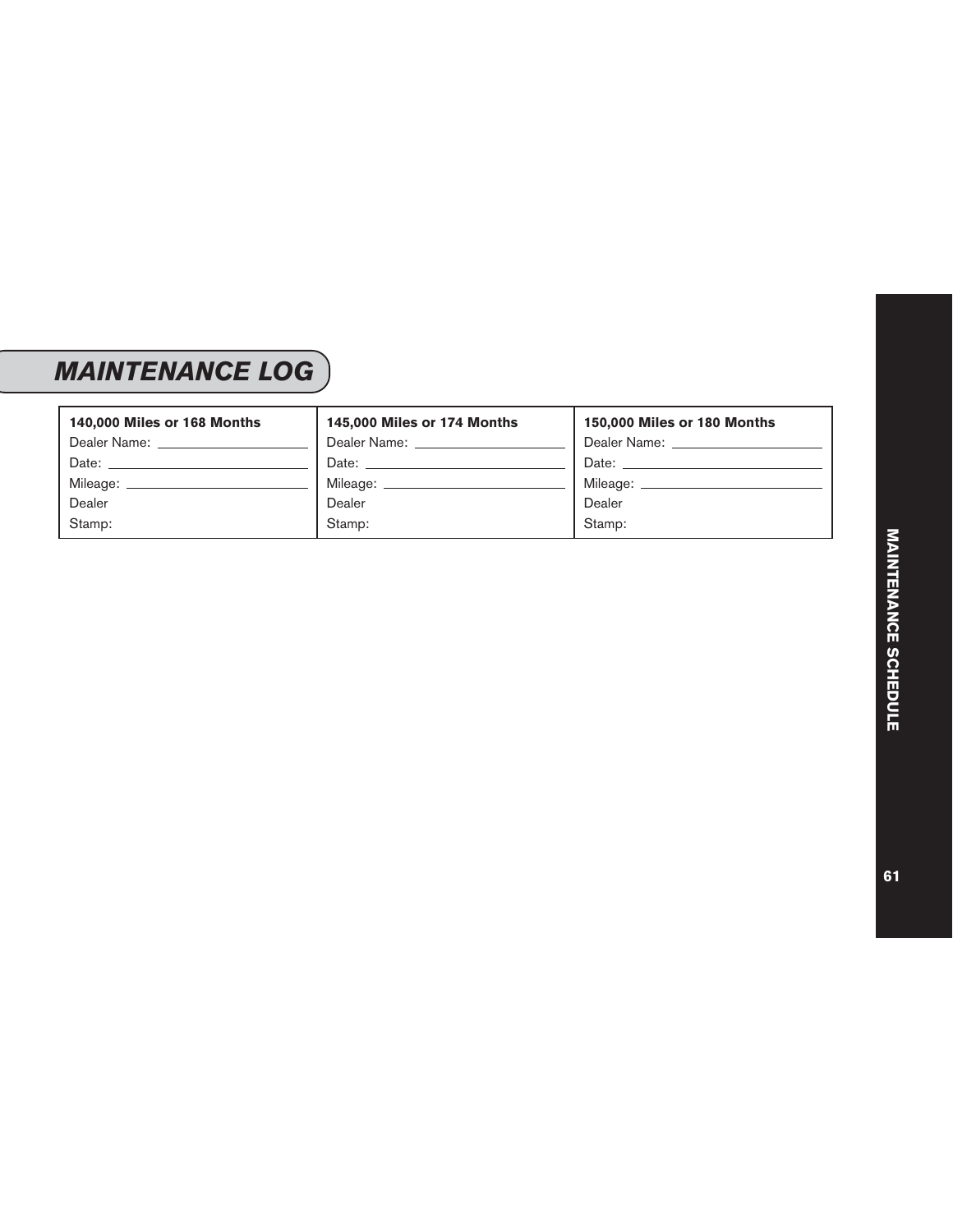<span id="page-63-0"></span>

| 3,750 Miles or 3 Months   | 7,500 Miles or 6 Months   | 11,250 Miles or 9 Months  |
|---------------------------|---------------------------|---------------------------|
|                           |                           |                           |
|                           |                           |                           |
|                           |                           |                           |
| Dealer                    | Dealer                    | Dealer                    |
| Stamp:                    | Stamp:                    | Stamp:                    |
| 15,000 Miles or 12 Months | 18,750 Miles or 15 Months | 22,500 Miles or 18 Months |
|                           |                           |                           |
|                           |                           |                           |
|                           |                           |                           |
| Dealer                    | Dealer                    | Dealer                    |
| Stamp:                    | Stamp:                    | Stamp:                    |
| 26,250 Miles or 21 Months | 30,000 Miles or 24 Months | 33,750 Miles or 27 Months |
|                           |                           |                           |
|                           |                           |                           |
|                           |                           |                           |
| Dealer                    | Dealer                    | Dealer                    |
| Stamp:                    | Stamp:                    | Stamp:                    |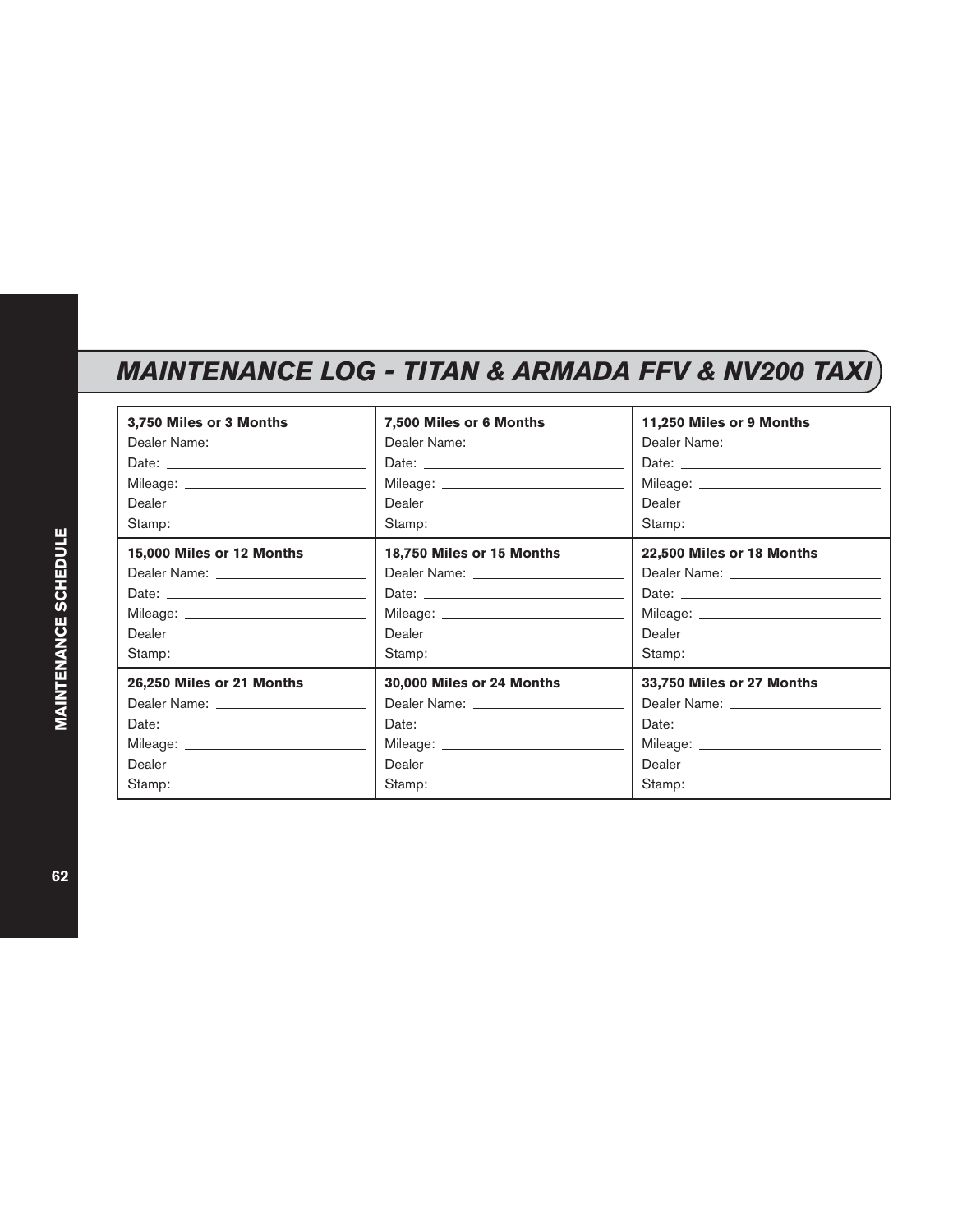| 37,500 Miles or 30 Months | 41,250 Miles or 33 Months | 45,000 Miles or 36 Months |
|---------------------------|---------------------------|---------------------------|
|                           |                           |                           |
|                           |                           |                           |
|                           |                           |                           |
| Dealer                    | Dealer                    | Dealer                    |
| Stamp:                    | Stamp:                    | Stamp:                    |
| 48,750 Miles or 39 Months | 52,500 Miles or 42 Months | 56,250 Miles or 45 Months |
|                           |                           |                           |
|                           |                           |                           |
|                           |                           |                           |
| Dealer                    | Dealer                    | Dealer                    |
| Stamp:                    | Stamp:                    | Stamp:                    |
| 60,000 Miles or 48 Months | 63,750 Miles or 51 Months | 67,500 Miles or 54 Months |
|                           |                           |                           |
|                           |                           |                           |
|                           |                           |                           |
| Dealer                    | Dealer                    | Dealer                    |
| Stamp:                    | Stamp:                    | Stamp:                    |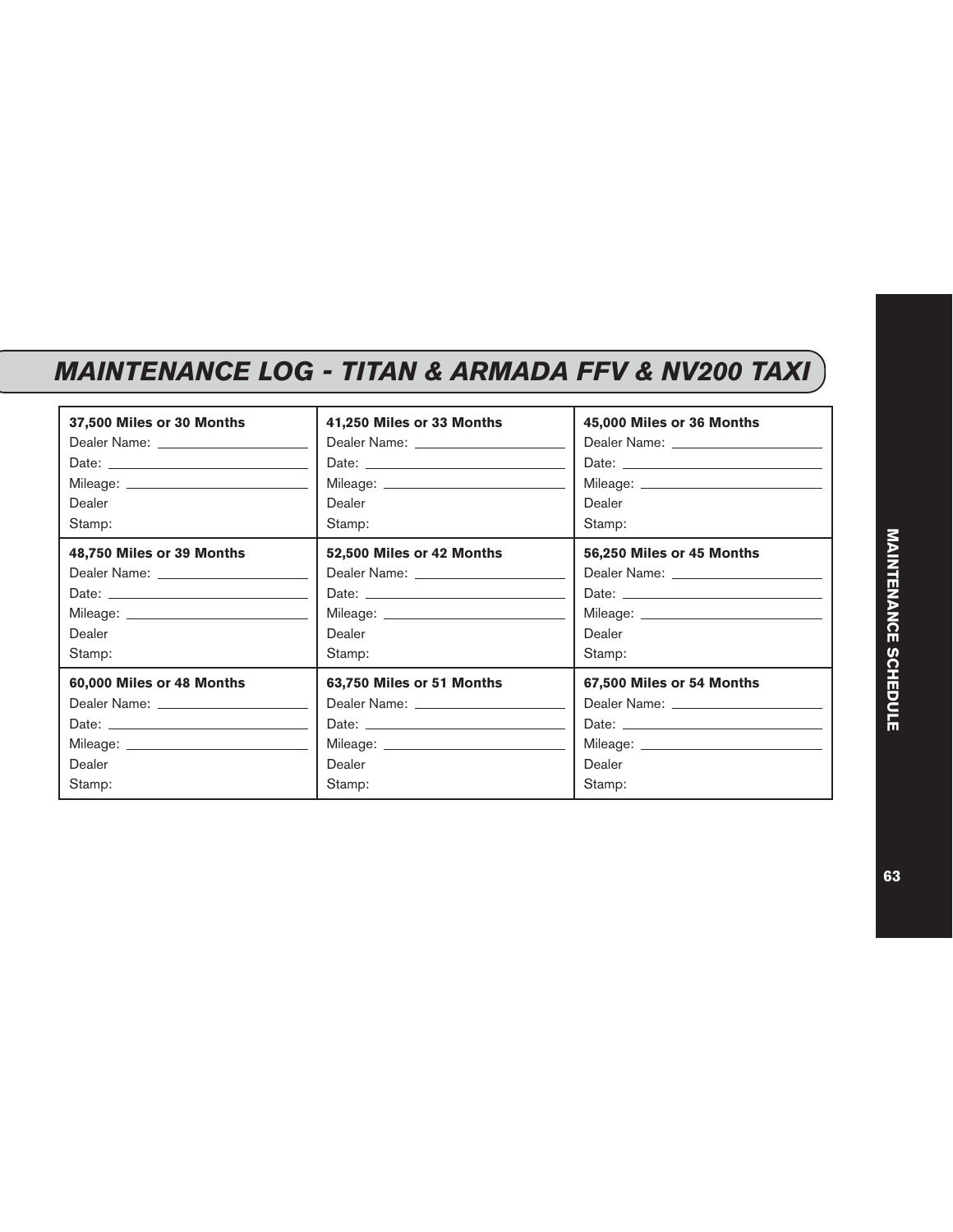| 71,250 Miles or 57 Months                                                                                                                                                                                                      | 75,000 Miles or 60 Months | 78,750 Miles or 63 Months  |
|--------------------------------------------------------------------------------------------------------------------------------------------------------------------------------------------------------------------------------|---------------------------|----------------------------|
|                                                                                                                                                                                                                                |                           |                            |
|                                                                                                                                                                                                                                |                           |                            |
|                                                                                                                                                                                                                                |                           |                            |
| Dealer                                                                                                                                                                                                                         | Dealer                    | Dealer                     |
| Stamp:                                                                                                                                                                                                                         | Stamp:                    | Stamp:                     |
| 82,500 Miles or 66 Months                                                                                                                                                                                                      | 86,250 Miles or 69 Months | 90,000 Miles or 72 Months  |
|                                                                                                                                                                                                                                |                           |                            |
|                                                                                                                                                                                                                                |                           |                            |
|                                                                                                                                                                                                                                |                           |                            |
| Dealer                                                                                                                                                                                                                         | Dealer                    | Dealer                     |
| Stamp:                                                                                                                                                                                                                         | Stamp:                    | Stamp:                     |
| 93,750 Miles or 75 Months                                                                                                                                                                                                      | 97,500 Miles or 78 Months | 101,250 Miles or 81 Months |
|                                                                                                                                                                                                                                |                           |                            |
| Date: the contract of the contract of the contract of the contract of the contract of the contract of the contract of the contract of the contract of the contract of the contract of the contract of the contract of the cont | Date: $\qquad \qquad$     |                            |
|                                                                                                                                                                                                                                |                           |                            |
| Dealer                                                                                                                                                                                                                         | Dealer                    | Dealer                     |
| Stamp:                                                                                                                                                                                                                         | Stamp:                    | Stamp:                     |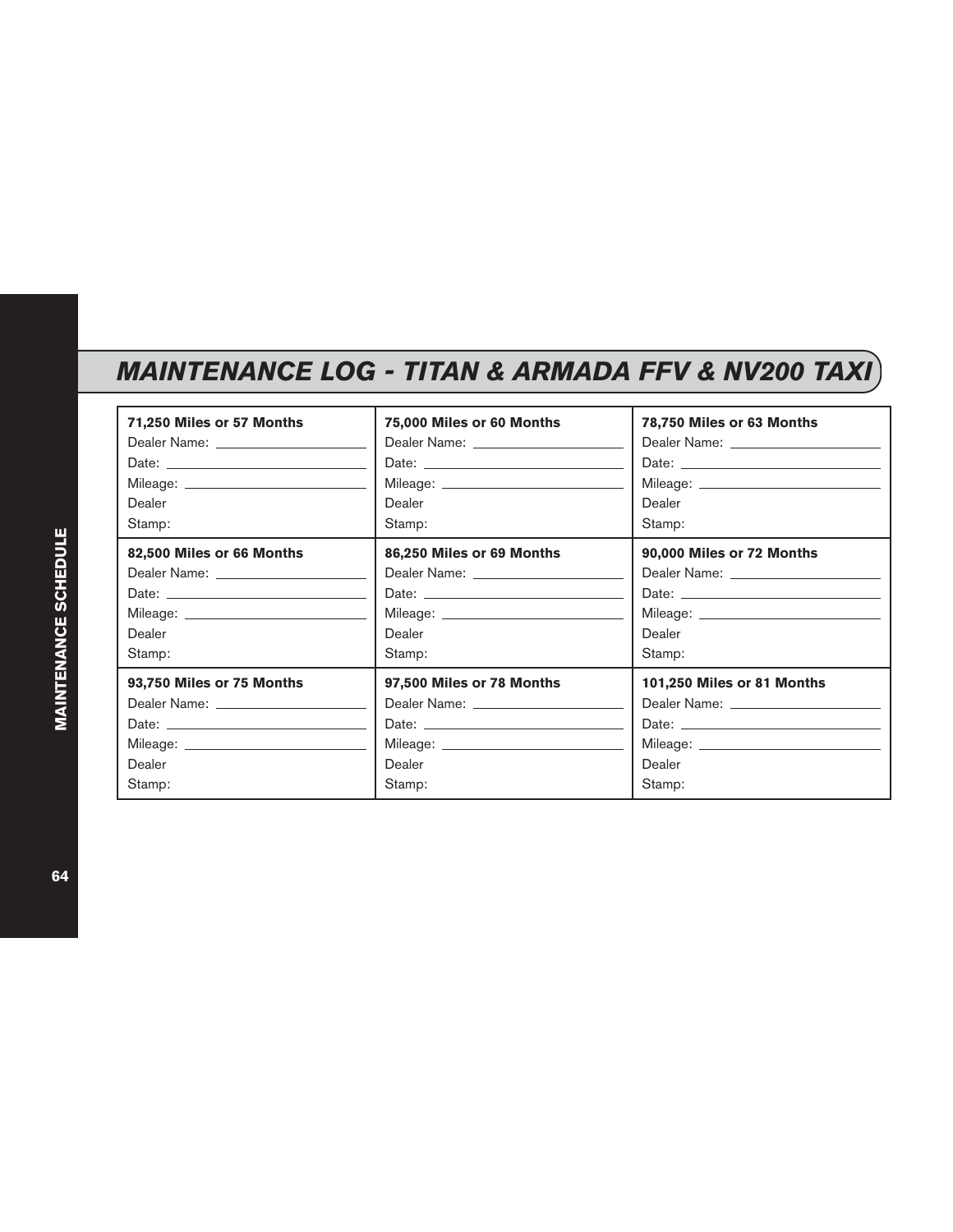| 105,000 Miles or 84 Months                                                                                                                                                                                                     | 108,750 Miles or 87 Months                                                                                                                                                                                                     | 112,500 Miles or 90 Months  |
|--------------------------------------------------------------------------------------------------------------------------------------------------------------------------------------------------------------------------------|--------------------------------------------------------------------------------------------------------------------------------------------------------------------------------------------------------------------------------|-----------------------------|
|                                                                                                                                                                                                                                |                                                                                                                                                                                                                                |                             |
|                                                                                                                                                                                                                                |                                                                                                                                                                                                                                |                             |
|                                                                                                                                                                                                                                |                                                                                                                                                                                                                                |                             |
| Dealer                                                                                                                                                                                                                         | Dealer                                                                                                                                                                                                                         | Dealer                      |
| Stamp:                                                                                                                                                                                                                         | Stamp:                                                                                                                                                                                                                         | Stamp:                      |
| 116,250 Miles or 93 Months                                                                                                                                                                                                     | 120,000 Miles or 96 Months                                                                                                                                                                                                     | 123,750 Miles or 99 Months  |
|                                                                                                                                                                                                                                |                                                                                                                                                                                                                                |                             |
| Date: the contract of the contract of the contract of the contract of the contract of the contract of the contract of the contract of the contract of the contract of the contract of the contract of the contract of the cont | Date: the contract of the contract of the contract of the contract of the contract of the contract of the contract of the contract of the contract of the contract of the contract of the contract of the contract of the cont |                             |
|                                                                                                                                                                                                                                |                                                                                                                                                                                                                                |                             |
| Dealer                                                                                                                                                                                                                         | Dealer                                                                                                                                                                                                                         | Dealer                      |
| Stamp:                                                                                                                                                                                                                         | Stamp:                                                                                                                                                                                                                         | Stamp:                      |
| 127,500 Miles or 102 Months                                                                                                                                                                                                    | 131,250 Miles or 105 Months                                                                                                                                                                                                    | 135,000 Miles or 108 Months |
|                                                                                                                                                                                                                                | Dealer Name: Name and the control of the control of the control of the control of the control of the control of the control of the control of the control of the control of the control of the control of the control of the c |                             |
|                                                                                                                                                                                                                                |                                                                                                                                                                                                                                |                             |
|                                                                                                                                                                                                                                |                                                                                                                                                                                                                                |                             |
| Dealer                                                                                                                                                                                                                         | Dealer                                                                                                                                                                                                                         | Dealer                      |
| Stamp:                                                                                                                                                                                                                         | Stamp:                                                                                                                                                                                                                         | Stamp:                      |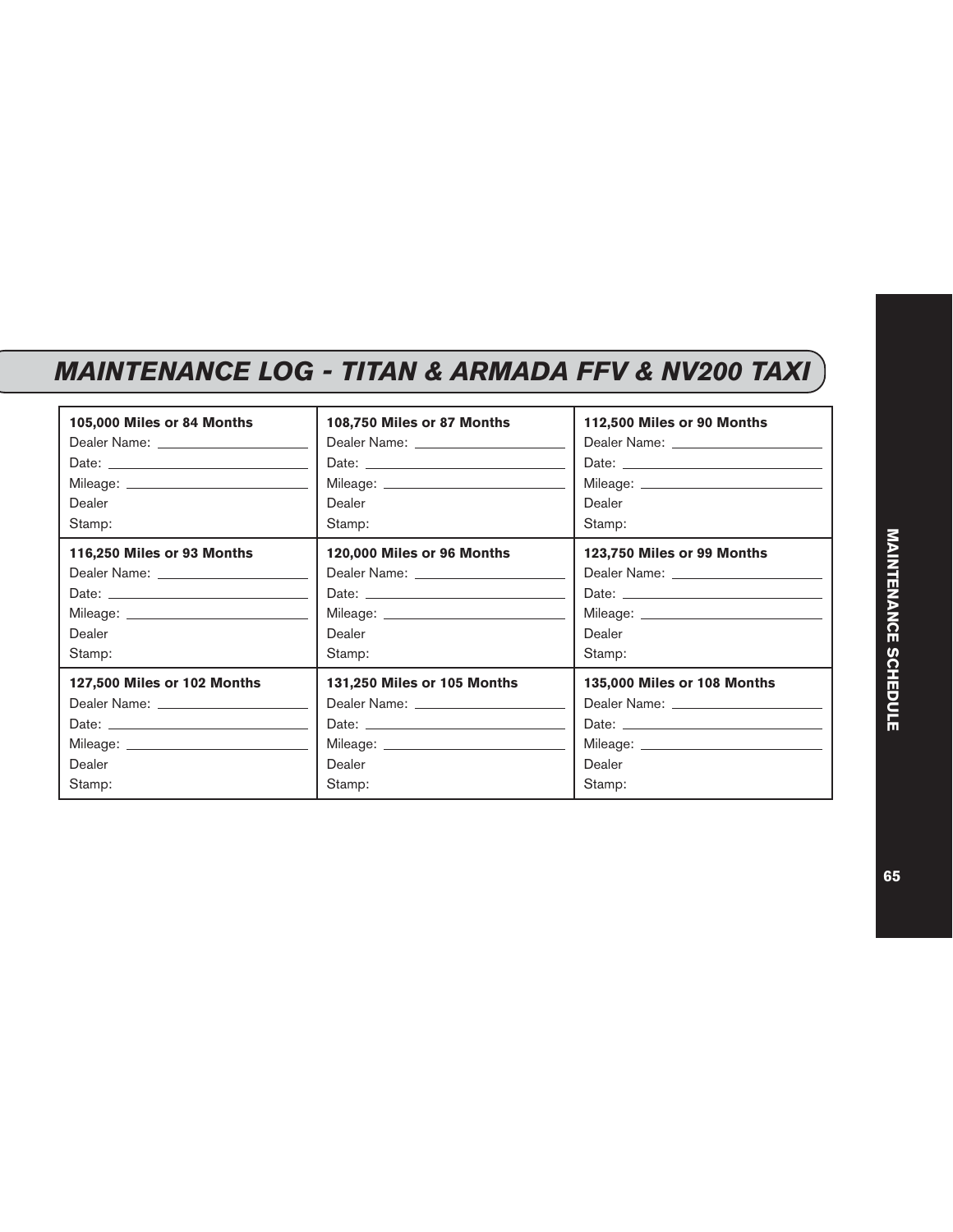| 138,750 Miles or 111 Months | 142,500 Miles or 114 Months | 146,250 Miles or 117 Months |
|-----------------------------|-----------------------------|-----------------------------|
|                             |                             |                             |
|                             |                             |                             |
|                             |                             |                             |
| Dealer                      | Dealer                      | Dealer                      |
| Stamp:                      | Stamp:                      | Stamp:                      |
| 150,000 Miles or 120 Months |                             |                             |
|                             |                             |                             |
|                             |                             |                             |
|                             |                             |                             |
| Dealer                      |                             |                             |
| Stamp:                      |                             |                             |